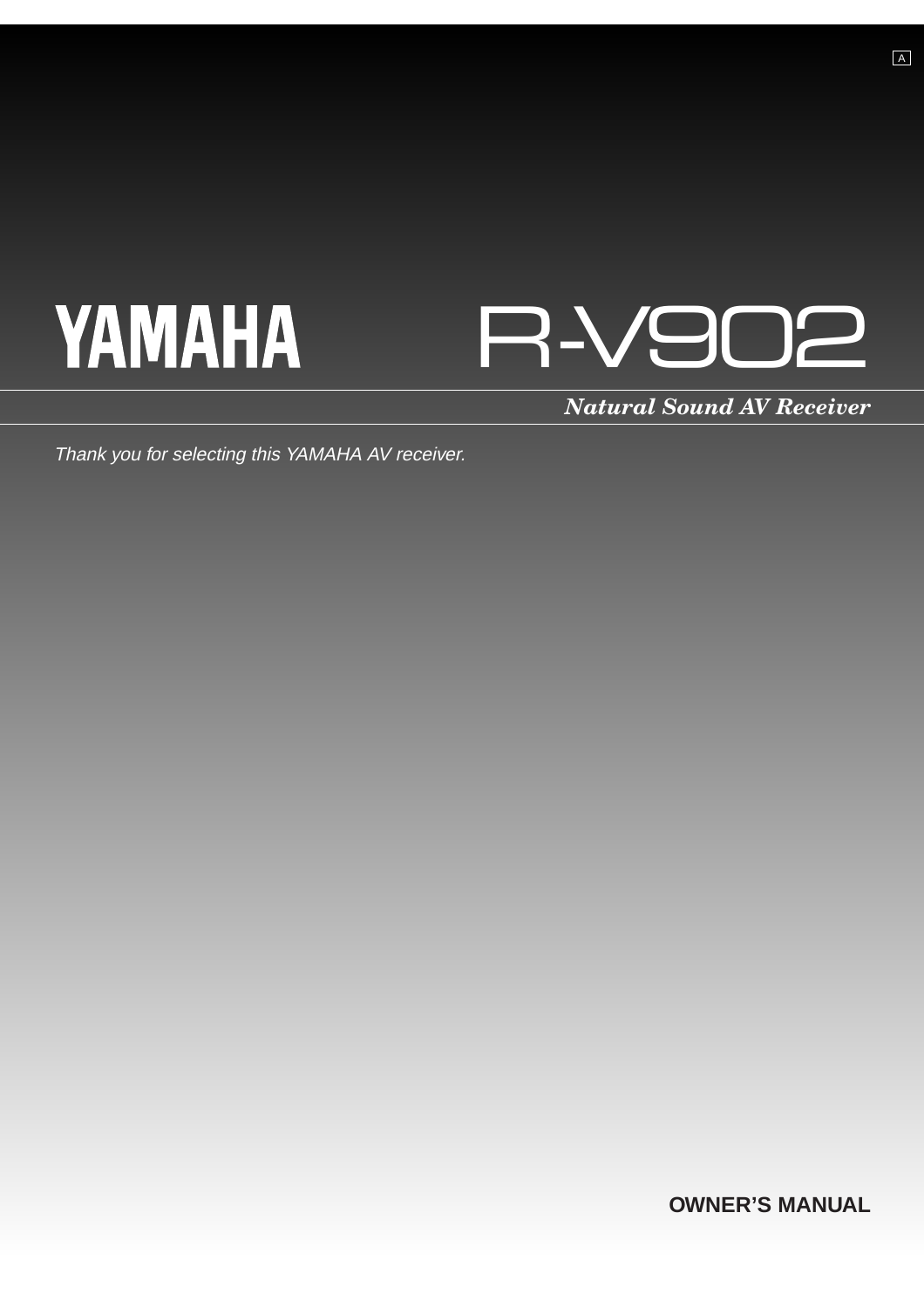# **CONTENTS**

| Using Digital Sound Field Processor (DSP)  |
|--------------------------------------------|
|                                            |
| Setting the SLEEP Timer 31                 |
| Remote Control Transmitter 32              |
| Notes about the Remote Control Transmitter |
|                                            |
|                                            |
|                                            |
|                                            |

# **SUPPLIED ACCESSORIES**

After unpacking, check that the following parts are included.

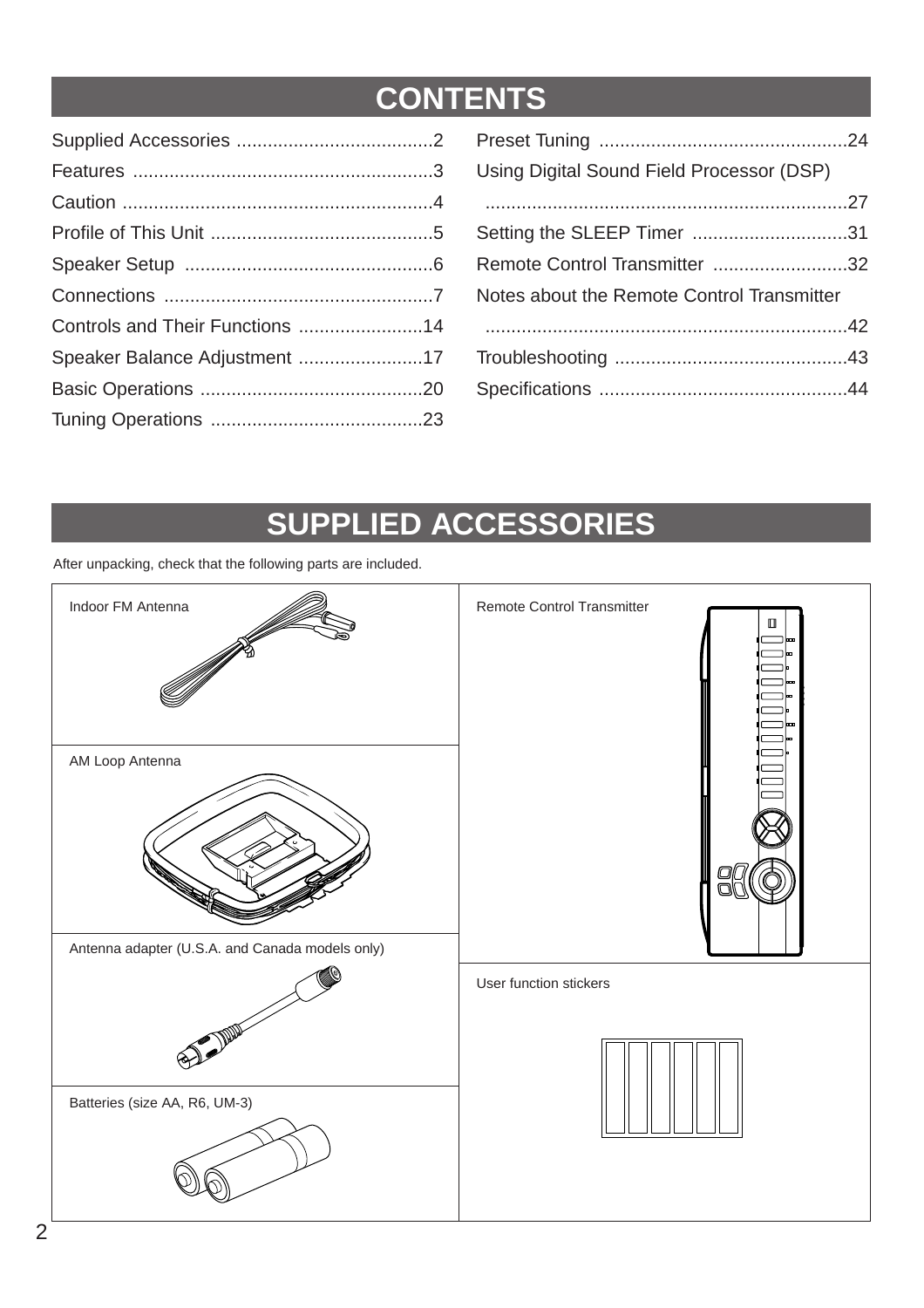# **FEATURES**

● **5 Speaker Configuration**

**Main: 90W + 90W (8**Ω**) RMS Output Power, 0.07% THD, 1 kHz**

- **Center: 90W (8**Ω**) RMS Output Power, 0.07% THD, 1 kHz**
- **Rear: 35W + 35W (8**Ω**) RMS Output Power, 0.3% THD, 1 kHz**
- **Digital Sound Field Processor**
- **Dolby Pro Logic Surround Decoder**
- **Theater-like Sound Experience by the Combination of Dolby Pro Logic and YAMAHA DSP Technology (CINEMA DSP)**
- **Automatic Input Balance Control for Dolby Pro Logic Surround**
- **Test Tone Generator for Easier Speaker Balance Adjustment**
- **3 Center Channel Modes (NORMAL/WIDE/PHANTOM)**
- **BASS EXTENSION Switch for Reinforcing Bass Response**
- 40-Station Random Access Preset Tuning
- **Automatic Preset Tuning**
- **Preset Station Shifting Capability (Preset Editing)**
- **IF Count Direct PLL Synthesizer Tuning System**
- **Video Signal Input/Output Capability**
- **6-Channel Discrete Input Terminals for Connecting with a Dolby Digital (AC-3) Decoder**
- **SLEEP Timer**
- **"Learning" Remote Control Transmitter**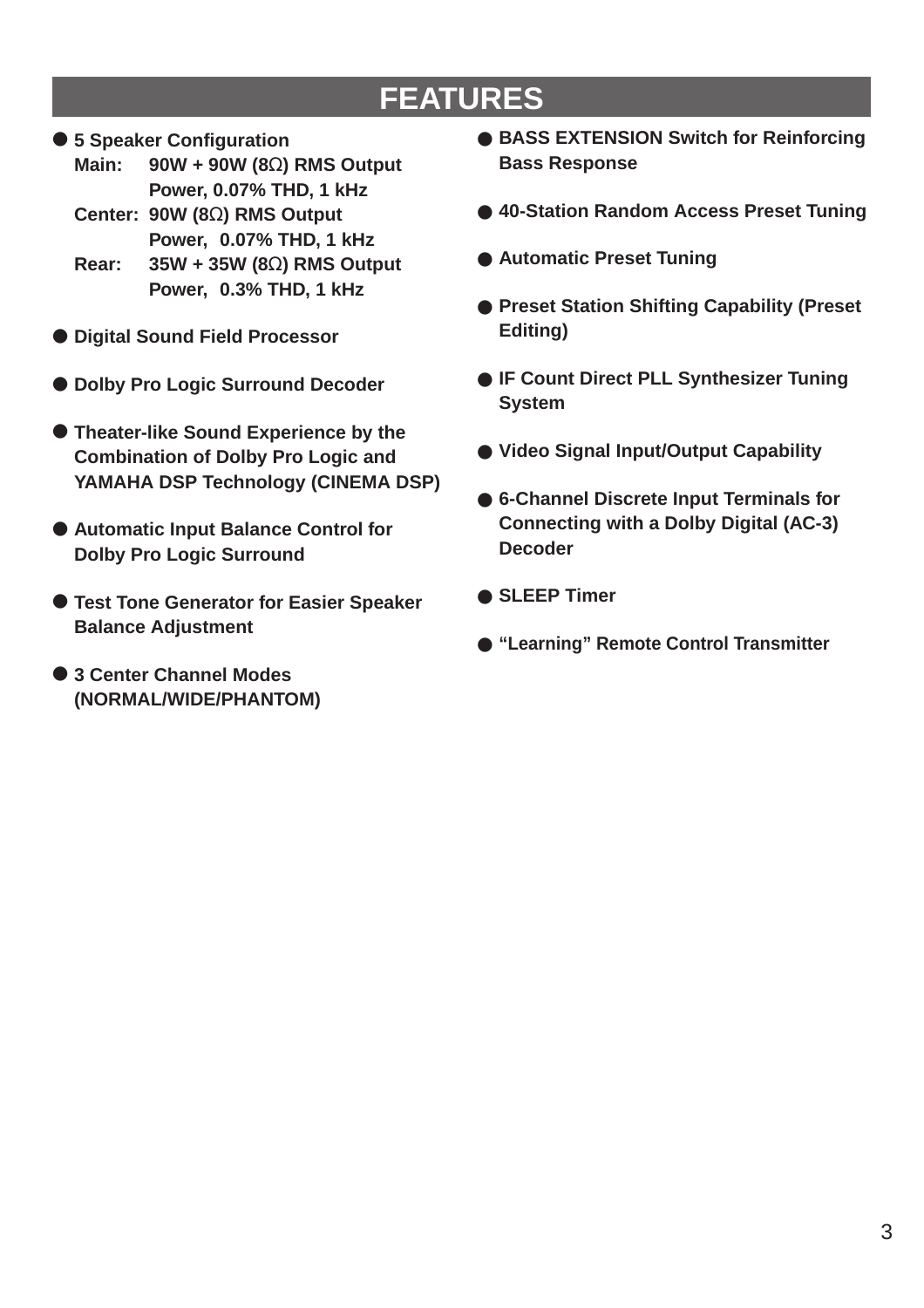# **CAUTION: READ THIS BEFORE OPERATING YOUR UNIT.**

- **1.** To assure the finest performance, please read this manual carefully. Keep it in a safe place for future reference.
- **2.** Install this unit in a cool, dry, clean place away from windows, heat sources, sources of excessive vibration, dust, moisture and cold. Avoid sources of humming (transformers, motors). To prevent fire or electrical shock, do not expose the unit to rain or water.
- **3.** Never open the cabinet. If something drops into the set, contact your dealer.
- **4.** Do not use force on switches, controls or connection wires. When moving the unit, first disconnect the power plug and the wires connected to other equipment. Never pull the wires themselves.
- **5.** The openings on the cabinet assure proper ventilation of the unit. If these openings are obstructed, the temperature inside the cabinet will rise rapidly. Therefore, avoid placing objects against these openings, and install the unit in wellventilated condition. Make sure to allow a space of at least 10 cm behind, 20 cm on the both sides and 30 cm above the top panel of the unit. Otherwise it may not only damage the unit, but also cause fire.
- **6.** Always set the VOLUME control to "– ∞" before starting the audio source play. Increase the volume gradually to an appropriate level after playback has been started.
- **7.** Do not attempt to clean the unit with chemical solvents; this might damage the finish. Use a clean, dry cloth.
- **8.** Be sure to read the "TROUBLESHOOTING" section regarding common operating errors before concluding that the unit is faulty.
- **9.** When not planning to use this unit for long periods of time (ie., vacation, etc.), disconnect the AC power plug from the wall outlet.
- **10.** To prevent lightning damage, disconnect the AC power plug and disconnect the antenna cable when there is an electrical storm.
- **11.** Grounding or polarization Precautions should be taken so that the grounding or polarization of an appliance is not defeated.
- **12.** AC outlet

Do not connect audio equipment to the AC outlet on the rear panel if that equipment requires more power than the outlet is rated to provide.

**13. Voltage Selector (General Model only) The voltage selector on the rear panel of this unit must be set for your local main voltage BEFORE plugging into the AC main supply. Voltages are 110/120/220/240 V AC, 50/60 Hz.**

This unit is not disconnected from the AC power source as long as it is connected to the wall outlet, even if this unit itself is turned off.

In this state, this unit is designed to consume a very small quantity of power.

### **IMPORTANT**

Please record the serial number of this unit in the space below.

Serial No.:

The serial number is located on the rear of the unit. Retain this Owner's Manual in a safe place for future reference.

### **WARNING**

TO REDUCE THE RISK OF FIRE OR ELECTRIC SHOCK, DO NOT EXPOSE THIS UNIT TO RAIN OR MOISTURE.

### **FOR CANADIAN CUSTOMERS**

TO PREVENT ELECTRIC SHOCK, MATCH WIDE BLADE OF PLUG TO WIDE SLOT AND FULLY INSERT.

THIS CLASS B DIGITAL APPARATUS MEETS ALL REQUIREMENTS OF THE CANADIAN INTERFERENCE-CAUSING EQUIPMENT REGULATIONS.

**FREQUENCY STEP switch (General Model only)** Because the interstation frequency spacing differs in different areas, set the FREQUENCY STEP switch (located at the rear) according to the frequency spacing in your area. Before setting this switch, disconnect the AC power plug of this unit from the AC outlet.

### **WARNING**

**Do not change the IMPEDANCE SELECTOR switch setting while the power to this unit is on, otherwise this unit may be damaged.**

#### **IF THIS UNIT FAILS TO TURN ON WHEN THE POWER SWITCH IS PRESSED**

The **IMPEDANCE SELECTOR** switch may not be set to either end closely. If so, set the switch to either end closely.

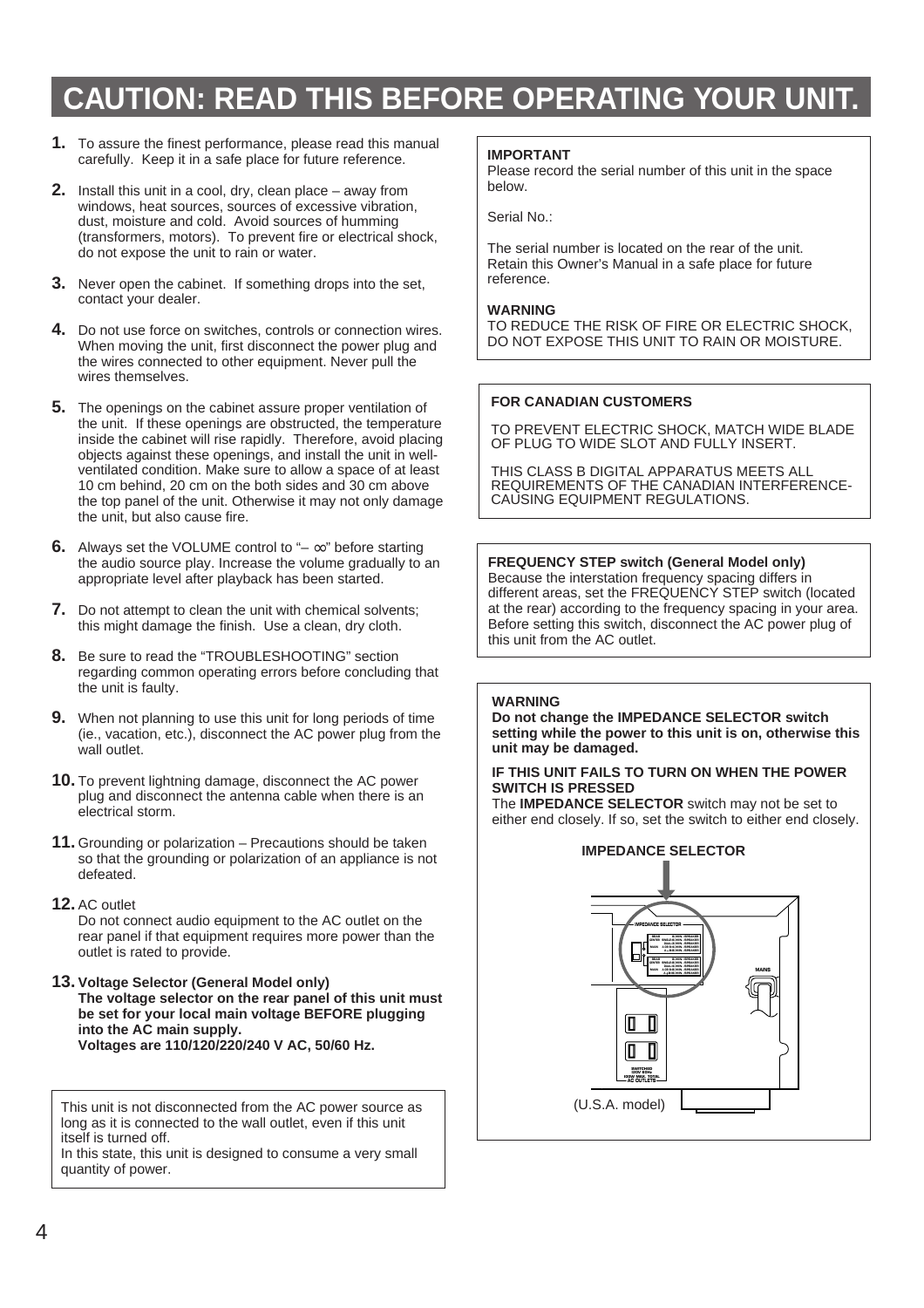# **PROFILE OF THIS UNIT**

You are the proud owner of a Yamaha stereo receiver –an extremely sophisticated audio component. The Digital Sound Field Processor (DSP) built into this unit takes advantage of Yamaha's undisputed leadership in the field of digital audio processing to bring you a whole new world of listening experiences. Follow the instructions in this manual carefully when setting up your system, and this unit will sonically transform your room into a wide range of listening environments –movie theater, concert hall, and so on. In addition, you get incredible realism from sources encoded with Dolby Surround using the built-in Dolby Pro Logic Surround Decoder.

Please read this operation manual carefully and store it in a safe place for later reference.

# **Digital Sound Field Processing**

What is it that makes live music so good? Today's advanced sound reproduction technology lets you get extremely close to the sound of a live performance, but chances are you'll still notice something missing: the acoustic environment of the live concert hall. Extensive research into the exact nature of the sonic reflections that create the ambience of a large hall has made it possible for Yamaha engineers to bring you this same sound in your own listening room, so you'll feel all the sound of a live concert.

Furthermore, our technicians, armed with sophisticated measuring equipment, have even made it possible to capture the acoustics of a variety of venues such as an actual concert hall, theater, etc. to allow you to accurately recreate one of several actual live performance environments, all in your own home.

### **Dolby Pro Logic Surround**

This unit employs a Dolby Pro Logic Surround decoder similar to professional Dolby Stereo decoders used in many movie theaters. By using the Dolby Pro Logic Surround decoder, you can experience the dramatic realism and impact of Dolby Surround movie theater sound in your own home. Dolby Pro Logic employs a four channel five speaker system. The Pro Logic Surround system divides the input signal into four levels: the left and right main channels, the center channel (used for dialog), and the rear surround sound channels (used for sound effects, background noise, and other ambient noises). The center channel allows listeners seated in even less-than-ideal positions to hear the dialog originating from the action on the screen while experiencing good stereo imaging. Dolby Surround is encoded on the sound track of pre-recorded video tapes, laser discs, and some TV/cable broadcasts. When you play a source encoded with Dolby Surround on this unit, the Dolby Pro Logic Surround decoder decodes the signal and distributes the surround-sound effects.

This Dolby Pro Logic Surround Decoder employs a digital signal processing system. This system improves the stability of sound at each channel and minimizes crosstalk between channels, so that positioning of sounds around the room is more accurate compared with conventional analog signal processing systems.

In addition, this unit features a built-in automatic input balance control. This always assures you the best performance without manual adjustment.

Manufactured under license from Dolby Laboratories Licensing Corporation. "Dolby", "AC-3", "Pro Logic", and the double-D symbol are trademarks of Dolby Laboratories Licensing Corporation.

# **Dolby Pro Logic Surround + DSP**

Dolby Surround sound system shows its full ability in a large movie theater, because movie sounds are originally designed to be reproduced in a large movie theater using many speakers. It is difficult to create a sound environment similar to that of a movie theater in your listening room, because the room size, materials of inside walls, the number of speakers, etc. of your listening room is much different from those of a movie theater.

Yamaha DSP technology made it possible to present you with nearly the same sound experience as that of a large movie theater in your listening room by compensating for lack of presence and dynamics in your listening room with its original digital sound fields combined with Dolby Surround sound field. The combination of Dolby Pro Logic Surround and DSP is used on the sound field program "DD PRO LOGIC ENHANCED".

### **CINEMA DSP**

The YAMAHA "CINEMA DSP" logo indicates these programs are created by the combination of Dolby Pro Logic and YAMAHA DSP technology.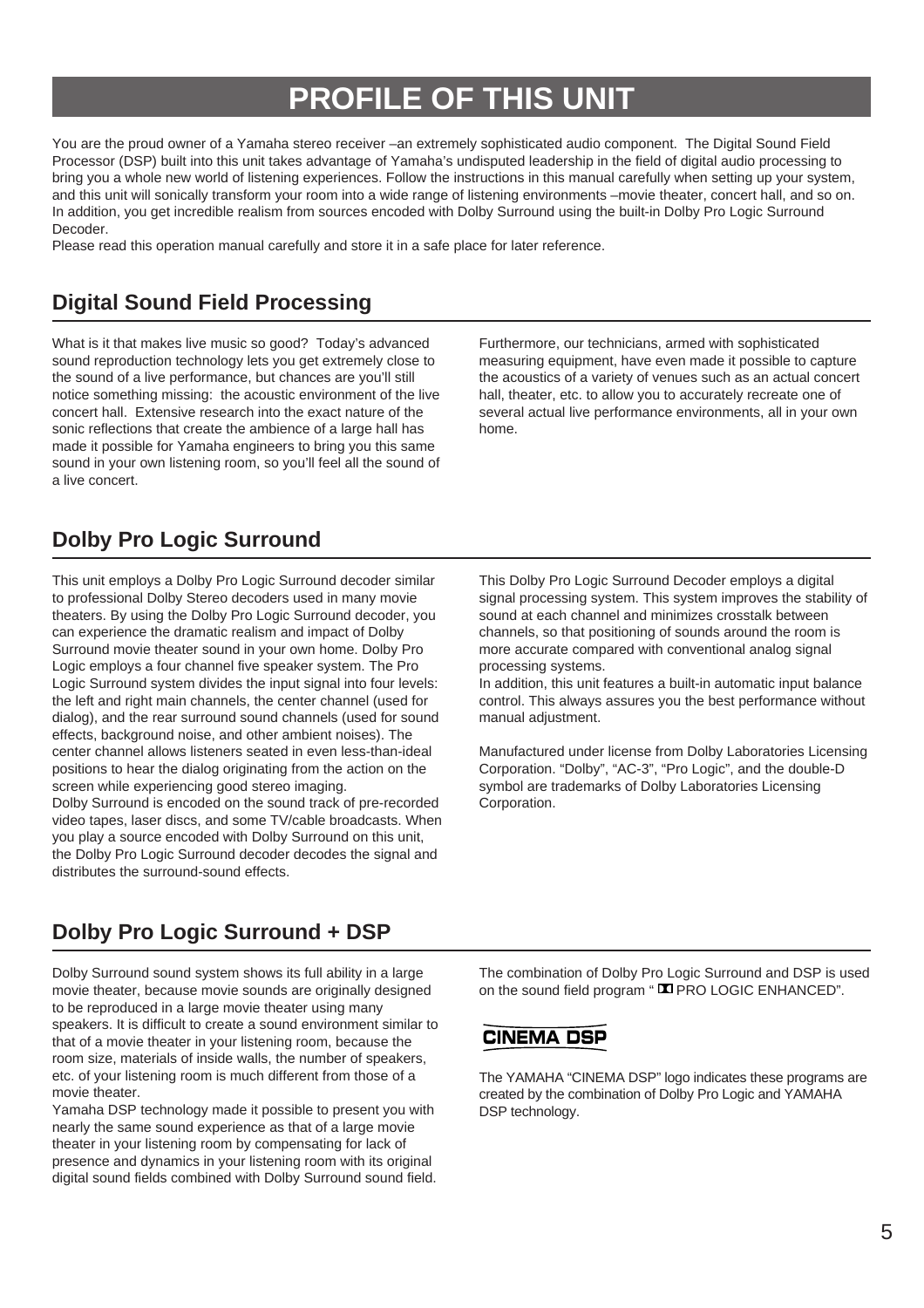# **SPEAKER SETUP**

# **SPEAKERS TO BE USED**

This unit is designed to provide the best sound-field quality with a 5 speaker configuration. The most effective speakers to use with this unit are main speakers, rear speakers and a center speaker. You may omit the center speaker. (Refer to the "**4-Speaker Configuration**" shown below.)

The main speakers are used for the main source sound plus the effect sounds. They will probably be the speakers from your present stereo system. The rear speakers are used for the effect and surround sounds, and the center speaker is for the center sounds (dialog etc.) within programs encoded with Dolby Surround. The center speaker needs to be equal in power to the main speakers, although the rear speakers should not be equal. However, all the speakers should have high enough power handling to accept the maximum output of this unit.

# **SPEAKER CONFIGURATION**

### **5-Speaker Configuration**

This configuration is the most effective and recommended one. In this configuration, the center speaker is necessary as well as the rear speakers. If the program **DOLBY PRO LOGIC** or **DOLBY PRO LOGIC ENHANCED** is selected, conversations will be output from the center speaker and the ambience will be excellent.

• Set the center channel mode to the "**NORMAL**" or "**WIDE**" position. (For details, refer to page 18.)

### **4-Speaker Configuration**

The center speaker is not used in this configuration. If the program **DOLBY PRO LOGIC** or **DOLBY PRO LOGIC ENHANCED** is selected, the center sound is output from the left and the right main speakers. However, the sound effect of other programs can be the same as that of the 5-speaker configuration.

• Be sure to set the center channel mode to the "**PHANTOM**" position. (For details, refer to page 18.)





# **SPEAKER PLACEMENT**

The recommended speaker configuration, the 5-speaker configuration, will require two speaker pairs: **main speakers** (your normal stereo speakers), and **rear speakers**, plus a **center speaker**. When you place these speakers, refer to the following.



- **Main:** In normal position. (The position of your present stereo speaker system.)
- **Rear:** Behind your listening position, facing slightly inward. Nearly six feet (approx. 1.8 m) up from the floor.
- **Center:** Precisely between the main speakers. (To avoid interference with TV sets, use a magnetically shielded speaker.)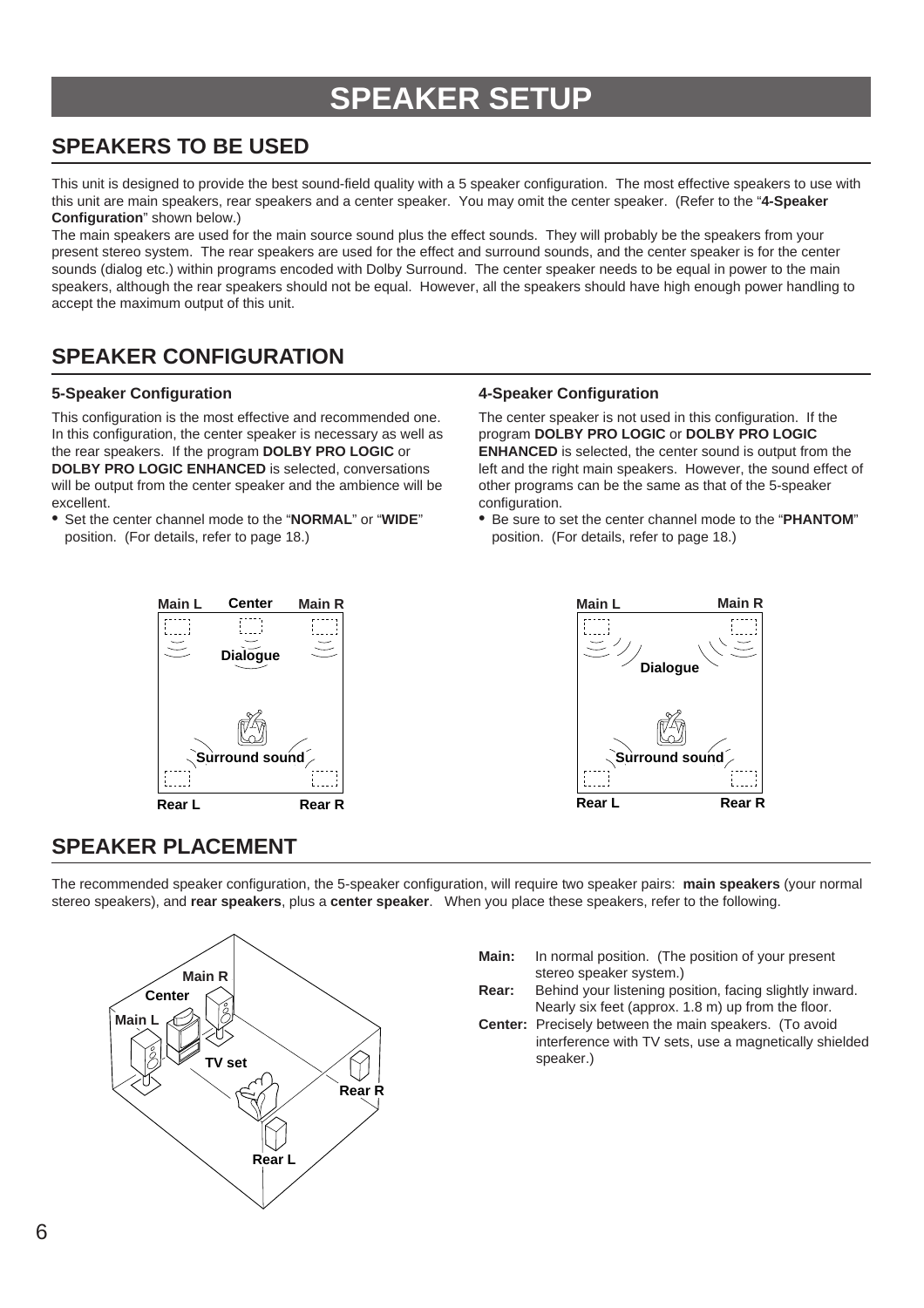# **CONNECTIONS**

### **Never plug in this unit and other components until all connections are completed.**

# **CONNECTIONS WITH OTHER COMPONENTS**

When making connections between this unit and other components, be sure all connections are made correctly, that is to say **L** (left) to **L**, **R** (right) to **R**, "**+**" to "**+**" and "**–**" to "**–**". Also, refer to the owner's manual for each component to be connected to this unit.

 $*$  If you have YAMAHA components numbered as  $\Box$ ,  $\Box$ ,  $\Box$ , etc. on the rear panel, connections can be made easily by making sure to connect the output (or input) terminals of each component to the same-numbered terminals of this unit.



 $\star^1$  $, \star^2$ : See the next page.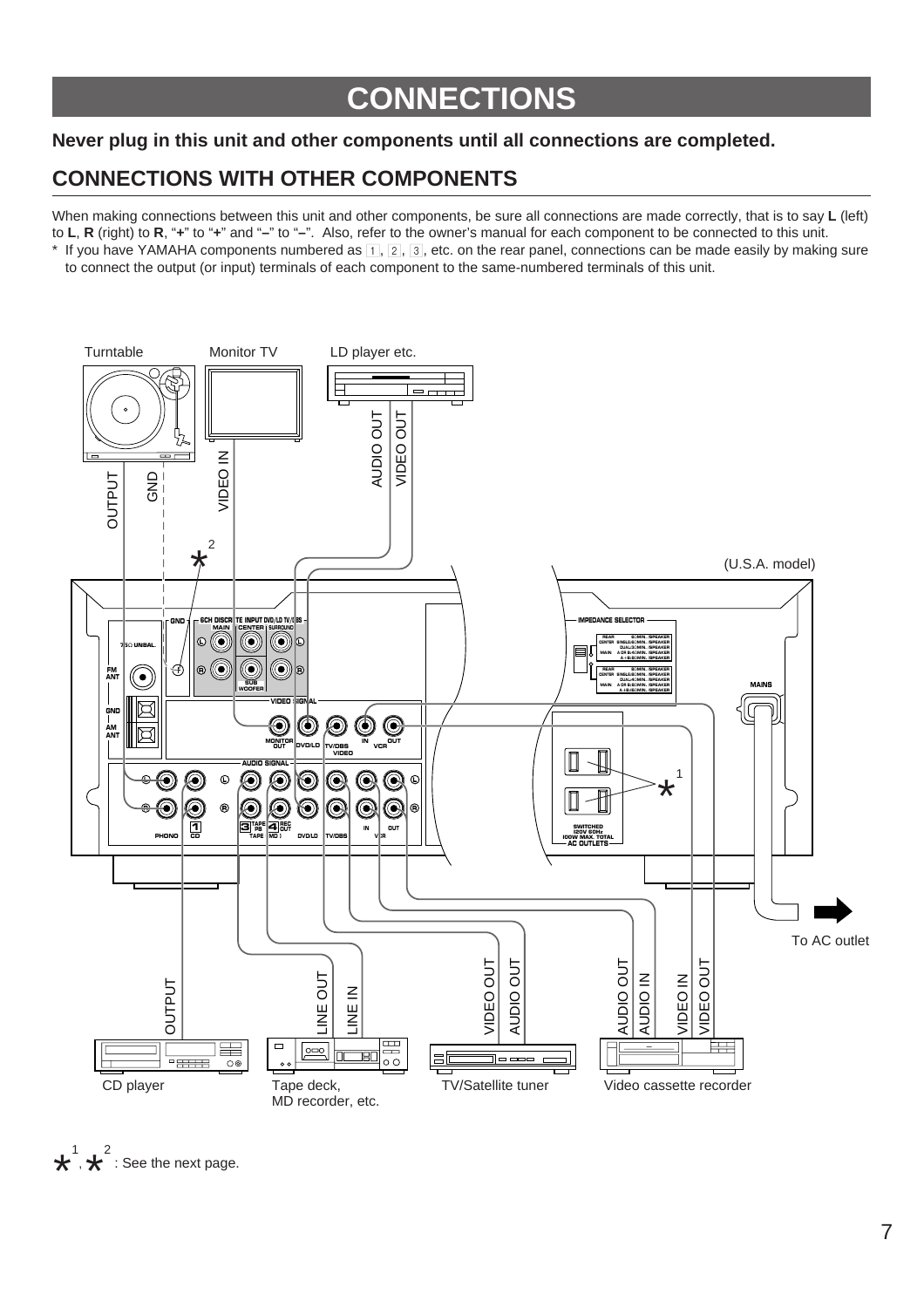# **AC OUTLET(S) (SWITCHED)**  $\star^1$ <br>AC

[U.S.A., Canada and General models]

........................................................ 2 SWITCHED OUTLETS [Australia model]................................ 1 SWITCHED OUTLET

Use these to connect the power cords from your components to this unit.

The power to the **SWITCHED** outlets is controlled by this unit's **POWER** switch or the provided remote control transmitter's **POWER** key. These outlets will supply power to any component whenever this unit is turned on.

The maximum power (total power consumption of components) that can be connected to the **SWITCHED AC OUTLET(S)** is 100 watts.



### **GND terminal (For turntable use)**

Connecting the ground wire of the turntable to the **GND** terminal will normally minimize hum, but in some cases better results may be obtained with the ground wire disconnected.

### **CONNECTING TO VIDEO AUX TERMINALS (ON THE FRONT PANEL)**

These terminals are used to connect any video input source such as a camcorder to this unit.

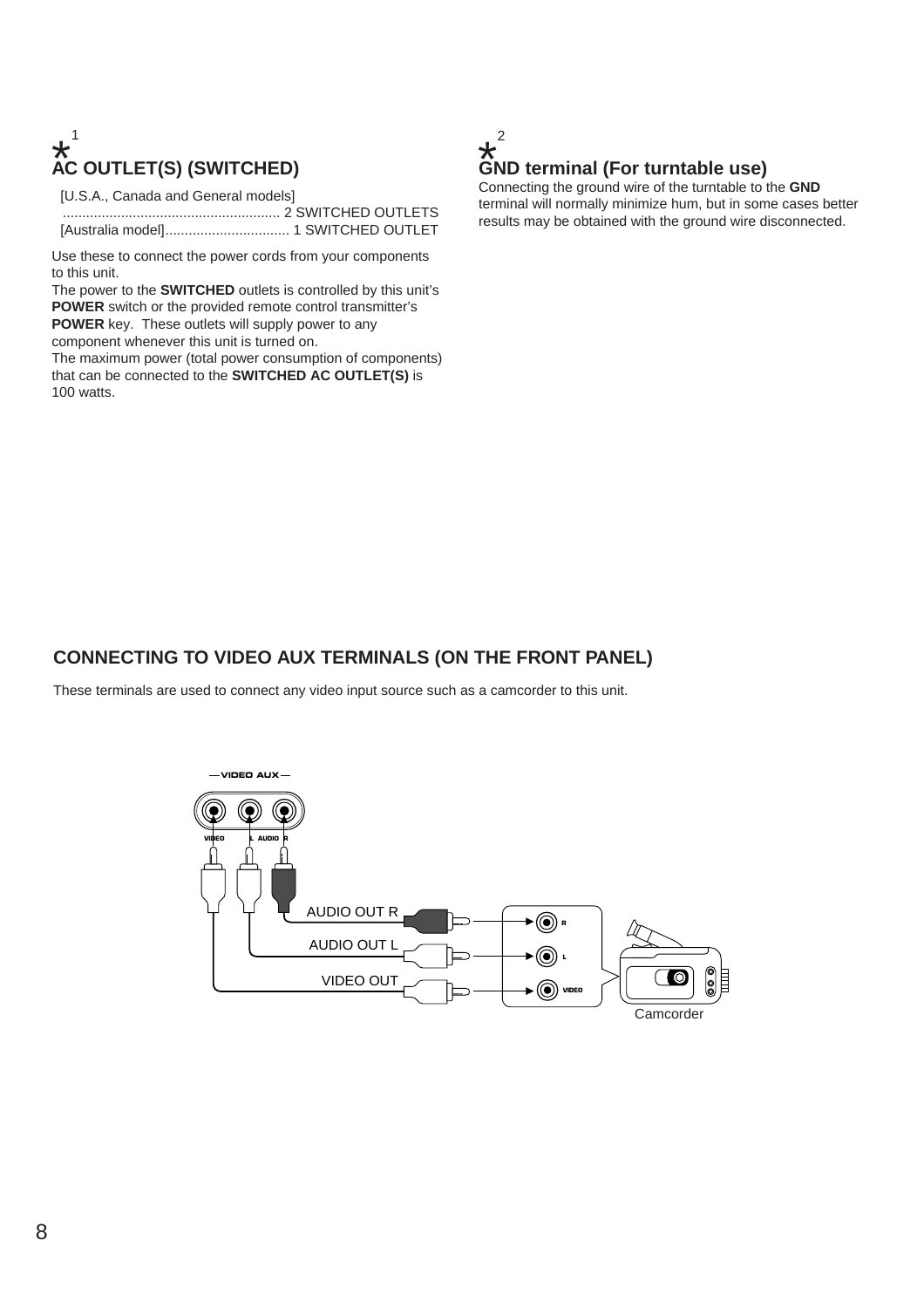# **Connecting with a Dolby Digital (AC-3) Decoder**

If you have a Dolby Digital (AC-3) Decoder unit or an LD player etc. which incorporates a Dolby Digital (AC-3) Decoder, its discrete outputs can be connected to this unit.



- The laserdisc player (or another unit) must be also connected to the DVD/LD (or TV/DBS) AUDIO SIGNAL input terminals of this unit for playing a source with the Dolby Pro Logic Surround decoded or in normal stereo (or monaural).
- The discrete signals input to this unit cannot be recorded by a tape deck, MD recorder or VCR. To record a source played on the laserdisc player (or another unit), it must be connected to the DVD/LD (or TV/DBS) AUDIO/VIDEO SIGNAL input terminals of this unit.
- If you made no connection to the SUBWOOFER input terminal of this unit or you will not use a subwoofer, you should make a setting for distributing signals at the LFE channel to the right and left MAIN output terminals on the Dolby Digital (AC-3) Decoder unit. For details, refer to the owner's manual for the Dolby Digital (AC-3) Decoder unit.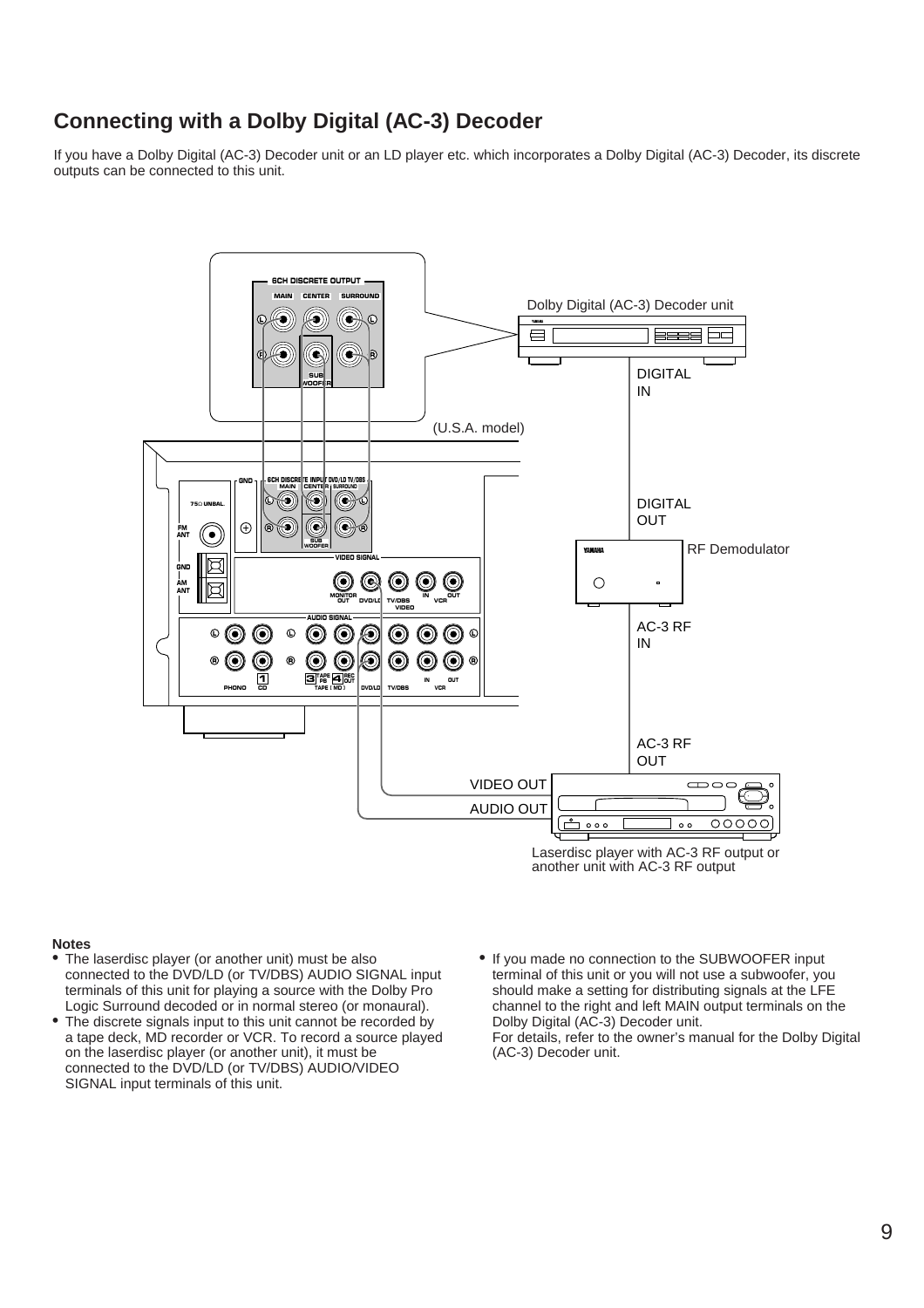# **CONNECTING SPEAKERS**



#### **Note**

Use speakers with the specified impedance shown on the rear of this unit.

#### **Note on main speaker connections:**

One or two speaker systems can be connected to this unit. If you use only one speaker system, connect it to either the **SPEAKERS A** or **B** terminals.

#### **Note on a subwoofer connection:**

You may wish to add a subwoofer to reinforce low frequencies or to output low bass sound from the subwoofer channel when reproducing discrete signals.

Connect the **SUBWOOFER OUTPUT** terminal of this unit to the INPUT terminal of the subwoofer amplifier, and connect the speaker terminals of the subwoofer amplifier to the subwoofer. With some subwoofers, including the Yamaha Active Servo Processing Subwoofer System, the amplifier and subwoofer are in the same unit.

#### **Note on center speaker connection:**

One or two center speakers can be connected to this unit. If you cannot place the center speaker on or under the TV, it is recommended to use two center speakers and place them on both sides of the TV to orient the center sound at the center position. For connecting two center speakers, follow the method shown below.



Center speaker Center speaker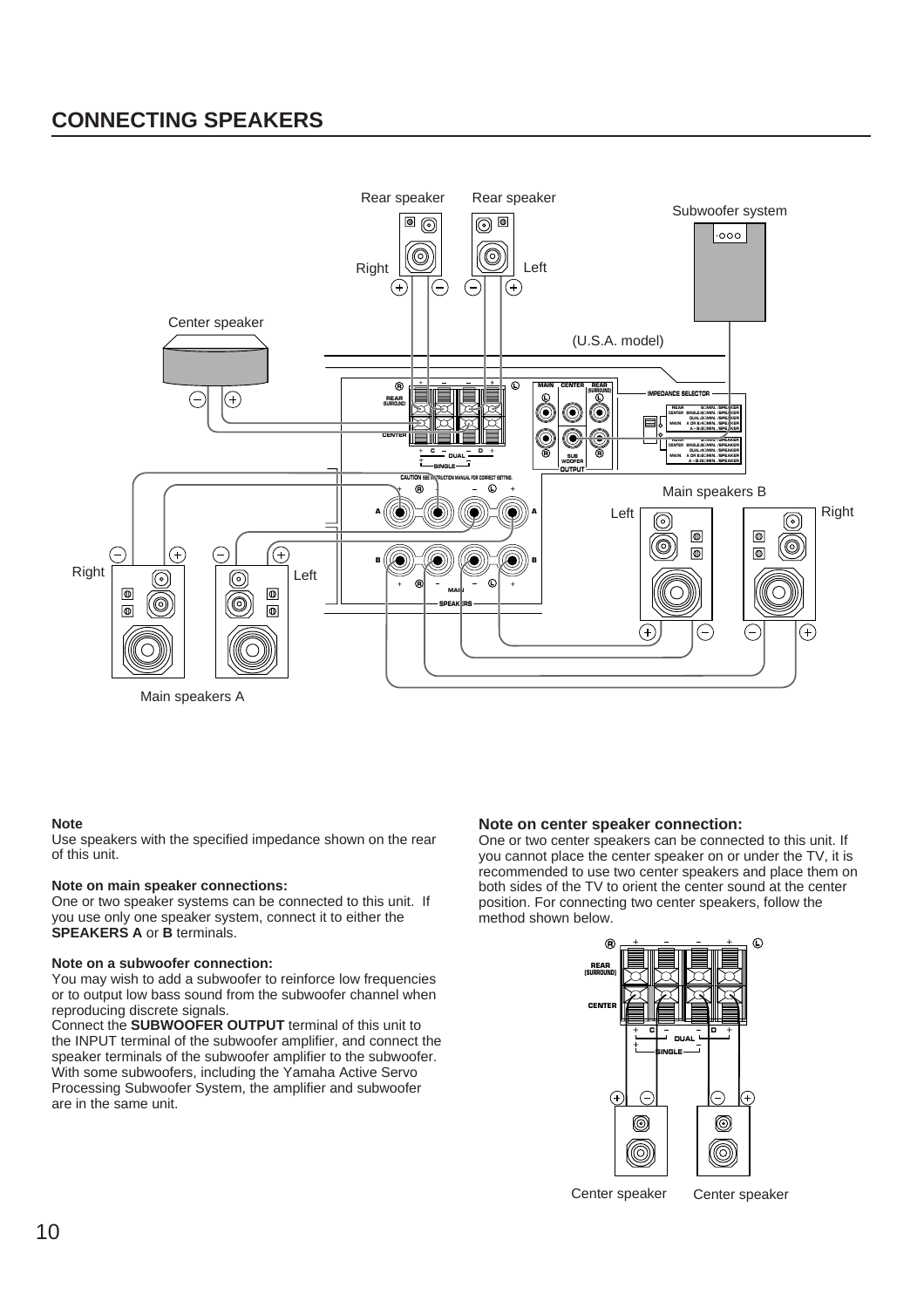### **How to Connect:**

Connect the **SPEAKERS** terminals to your speakers with wire of the proper gauge, cut as short as possible. If the connections are faulty, no sound will be heard from the speakers. Make sure that the polarity of the speaker wires is correct, that is the + and – markings are observed. If these wires are reversed, the sound will be unnatural and lack bass. **Caution**

**Do not let the bare speaker wires touch each other and do not let them touch any metal part of this unit. This could damage this unit and/or speakers.**

### **For connecting to the MAIN SPEAKERS terminals**



➀Unscrew the knob. ➁Insert the bare wire. [Remove approx. 5mm (1/4") insulation from the speaker wires.] ➂Tighten the knob and secure the wire.

Banana Plug connections are also possible. Simply insert the Banana Plug connector into the corresponding terminal.



### **For connecting to the REAR and CENTER SPEAKERS terminals**

Red: positive (+) Black: negative (-)



➀Press the tab.

- ➁Insert the bare wire. [Remove approx. 5mm (1/4") insulation from the speaker wires.]
- ➂Release the tab and secure the wire.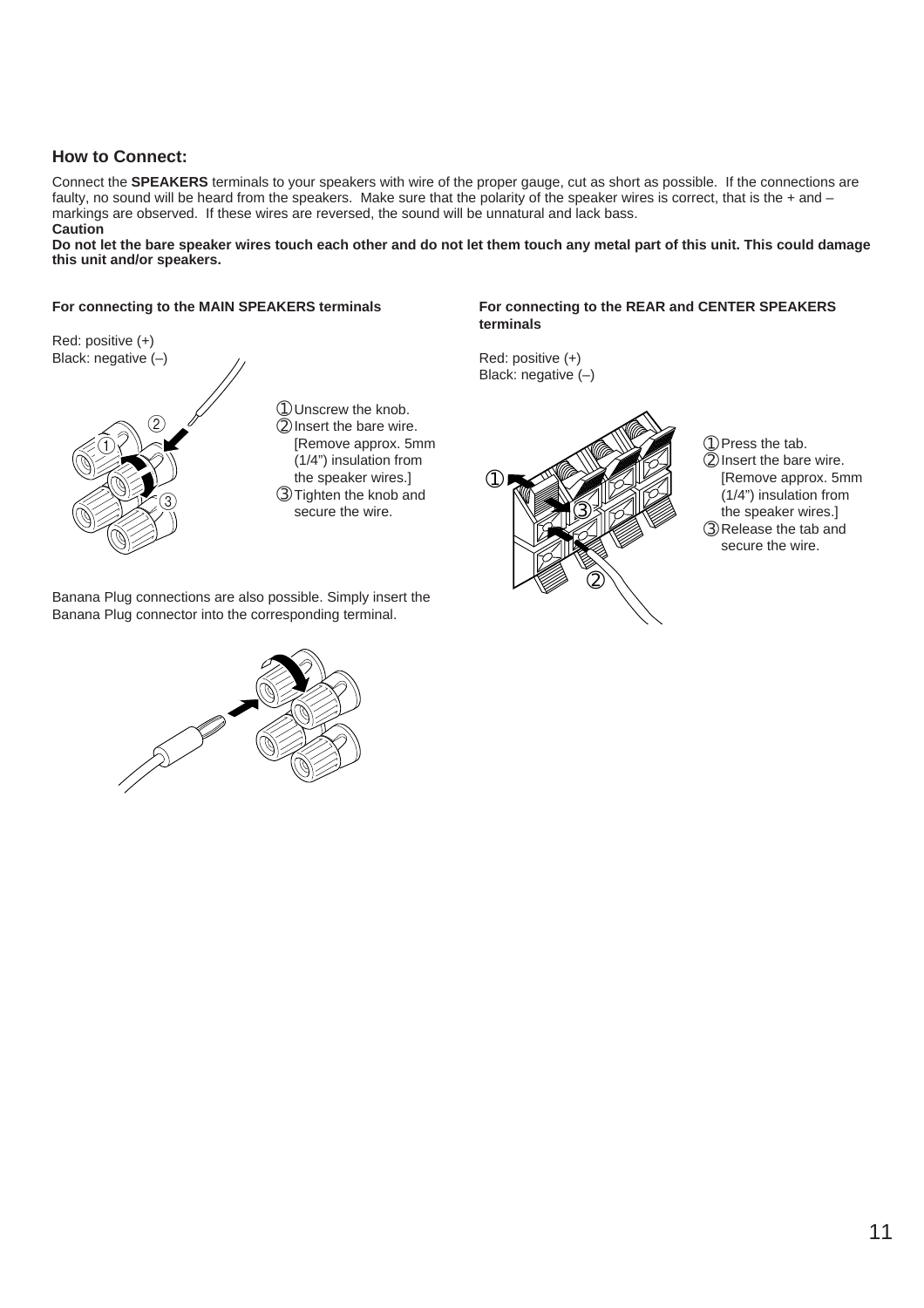# **OUTPUT terminals (for driving speakers with external amplifiers)**



### **MAIN OUTPUT terminals**

These terminals are for main channel line output. There is no connection to these terminals when you use the built-in amplifier.

However, if you drive main speakers with an external stereo power amplifier, connect the input terminals of the external amplifier (MAIN IN or AUX terminals of a power amplifier or an integrated amplifier) to these terminals.

Output signals from the MAIN OUTPUT terminals only are affected by the use of **BASS**, **TREBLE**, **BALANCE** controls and **BASS EXTENSION** switch.

### **CENTER OUTPUT terminal**

This terminal is for center channel line output. There is no connection to this terminal when you use the built-in amplifier. However, if you drive a center speaker with an external power amplifier, connect the input terminal of the external amplifier to this terminal.

# **IMPEDANCE SELECTOR switch**

Be sure to switch this only when the power of this unit is turned off.

Select the position whose requirements your speaker system meets.

#### **WARNING**

#### **Do not change the IMPEDANCE SELECTOR switch setting while the power to this unit is on, otherwise this unit may be damaged.**

### **IF THIS UNIT FAILS TO TURN ON WHEN THE POWER SWITCH IS PRESSED**

The **IMPEDANCE SELECTOR** switch may not be set to either end closely. If so, set the switch to either end closely.

(Upper position)

- **Rear:** The impedance of each speaker must be 6Ω or higher.
- **Center:** If you use one center speaker, the impedance of the speaker must be  $6\Omega$  or higher. If you use two center speakers, the impedance of each speaker must be  $3\Omega$  or higher.
- **Main:** If you use one pair of main speakers, the impedance of each speaker must be  $4\Omega$  or higher. If you use two pairs of main speakers, the impedance of each speaker must be  $8\Omega$  or higher.

### **REAR (SURROUND) OUTPUT terminals**

These terminals are for rear channel line output. There is no connection to these terminals when you use the built-in amplifier.

However, if you drive rear speakers with an external stereo power amplifier, connect the input terminals of the external amplifier (MAIN IN or AUX terminals of a power amplifier or an integrated amplifier) to these terminals.

### **SUBWOOFER OUTPUT terminal**

This terminal is for connecting with the input terminal of an amplifier for driving a subwoofer.

When the input signals to this unit are in normal 2-channel stereo, this terminal outputs only frequencies below 200 Hz from the main and center channels. When discrete signals are input to this unit and are selected as the input source, this terminal outputs signals from the subwoofer channel.

### **Note**

Output level of signals from all of these terminals are adjusted by the use of **VOLUME** control on the front panel or **MASTER VOLUME** keys on the remote control transmitter.



(U.S.A. model)

- (Lower position)
- **Rear:** The impedance of each speaker must be 8Ω or higher.
- **Center:** If you use one center speaker, the impedance of the speaker must be  $8Ω$  or higher. If you use two center speakers, the impedance of each speaker must be  $4\Omega$  or higher.
- **Main:** If you use one pair of main speakers, the impedance of each speaker must be  $8\Omega$  or higher.

**<Except Canada model>**

If you use two pairs of main speakers, the impedance of each speaker must be  $16\Omega$  or higher.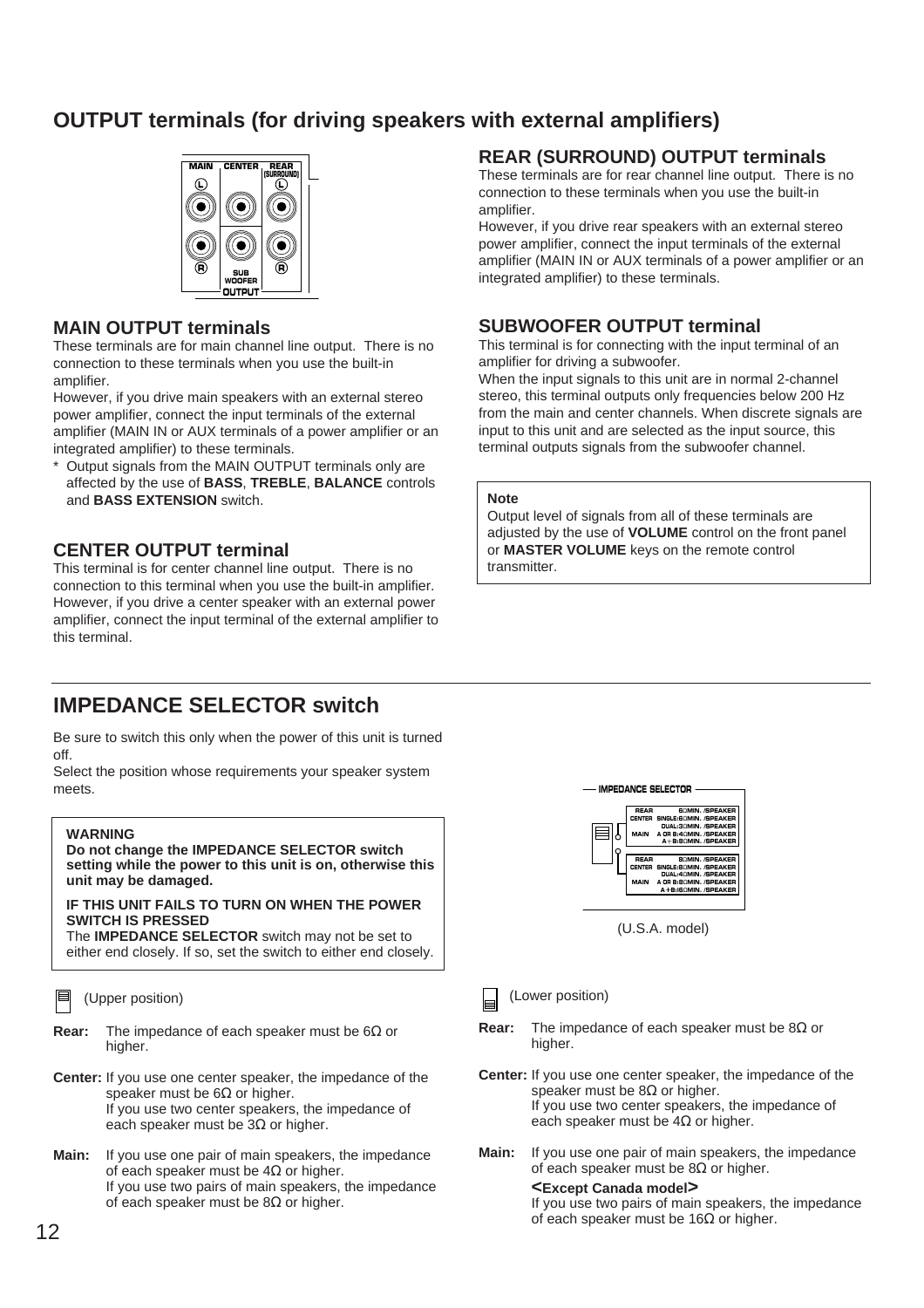# **ANTENNA CONNECTIONS**

- Each antenna should be connected to the designated terminals correctly, referring to the following diagram.
- Both AM and FM indoor antennas are included with this unit. In general, these antennas will probably provide sufficient signal strength. Nevertheless, a properly installed outdoor antenna will give clearer reception than an indoor one. If you experience poor reception quality, an outdoor antenna may result in improvement.





The AM loop antenna should be placed apart from the main unit. The antenna may be hung on a wall.

The AM loop antenna should be kept connected, even if an outdoor AM antenna is connected to this unit.

### **GND terminal**

For maximum safety and minimum interference, connect the **GND** terminal to a good earth ground. A good earth ground is a metal stake driven into moist earth.

### **Notes**

- When connecting the indoor FM antenna, insert its connector into the **FM ANT** terminal firmly.
- If you need an outdoor FM antenna to improve FM reception quality, either

300-ohm feeder or coaxial cable may be used. In locations troubled by electrical interference, coaxial cable is preferable.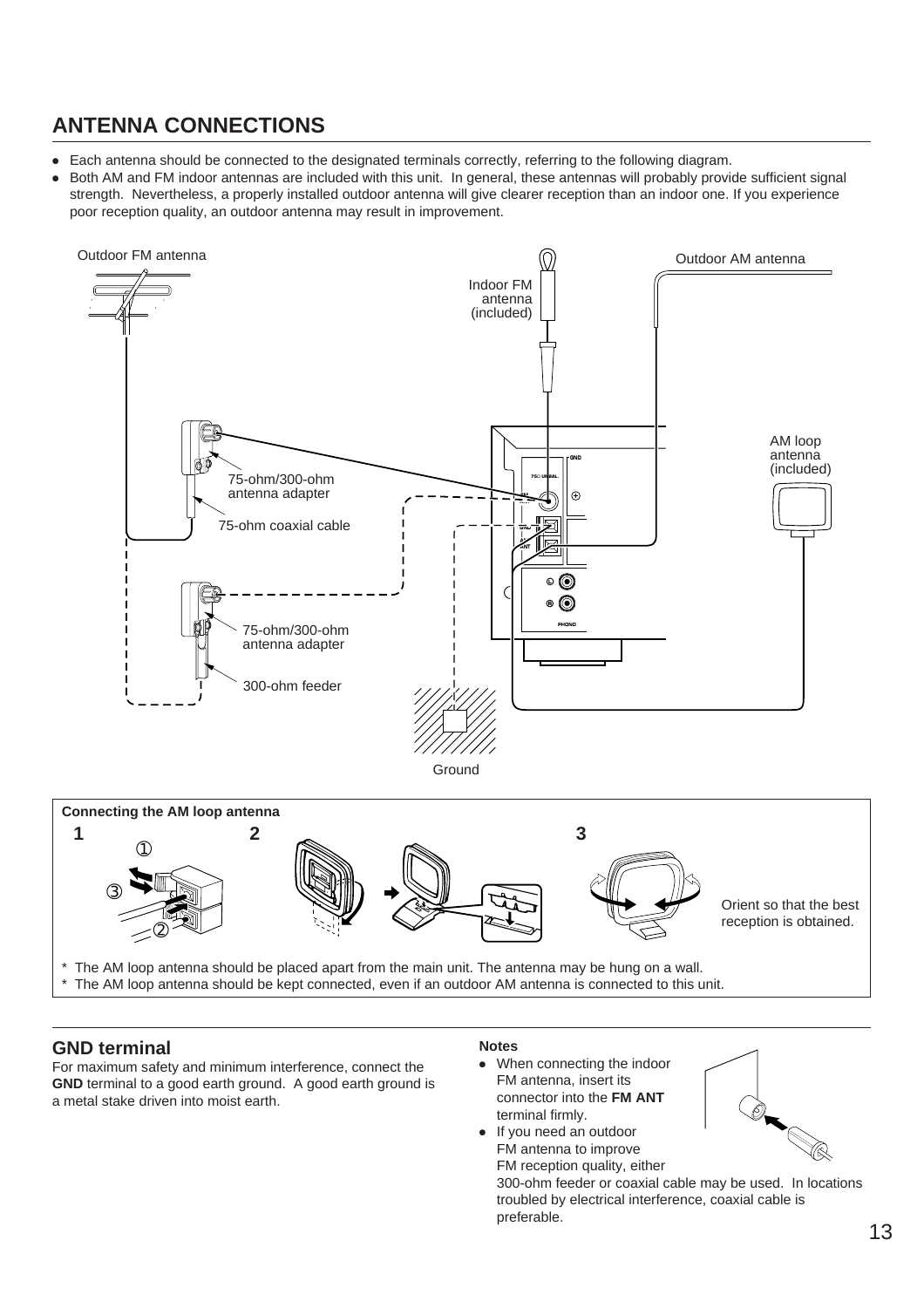# **CONTROLS AND THEIR FUNCTIONS**

### **FRONT PANEL**



### **1** POWER switch

Press this switch to switch the power on. Press it again to switch the power off.

### 2 **Standby mode indicator**

**(Except U.S.A. and Canada models)**

While the power is on, pressing the **SYSTEM POWER OFF** key on the remote control transmitter switches the unit to the standby mode. In this mode, this indicator is illuminated.

### 3 **Remote control sensor**

Receives signals from the remote control transmitter.

### 4 **Display panel**

Shows various information. (Refer to page 16 for details.)

### 5 **Input selector buttons**

Select a program source to listen to or watch. When a button is pressed, the name of selected source appears on the display.

### 6 **DSP program selector buttons**

Select a DSP program. When a button is pressed, the name of selected program lights up on the display.

### 7 **2CH/6CH selector button**

When the **TV/DBS** or **DVD/LD** input source is selected, pressing this button switches the input signals between 2 channel stereo signals and 6 channel discrete signals. When switched to "6CH", discrete signals from the unit connected to the 6CH DISCRETE INPUT DVD/LD TV/DBS terminals of this unit are selected as the input signals.

### 8 **EFFECT button**

Switches on/off the digital sound field processor (including the Dolby Pro Logic Surround decoder).

### 9 **VOLUME control**

Used to raise or lower the volume level.

### 0 **PHONES jack**

When you listen with headphones, connect the headphones to the **PHONES** jack. You can listen to the sound to be output from the main speakers through headphones.

When listening with headphones privately, set both the **SPEAKERS A** and **B** switches to the **OFF** position and switch off the digital sound field processor (so that no DSP program name is illuminated on the display) by pressing the **EFFECT** button.

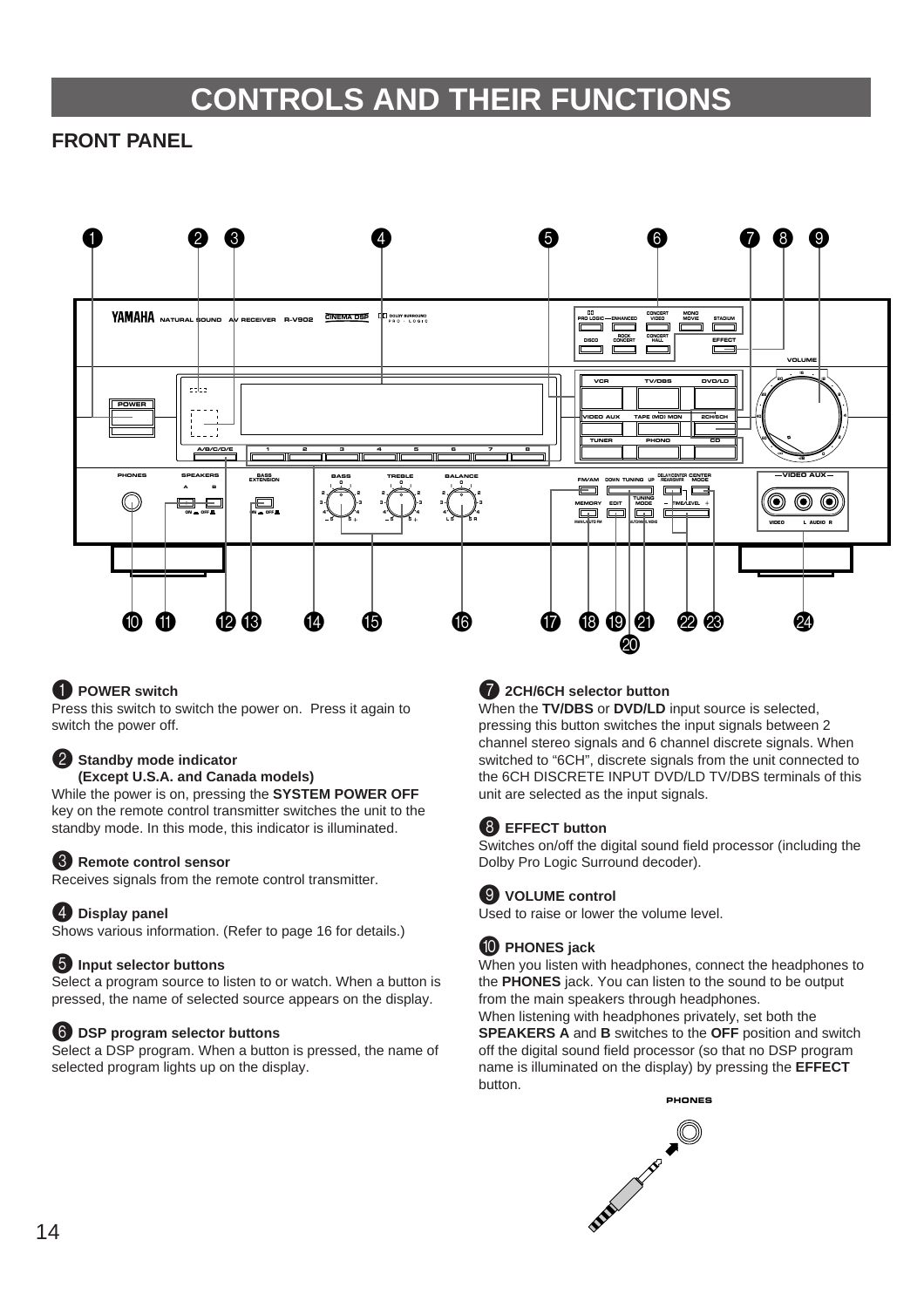### **10** SPEAKERS switches

Set the switch **A** or **B** (or both **A** and **B**) for the main speaker system (connected to this unit) you will use to the **ON** position. Set the switch for the main speaker system you will not use to the **OFF** position.

### B **A/B/C/D/E button**

Press this button to select a desired group (A–E) of preset stations.

### **B** BASS EXTENSION switch

When this switch is pressed inward (ON), boosts bass frequency response at the main left and main right channels while maintaining overall tonal balance. If you do not have a subwoofer, the use of this switch will be effective to reinforce the bass frequencies.

### D **Preset station number selector buttons**

Select a preset station number (1 to 8).

### **EXT** Tone controls

These controls are effective only for the sound from the main speakers.

### **BASS**

Used to increase or decrease the low frequency response. The 0 position produces flat response.

### **TREBLE**

Used to increase or decrease the high frequency response. The 0 position produces flat response.

### **BALANCE control**

Adjusts the balance of the output volume to the left and right speakers to compensate for sound imbalance caused by speaker location or listening room conditions.

### **GD** FM/AM buttons

Press this button to switch the reception band to FM or AM.

### **(B)** MEMORY (MAN'L/AUTO FM) button

When this button is pressed, the MEMORY indicator flashes for about 5 seconds. During this period, select a desired preset station number by pressing the corresponding preset station number selector button to enter the displayed station into the memory.

When this button is pressed and held for about 3 seconds, the automatic preset tuning begins. (Refer to page 25 for details.)

### **ID** EDIT button

This button is used to exchange the places of two preset stations with each other.

### **20** TUNING DOWN/UP button

Used for tuning. Press the "UP" side to tune in to higher frequencies, and press the "DOWN" side to tune in to lower frequencies.

### **K** TUNING MODE (AUTO/MAN'L MONO) button

Press this button to switch the tuning mode to automatic or manual. To select the automatic tuning mode, press this button so that "AUTO" lights up on the display. To select the manual tuning mode, press this button so that "AUTO" goes off.

### 22 DELAY/CENTER/REAR/SWFR and TIME/LEVEL +/**buttons**

Adjust the delay time (DELAY), the rear channel output level (REAR), center channel output level (CENTER) and the output level to the SUBWOOFER OUTPUT terminal (SWFR). Select the item which you want to adjust by pressing the **DELAY/CENTER/REAR/SWFR** button and adjust its time or level by pressing the **TIME/LEVEL +/–** button.

### **28** CENTER MODE button

Selects a center channel output mode (NORMAL, WIDE or PHANTOM). (For details, refer to page 18.)

### 24 VIDEO AUX terminals

Connect an auxiliary video or audio input source unit such as a camcorder to these terminals. The source connected to these terminals can be selected by the corresponding input selector button.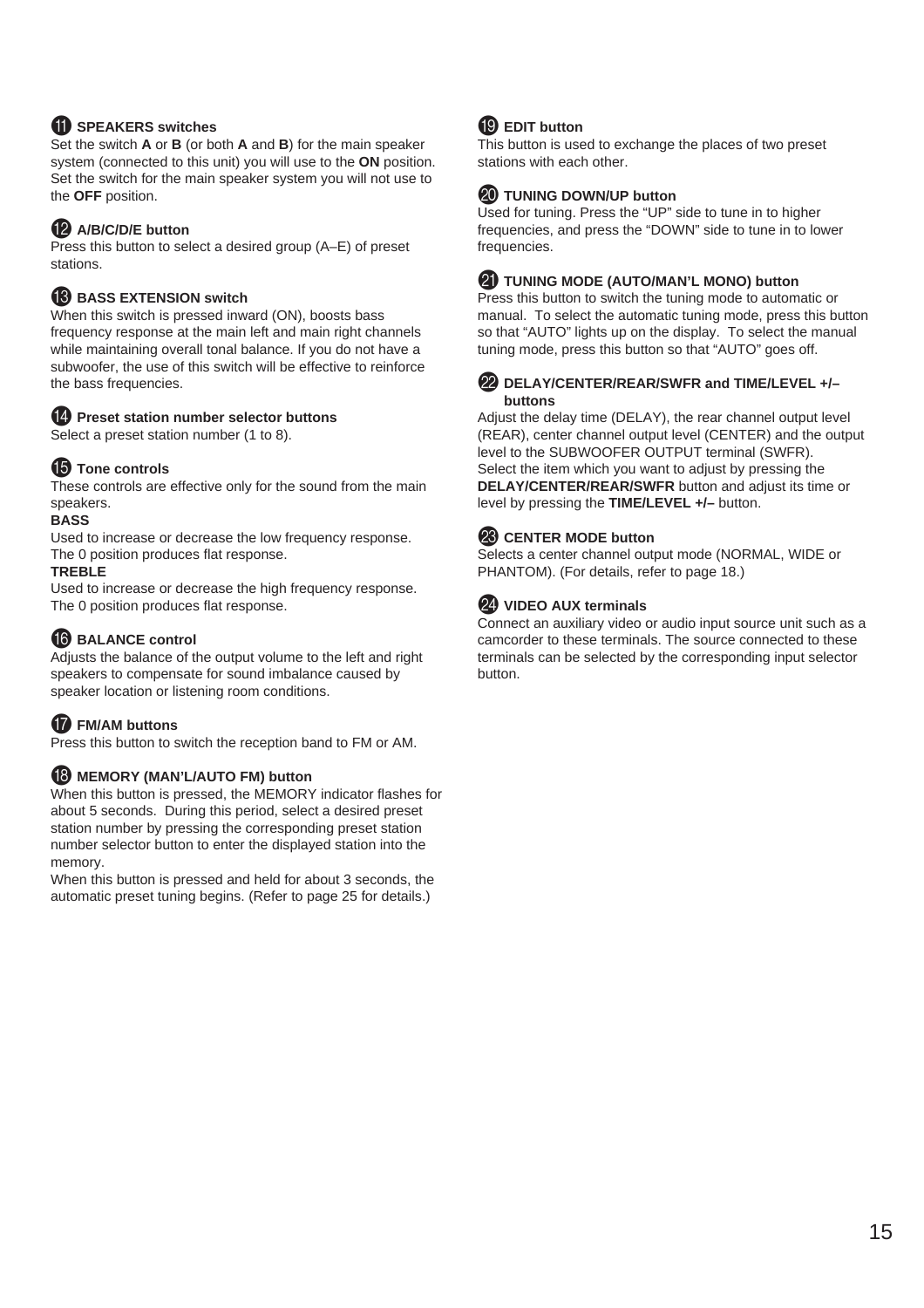### **DISPLAY PANEL**



### 1 **Multi-information display**

Displays various information, for example station frequency, preset station number and name of selected input source.

### 2 **STEREO indicator**

Lights up when an FM stereo broadcast with sufficient signal strength is received.

### 3 **Signal-level meter**

Indicates the signal level of the received station. If multipath interference is detected, the indication decreases.

### 4 **SLEEP indicator**

Lights up while the built-in SLEEP timer is functioning.

### 5 **Center channel mode indicators**

The name of a selected center channel mode lights up only when a program which uses the Dolby Pro Logic Surround decoder is selected.

### 6 **EFFECT OFF indicator**

Lights up if neither the digital sound field processor nor the Dolby Pro Logic Surround decoder is on. In this state, sound output is 2-channel stereo.

### 7 **MEMORY indicator**

When the **MEMORY** button is pressed, this indicator flashes for about 5 seconds. During this period, the displayed station can be programmed to the memory by using the **A/B/C/D/E** button and the preset station number selector buttons.

### 8 **AUTO indicator**

Lights up when this unit is in the automatic tuning mode.

### 9 **TAPE MONITOR indicator**

Lights up when the tape deck (or MD recorder etc.) is selected as the input source by pressing the **TAPE (MD) MON** button.

### 0 **DSP program indicators**

The name of a selected DSP program lights up when the builtin digital sound field processor and/or the Dolby Pro Logic Surround decoder is on.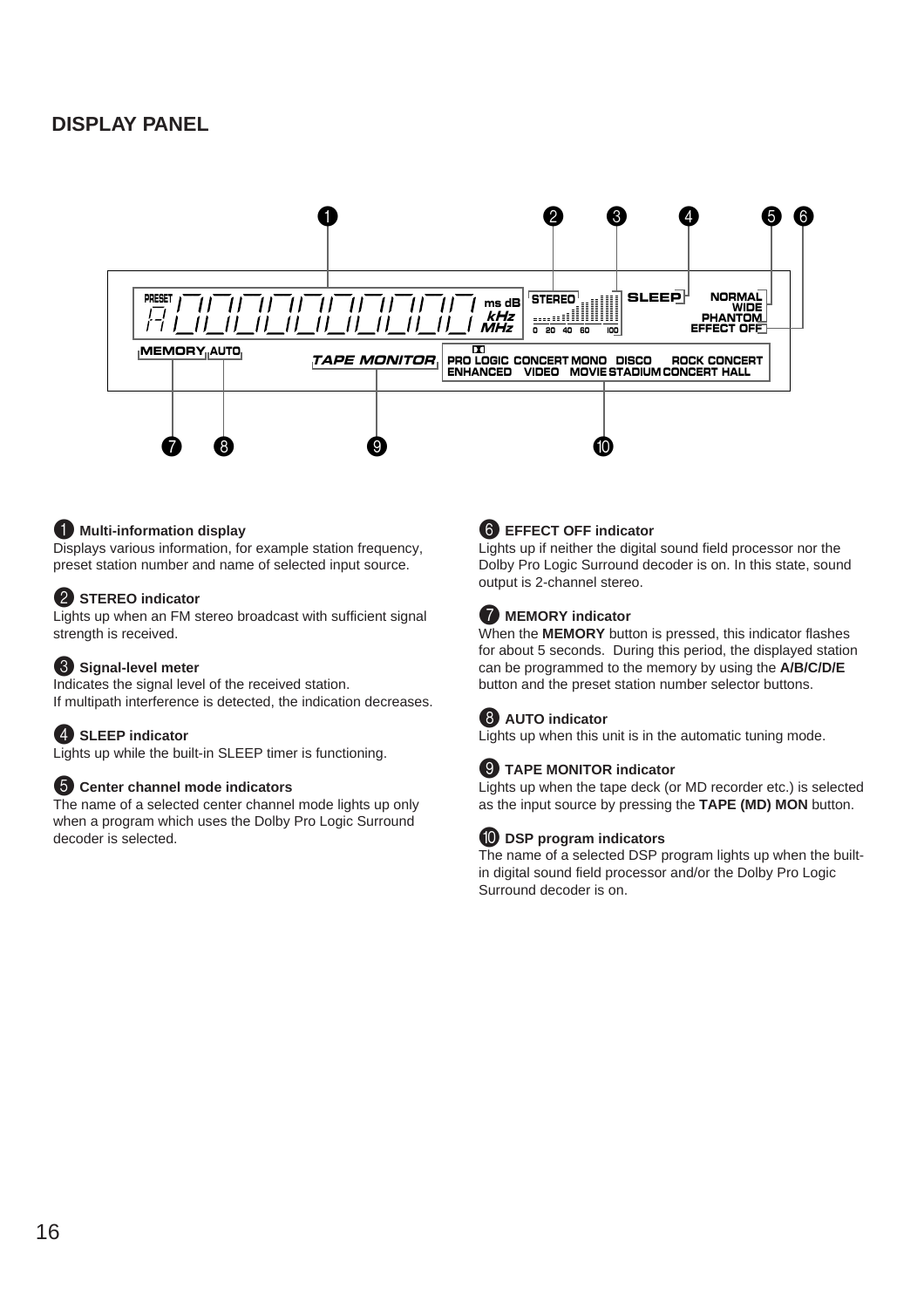# **SPEAKER BALANCE ADJUSTMENT**

This procedure lets you adjust the sound output level balance between the main, center, and rear speakers using the built-in test tone generator. When this adjustment is performed, the sound output level heard at the listening position will be the same from each speaker. This is important for the best performance of the digital sound field processor and the Dolby Pro Logic Surround decoder.

**The adjustment of each speaker output level should be done at your listening position with the remote control transmitter. Otherwise, the result may not be satisfactory.**



**CONTINUED**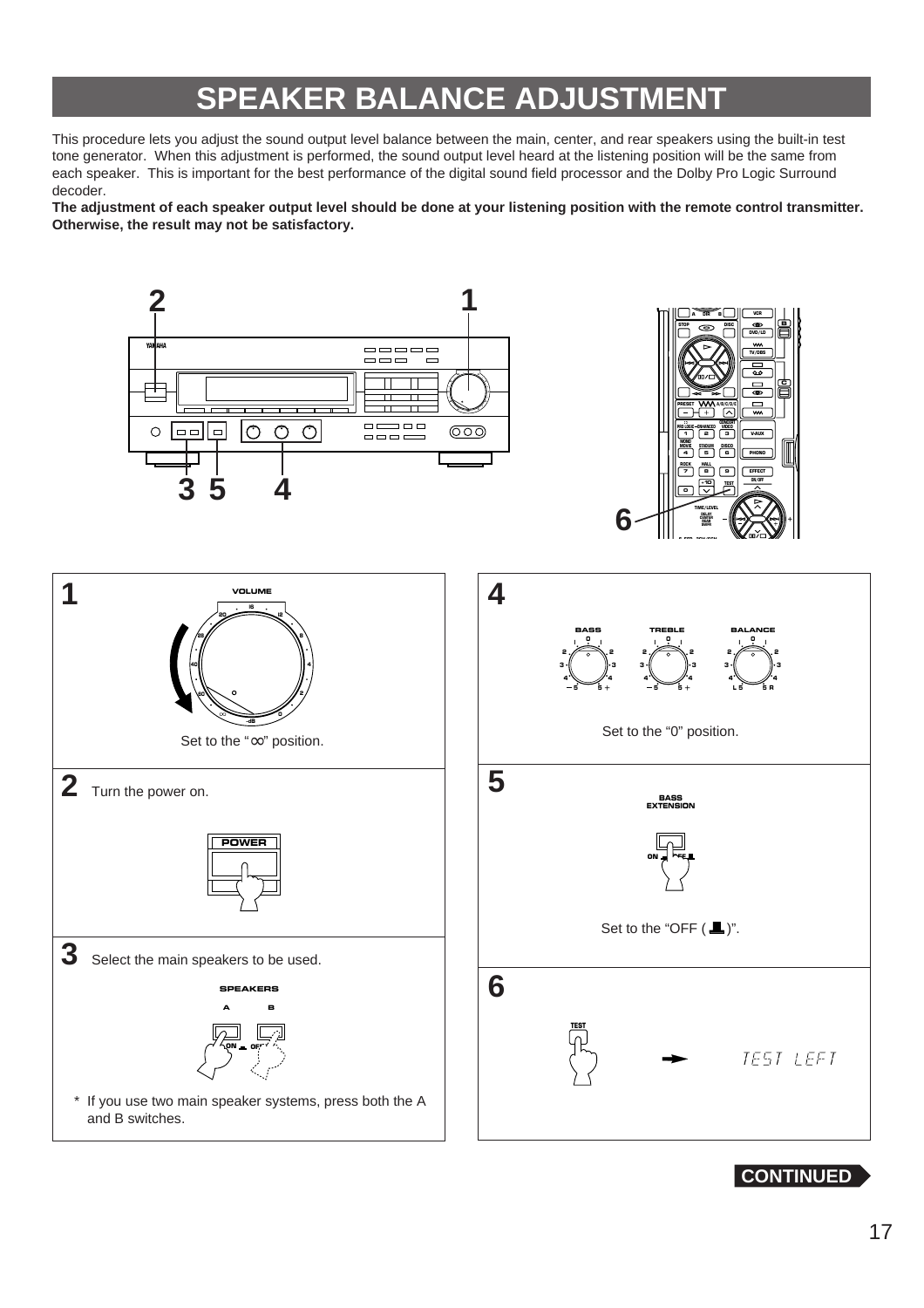



**7** Select the center channel output mode suitable for your speaker configuration. (Refer to "**SPEAKER CONFIGURATION**" on page 6.) **CENTER MODE** NORMAL WIDE PHANTOM

On the feature of each mode, refer to the "**Note**" shown below.

### **Note**

In step 7, when you select a center channel output mode, note the following.

### **For 5 speaker configuration)**

- **NORMAL:** Select this mode when you use a center speaker that is smaller than the main speakers. In this mode, the bass tone will be output from the main speakers.
- **WIDE:** Select this mode when you use the center speaker approximately same sized as the main speakers.

### **For 4 speaker configuration)**

**PHANTOM:** Select this mode when you do not use the center speaker. The center sound will be output from the left and right main speakers.

**8** Turn up the volume.



You will hear a test tone (like pink noise) from the left main speaker, then the center speaker, then the right main speaker, and then the rear speakers, for about two seconds each. The display changes as shown below.



The test tone from the left rear speaker and the right rear speaker will be heard at the same time.

**9** Adjust the **BALANCE** control so that the effect sound output level of the left main speaker and the right main speaker are the same.

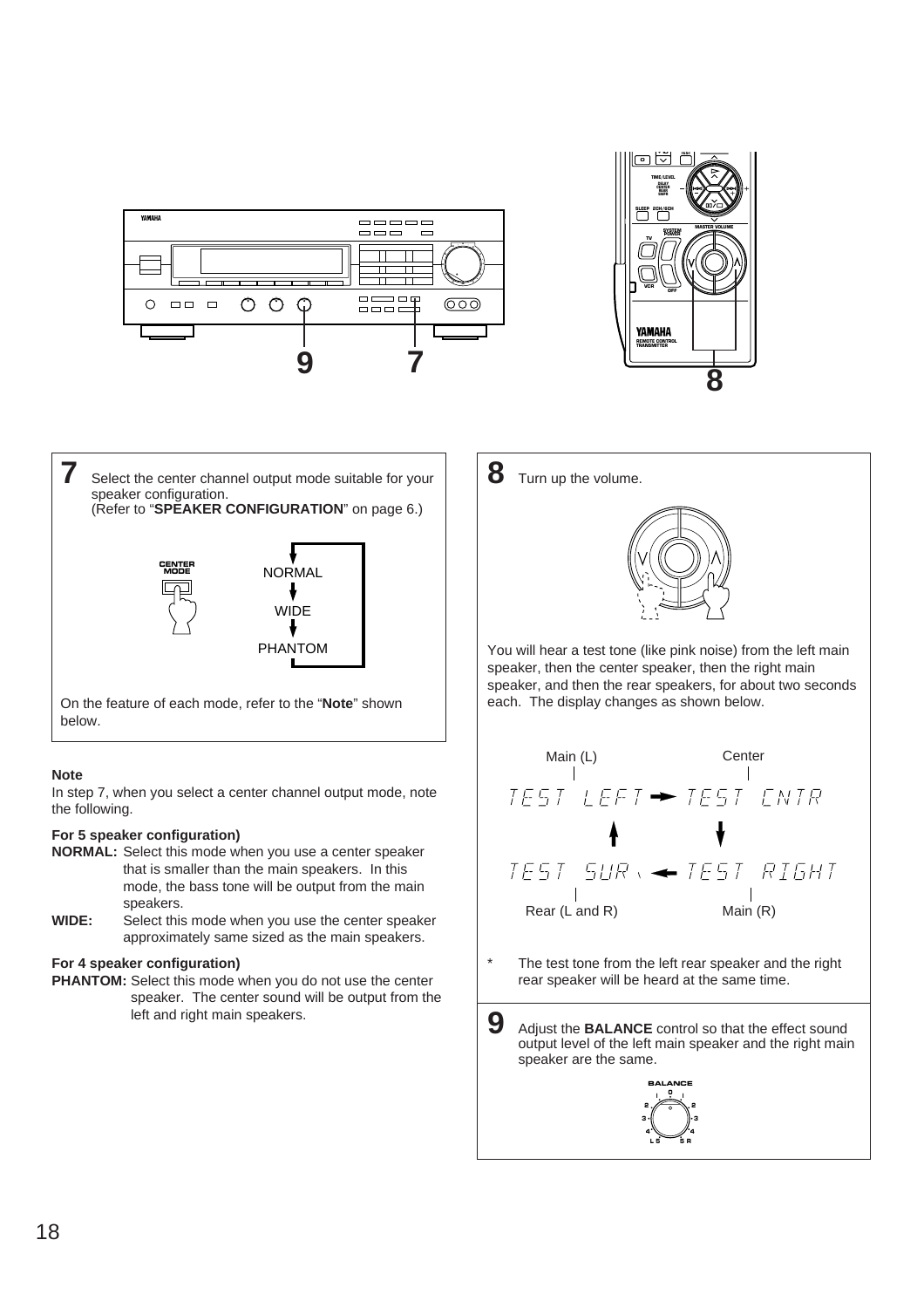

- 10 Adjust the sound output levels of the center speaker and the rear speakers so that they become almost as same as that of the main speakers.
- a) Press once or more so that "CENTER" or "REAR" appears on the display.
	- \* Select "CENTER" to adjust the output level of the center speaker, and select "REAR" to adjust the output level of the rear speakers.



b) Adjust its level.

\* Pressing the **+** side raises and the **–** side lowers the level.



**11** Cancel the test tone. **TEST** TEST LEFT Disappears.

- Once you have completed these adjustments, you can adjust whole sound level on your audio system by using the **VOLUME** control (or the **MASTER VOLUME** keys on the remote control transmitter) only.
- If you use external power amplifiers, you may also use their volume controls to achieve proper balance.
- In step 10, if the center channel mode is in the "PHANTOM" position, the sound output level of the center speaker cannot be adjusted. This is because in this mode, the center sound is automatically output from the left and right main speakers.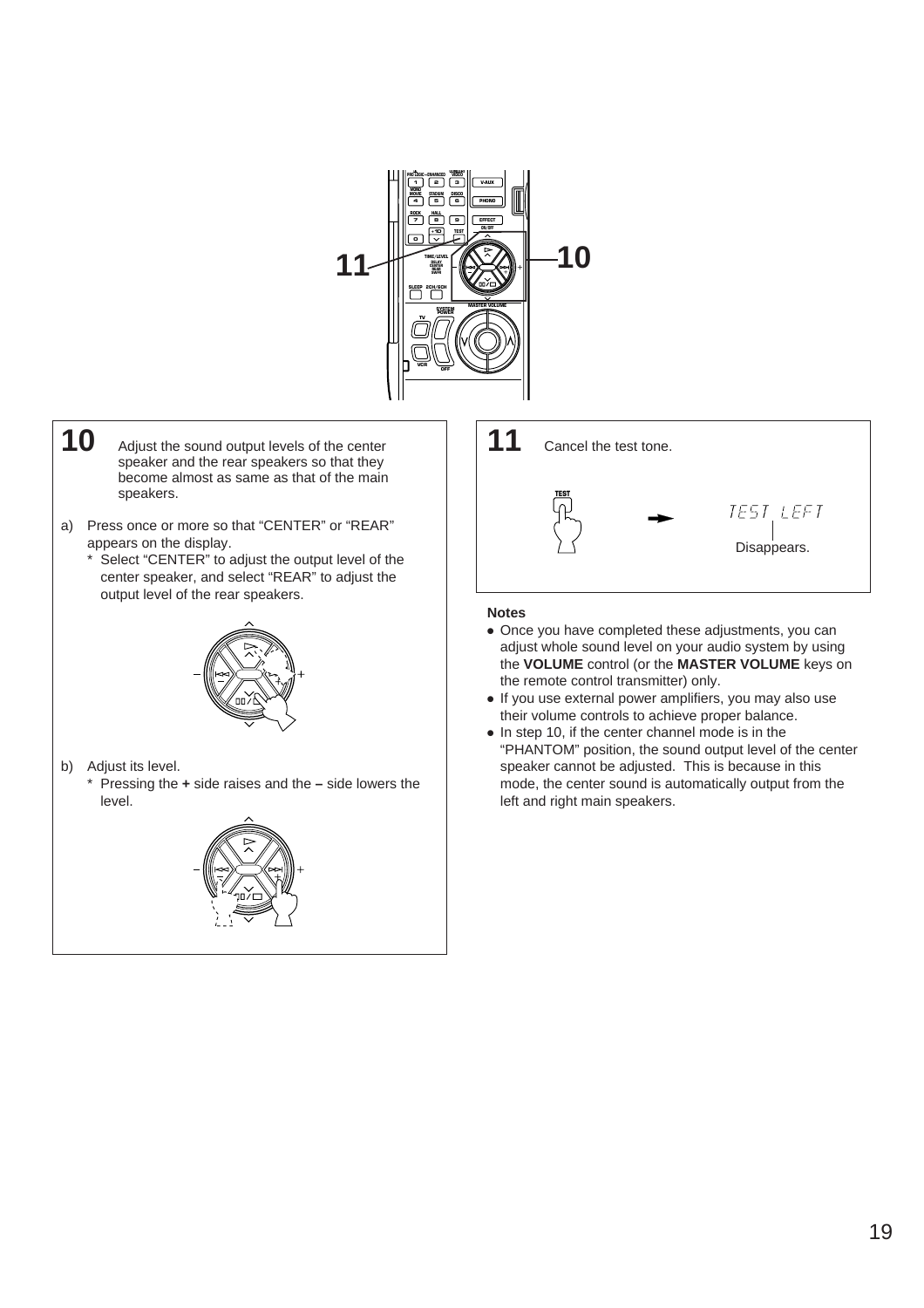# **BASIC OPERATIONS**

### **TO PLAY A SOURCE**

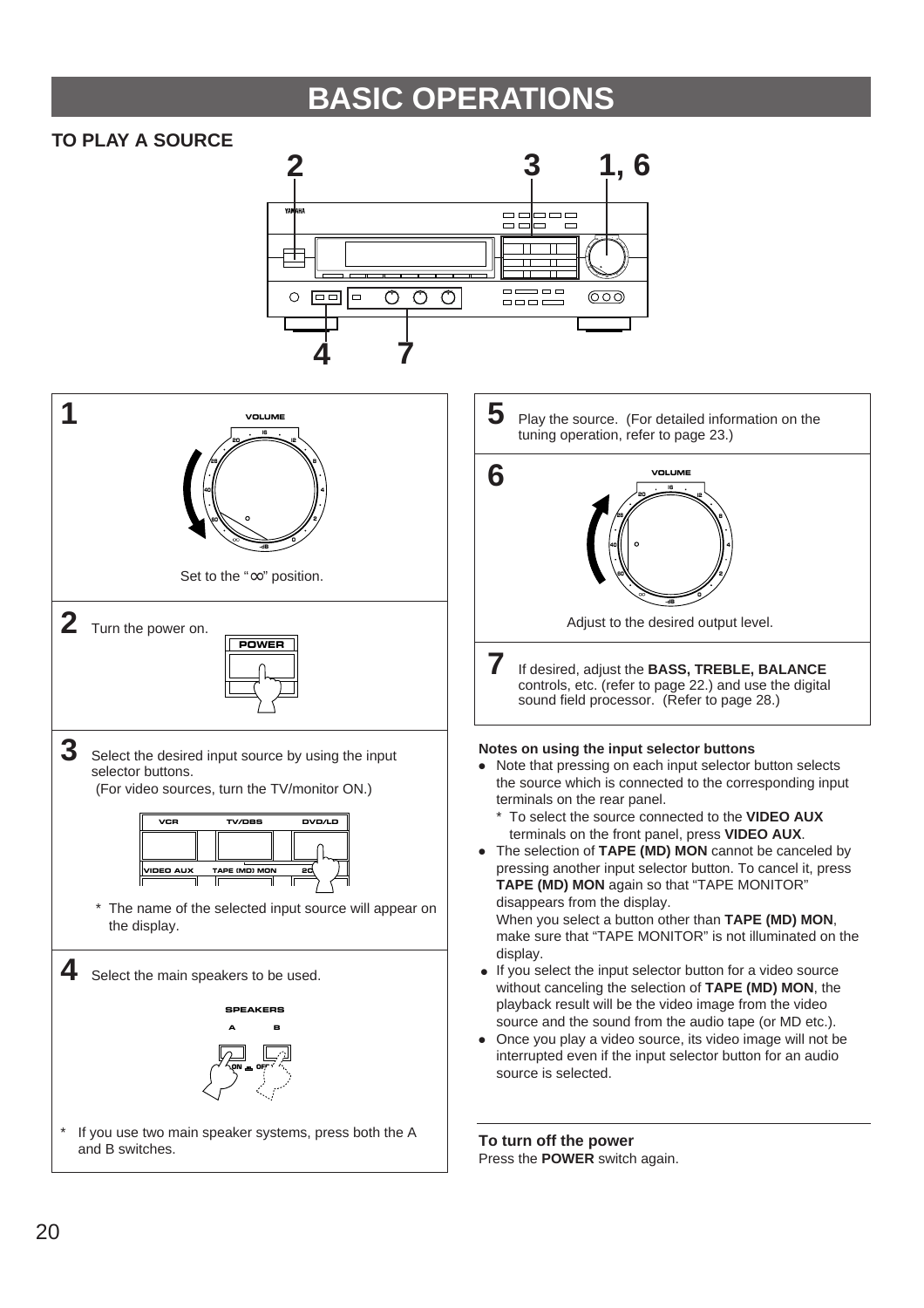### **To listen to a decoded source using Dolby Digital (AC-3) by reproducing the signals input to the 6CH DISCRETE INPUT DVD/LD TV/DBS terminals of this unit.**

In step 3, select **TV/DBS** or **DVD/LD**, and then press the **2CH/6CH** button so that "6ch" appears on the display. Discrete signals from the unit connected to the 6CH DISCRETE INPUT DVD/LD TV/DBS terminals of this unit are selected as the input signals.



To cancel it, press the **2CH/6CH** button again or select another input source.

### **Note for reproducing discrete signals with Dolby Digital (AC-3) decoded:**

1. Your speaker system must include a center speaker.

- 2. Your speaker system must include a subwoofer.
	- \* Connect a subwoofer which has a built-in amplifier to the SUBWOOFER OUTPUT terminal of this unit.
	- You can do without using a subwoofer. If you do so, you should make a setting for distributing signals at the LFE channel to the right and left MAIN output terminals on the Dolby Digital (AC-3) Decoder unit. For details, refer to the owner's manual for the Dolby

Digital (AC-3) Decoder unit.

### **Notes**

- When you switch to the "6CH" mode, the built-in Digital Sound Field processor will not work and adjustment of delay time cannot be made.
- Switching this unit to the "6CH" mode will input no signal to this unit if there is no connection to the 6CH DISCRETE INPUT DVD/LD TV/DBS terminals of this unit.

### **TO RECORD A SOURCE TO TAPE (OR MD)**





- **3** Begin recording on the tape deck (or MD recorder etc.) or VCR connected to this unit.
- **4** If the tape deck (or MD recorder etc.) is used for recording, you can monitor the sounds being recorded by pressing **TAPE (MD) MON** so that "TAPE MONITOR" lights up on the display.

| <b>VIDEO AUX</b> | <b>TAPE (MD) MON</b> | <b>2CH/6CH</b> |
|------------------|----------------------|----------------|
|                  |                      |                |
| <b>TUNER</b>     | PH                   | cв             |
|                  |                      |                |

- The settings of DSP and the **VOLUME, BASS, TREBLE, BALANCE** controls and the **BASS EXTENSION** switch have no effect on the material being recorded.
- In step 1, do not make an input source selection so that "6ch" appears on the display. Signals input to this unit's 6CH DISCRETE INPUT DVD/LD TV/DBS terminals cannot be recorded by a tape deck, MD recorder or VCR.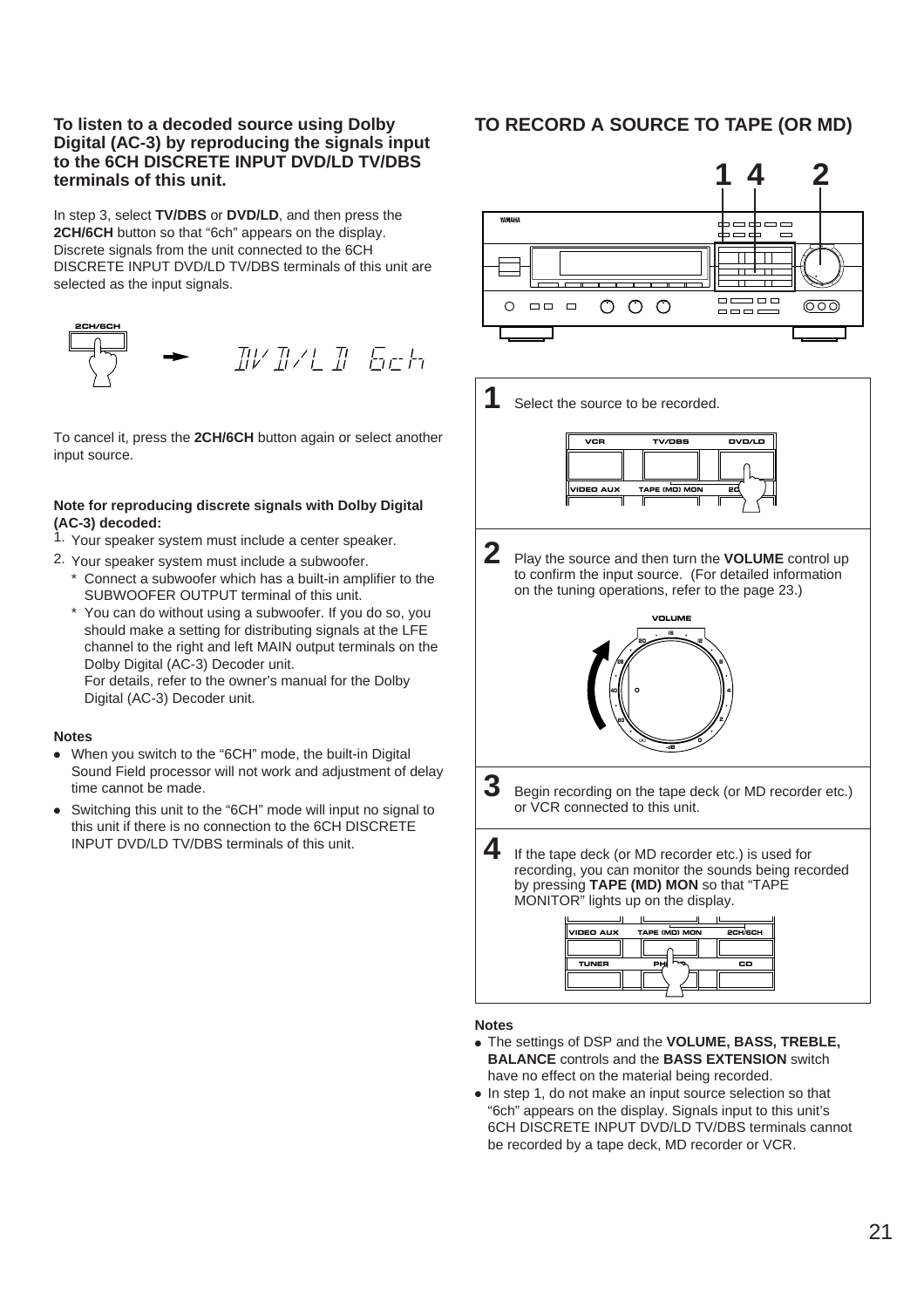# **Selecting the SPEAKER system**

Because one or two speaker systems (as main speakers) can be connected to this unit, the **SPEAKERS** switches allow you to select speaker system **A** or **B**, or both at once.

# **SPEAKERS A ON OFF B**

# **Adjusting the BALANCE control**

Adjust the balance of the output volume to the left and right speakers to compensate for sound imbalance caused by speaker location or listening room conditions.



### **Note**

This control is effective only for the sound from the main speakers.

### **Adjusting the BASS and TREBLE controls**



- **BASS** : Turn this clockwise to increase (or counterclockwise to decrease) the low frequency response.
- **TREBLE** : Turn this clockwise to increase (or counterclockwise to decrease) the high frequency response.

### **Note**

These controls are effective only for the sound from the main speakers.

# **Using the BASS EXTENSION switch**

You can boost bass frequency response by setting this switch to the "**ON**" position. This switch is effective only on the sound from the main speakers.

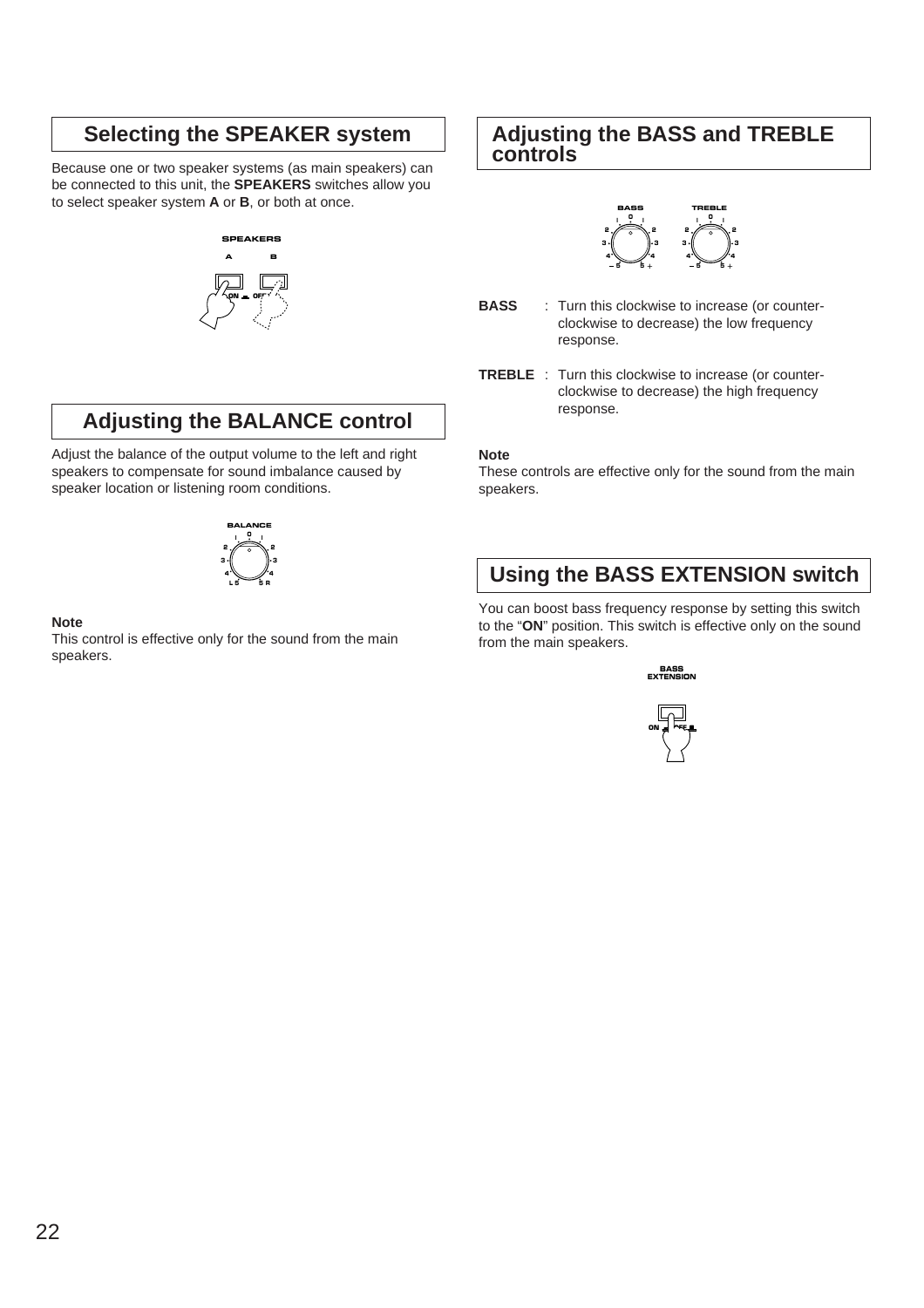# **TUNING OPERATIONS**

Normally, if station signals are strong and there is no interference, quick automatic-search tuning (AUTOMATIC TUNING) is possible. However, if signals of the station you want to select are weak, you must tune to it manually (MANUAL TUNING).



### **AUTOMATIC TUNING MANUAL TUNING**



(because the signals of the station are weak), change to the MANUAL TUNING method.



### **Note**

If you tune to an FM station manually, it is received in monaural mode automatically to increase the signal quality.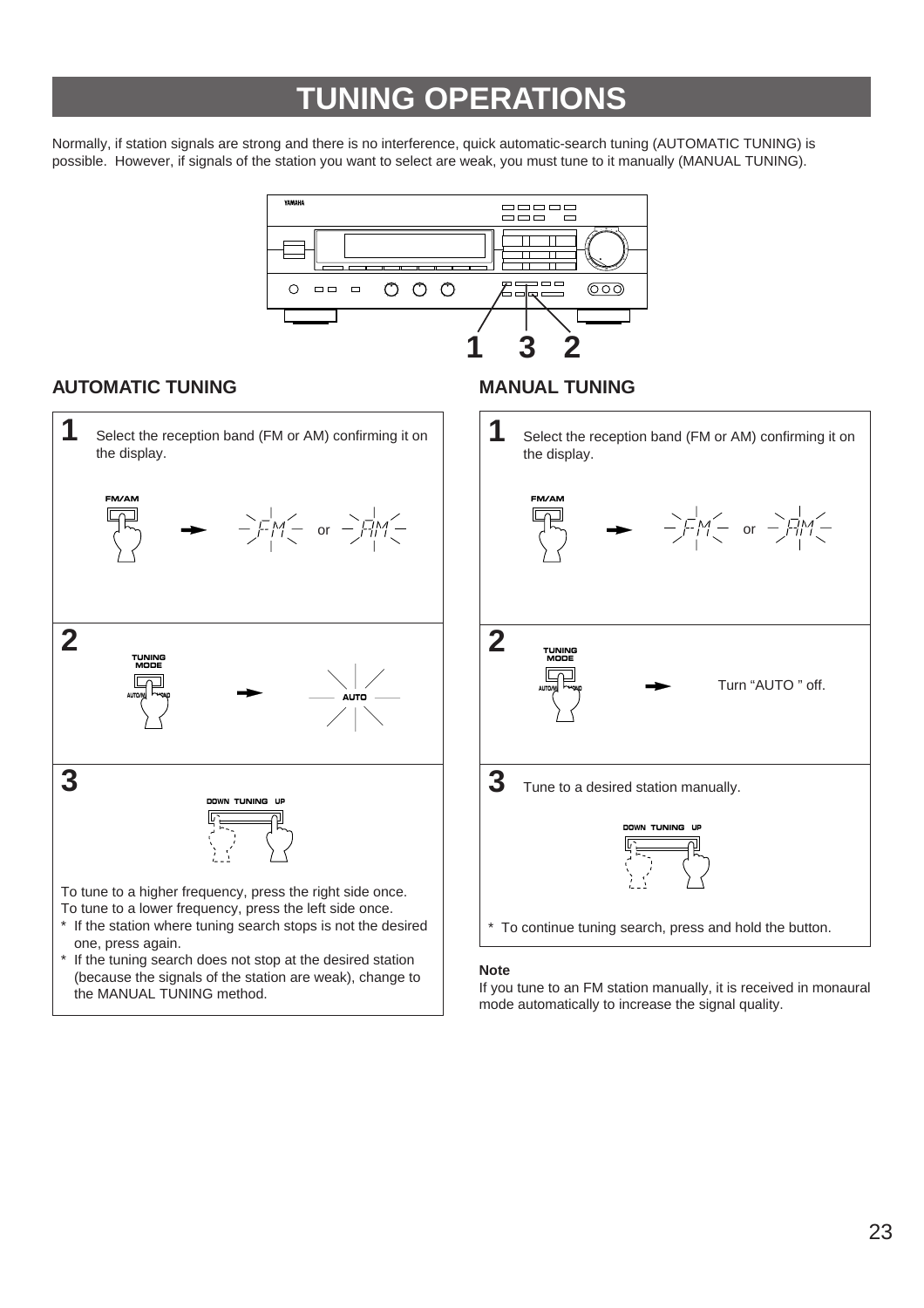# **PRESET TUNING**

# **MANUAL PRESET TUNING**

This unit can store station frequencies selected by tuning operation. With this function, you can recall any desired station by only selecting the preset station number where it is stored. Up to 40 stations (8 stations x 5 groups) can be stored.





### **To store stations To recall a preset station**



### **Notes**

- A new setting can be programmed in place of the former one.
- For presets, the setting of the reception mode (stereo or monaural) is stored along with the station frequency.

### **Memory back-up**

The memory back-up circuit prevents the programmed data from being lost even if the **POWER** switch is set off or the power plug is disconnected from the AC outlet or the power is cut due to temporary power failure. If, however, the power is cut for more than one week, the memory may be erased. If so, it can be re-programmed by simply following the PRESET TUNING steps.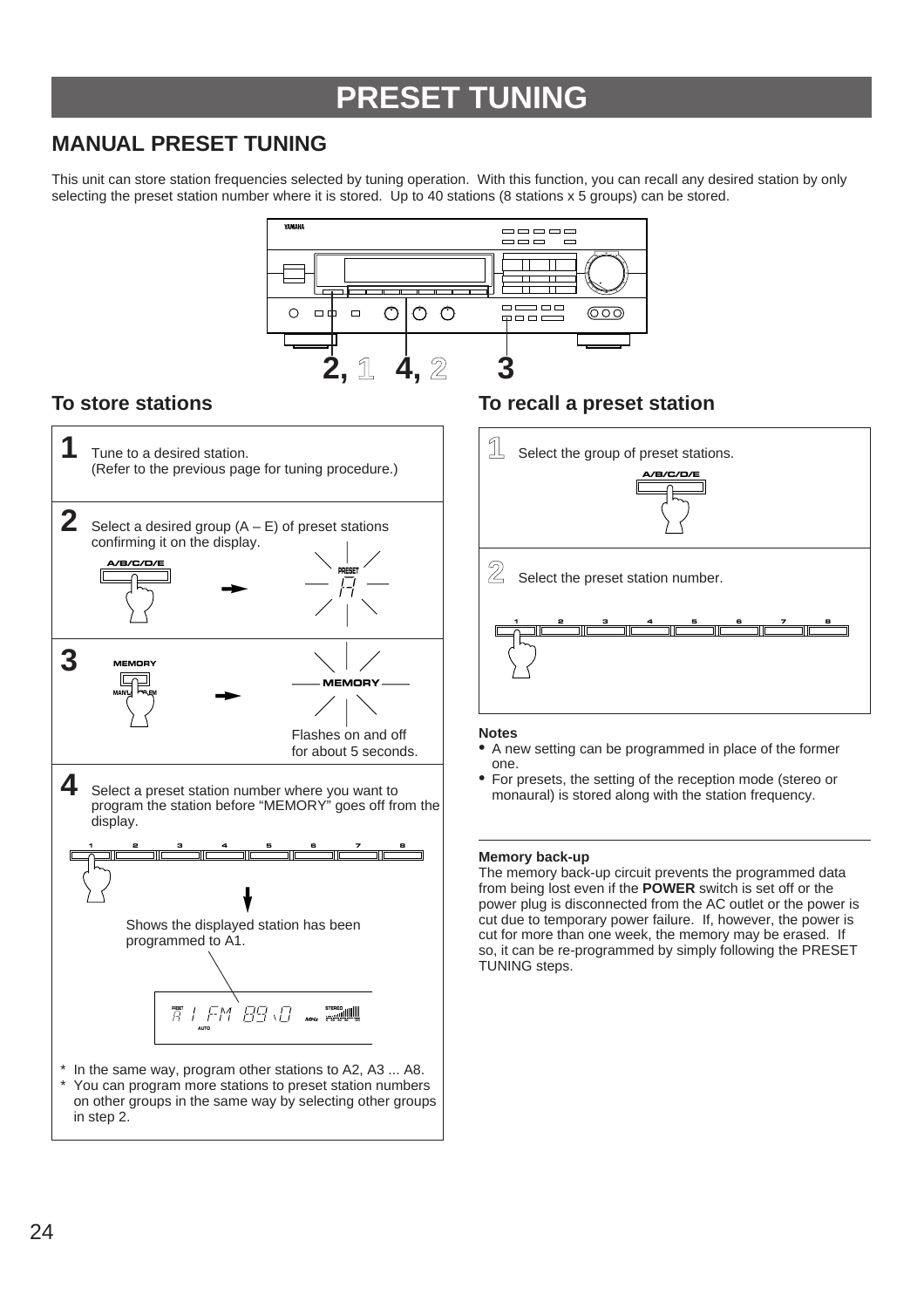# **AUTOMATIC PRESET TUNING**

You can also make use of an automatic preset tuning function for FM stations only. By this function, this unit performs automatic tuning and stores FM stations with strong signals sequentially. Up to 40 stations are stored automatically in the same way as in the manual preset tuning method on page 24.



### **To store stations**



### **If you want to store the first station received by the automatic preset tuning to a desired preset station number.**

If, for example, you want to store the first received station to C5, select "C5" by using the **A/B/C/D/E** button and the preset station number selector buttons after pressing the **MEMORY** button in step 2. Then press the **TUNING** button. The first received station is stored to C5, and next stations to C6, C7 ... sequentially.

If stations are stored up to E8, the automatic preset tuning is finished automatically.

### **When the automatic preset tuning is finished**

The display shows the frequency of the last preset station. Check the contents and the number of preset stations by following the procedure of the section "To recall a preset station" on page 24.

### **To recall a preset station**

Simply follow the procedure of the section "To recall a preset station" on page 24.

- You can replace a preset station by another FM or AM station manually by simply following the procedure of the section "To store stations" on page 24.
- If the number of received stations is not enough to be stored up to E8, the search is finished automatically after searching all frequencies.
- With this function, only FM stations with sufficient signal strength are stored automatically. If the station you want to program is weak in signal strength, tune to it in monaural manually and program it by following the procedure of the section "To store stations" on page 24.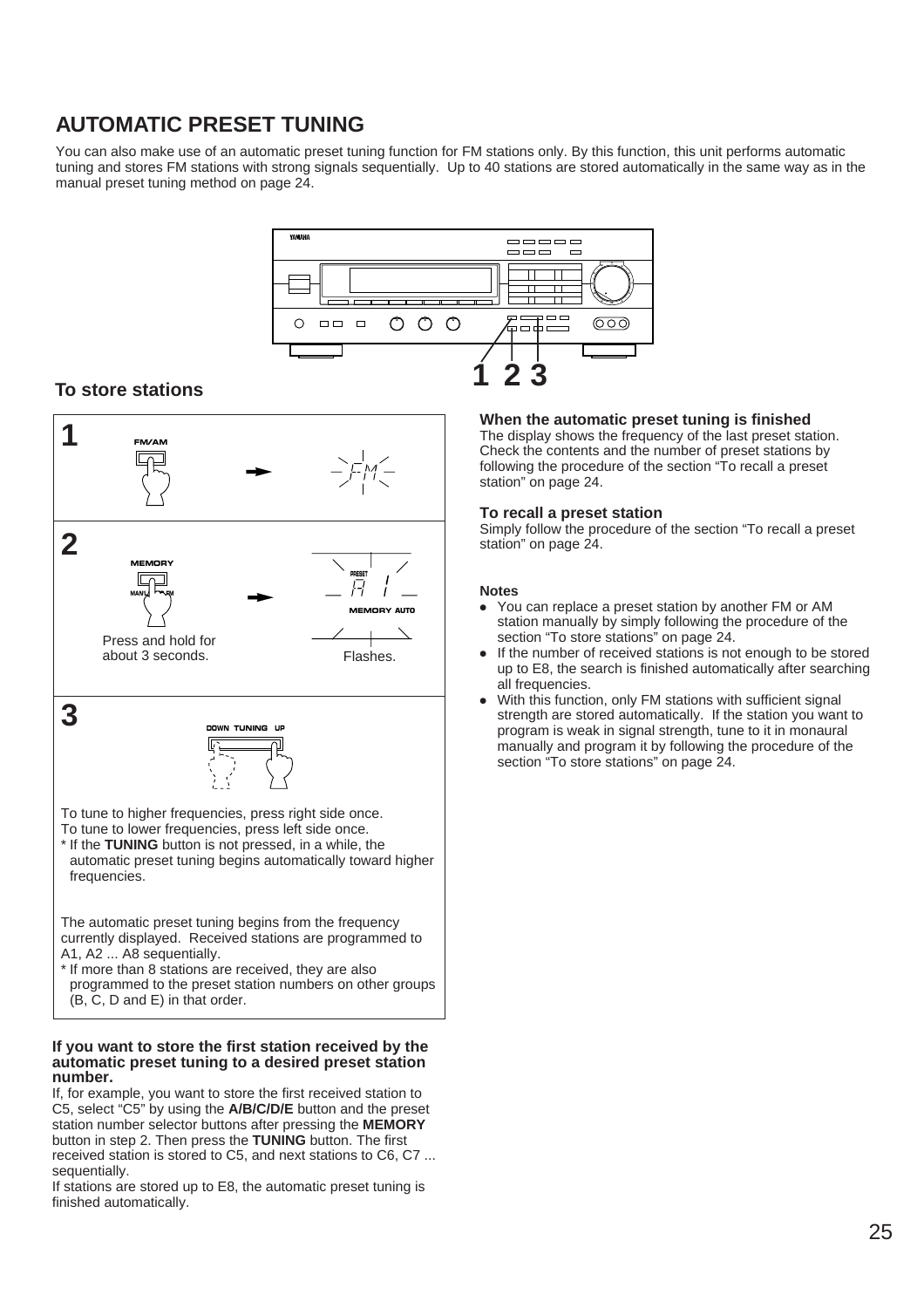# **EXCHANGING PRESET STATIONS**

You can exchange the places of two preset stations with each other as shown below.



### **Example)**

If you want to shift the preset station on E1 to A5, and vice versa.

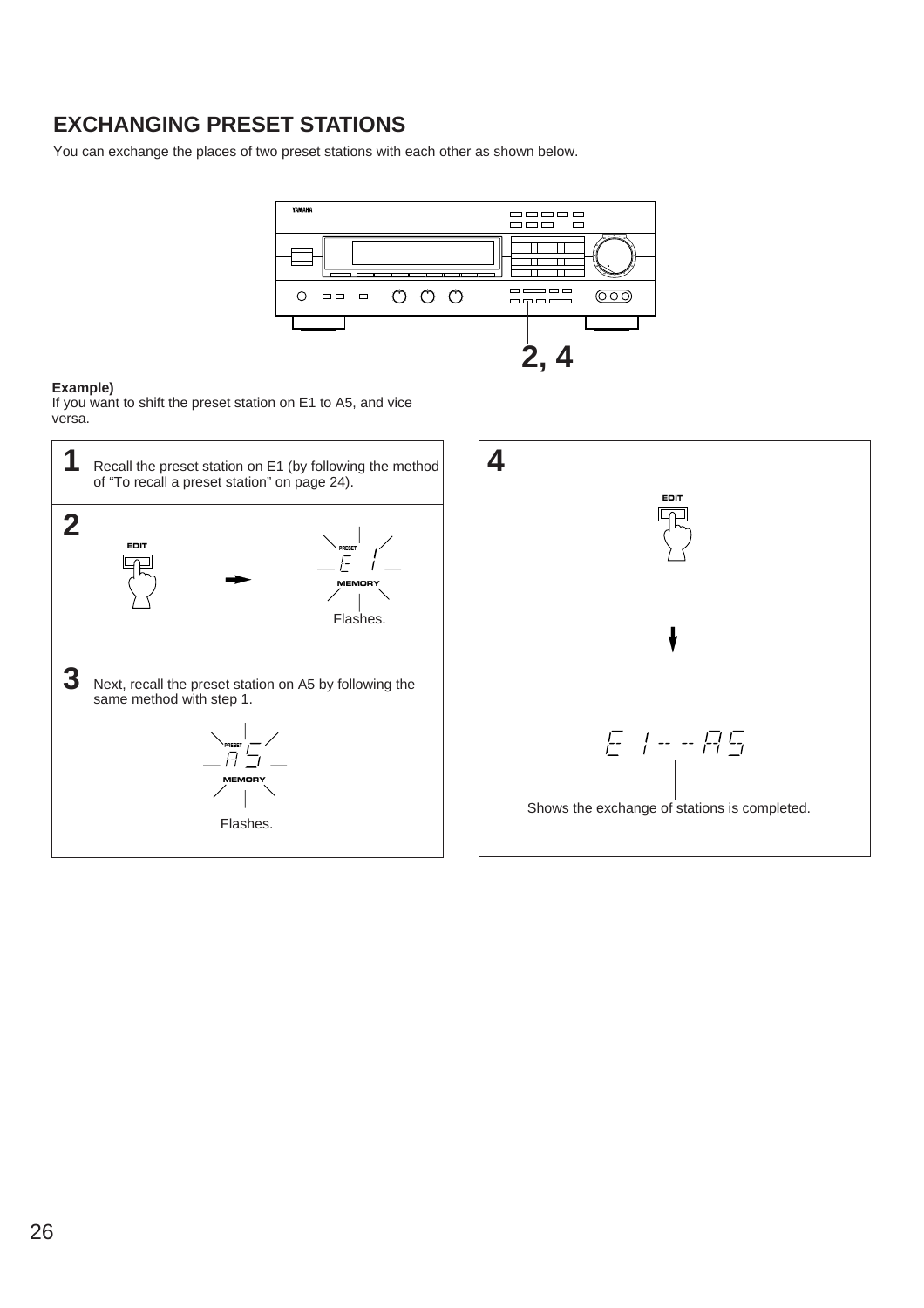# **USING DIGITAL SOUND FIELD PROCESSOR (DSP)**

This unit incorporates a sophisticated, multi-program digital sound field processor. The processor allows you to electronically expand and change the shape of the audio sound field from both audio and video sources, creating a theater-like experience in your listening room. You can create an excellent audio sound field by selecting a suitable sound field program (this will, of course, depend on what you will be listening to), and adding desired adjustments.

In addition, this unit incorporates a Dolby Pro Logic Surround decoder for multi-channel sound reproduction of sources encoded with Dolby Surround. The operation of the Dolby Pro Logic Surround decoder can be controlled by selecting a corresponding DSP program including a combined operation of the Yamaha DSP and the Dolby Pro Logic Surround.

# **Brief Overview of Digital Sound Field Programs**

The following list gives you a brief description of the sound fields produced by each of the DSP programs. Keep in mind that most of these are precise digital recreations of actual acoustic environments. The data for these sound fields was recorded at actual locations using sophisticated sound field measurement equipment.

**Note**

**The channel level balance between the left and right rear effect speakers may vary depending on the sound field you are listening to. This is due to the fact that most of these sound field recreations are actual acoustic environments.**

| <b>PROGRAM</b>                                                                                                                                                                                                                                                                                                                                                                                                                                                                                                                                                                                                                                                                                                                                                                                                                                                                                                                                                                                                                                                                                         | <b>FEATURE</b>                                                                                                                                                                                                                                                               |                |                                                                                                                                                                                                                    |
|--------------------------------------------------------------------------------------------------------------------------------------------------------------------------------------------------------------------------------------------------------------------------------------------------------------------------------------------------------------------------------------------------------------------------------------------------------------------------------------------------------------------------------------------------------------------------------------------------------------------------------------------------------------------------------------------------------------------------------------------------------------------------------------------------------------------------------------------------------------------------------------------------------------------------------------------------------------------------------------------------------------------------------------------------------------------------------------------------------|------------------------------------------------------------------------------------------------------------------------------------------------------------------------------------------------------------------------------------------------------------------------------|----------------|--------------------------------------------------------------------------------------------------------------------------------------------------------------------------------------------------------------------|
| <b>II</b> PRO LOGIC                                                                                                                                                                                                                                                                                                                                                                                                                                                                                                                                                                                                                                                                                                                                                                                                                                                                                                                                                                                                                                                                                    | This program is used for playback of sources encoded with Dolby Surround.<br>The application of a sophisticated digital signal processing system reduces crosstalk and directs or steers<br>the sound source more smoothly and precisely, as compared to conventional types. |                |                                                                                                                                                                                                                    |
| This program is also used for playback of sources encoded with Dolby Surround.<br>Enhancing the "Normal" Dolby Pro Logic, the DSP technology simulates the multi-surround speaker<br><b>II</b> PRO LOGIC<br>systems of a 35 mm movie theater. This effect creates a wide surround sound field, and expands the<br><b>ENHANCED</b><br>sound stage with an improved presence image. This program is used for musical based movies, as well as<br>drama and comedy based movies.<br>This program is effective for music videos and gives excellent depth and clarity for vocals. For opera, the<br><b>CONCERT VIDEO</b><br>orchestra and stage are ideally recreated, letting you feel as if you were in an actual concert hall.<br>This program is designed specifically to enhance mono source programs. Compared to a strictly mono<br>setting, the sound image created in this mode is wider and slightly forward of the speaker pair, lending an<br><b>MONO MOVIE</b><br>immediacy to the overall sound. It is particularly effective when used with old mono movies, news<br>broadcasts and dialog. |                                                                                                                                                                                                                                                                              |                |                                                                                                                                                                                                                    |
|                                                                                                                                                                                                                                                                                                                                                                                                                                                                                                                                                                                                                                                                                                                                                                                                                                                                                                                                                                                                                                                                                                        |                                                                                                                                                                                                                                                                              | <b>STADIUM</b> | This program gives you long delays between direct sounds and effect sounds, and extraordinarily<br>spacious feel of a large stadium.                                                                               |
|                                                                                                                                                                                                                                                                                                                                                                                                                                                                                                                                                                                                                                                                                                                                                                                                                                                                                                                                                                                                                                                                                                        |                                                                                                                                                                                                                                                                              | <b>DISCO</b>   | This program recreates the acoustic environment of a lively disco in the heart of a very lively city. The<br>sound is dense and highly concentrated. It is also characterized by a high-energy, "immediate" sound. |
| <b>ROCK CONCERT</b>                                                                                                                                                                                                                                                                                                                                                                                                                                                                                                                                                                                                                                                                                                                                                                                                                                                                                                                                                                                                                                                                                    | This program is ideally suited for rock music. You will experience a very dynamic or lively sound field.                                                                                                                                                                     |                |                                                                                                                                                                                                                    |
| In this program, the center will appear to be deep behind the main speakers, creating an expansive large<br><b>CONCERT HALL</b><br>hall ambience. Orchestra and opera music are suited for this sound field.                                                                                                                                                                                                                                                                                                                                                                                                                                                                                                                                                                                                                                                                                                                                                                                                                                                                                           |                                                                                                                                                                                                                                                                              |                |                                                                                                                                                                                                                    |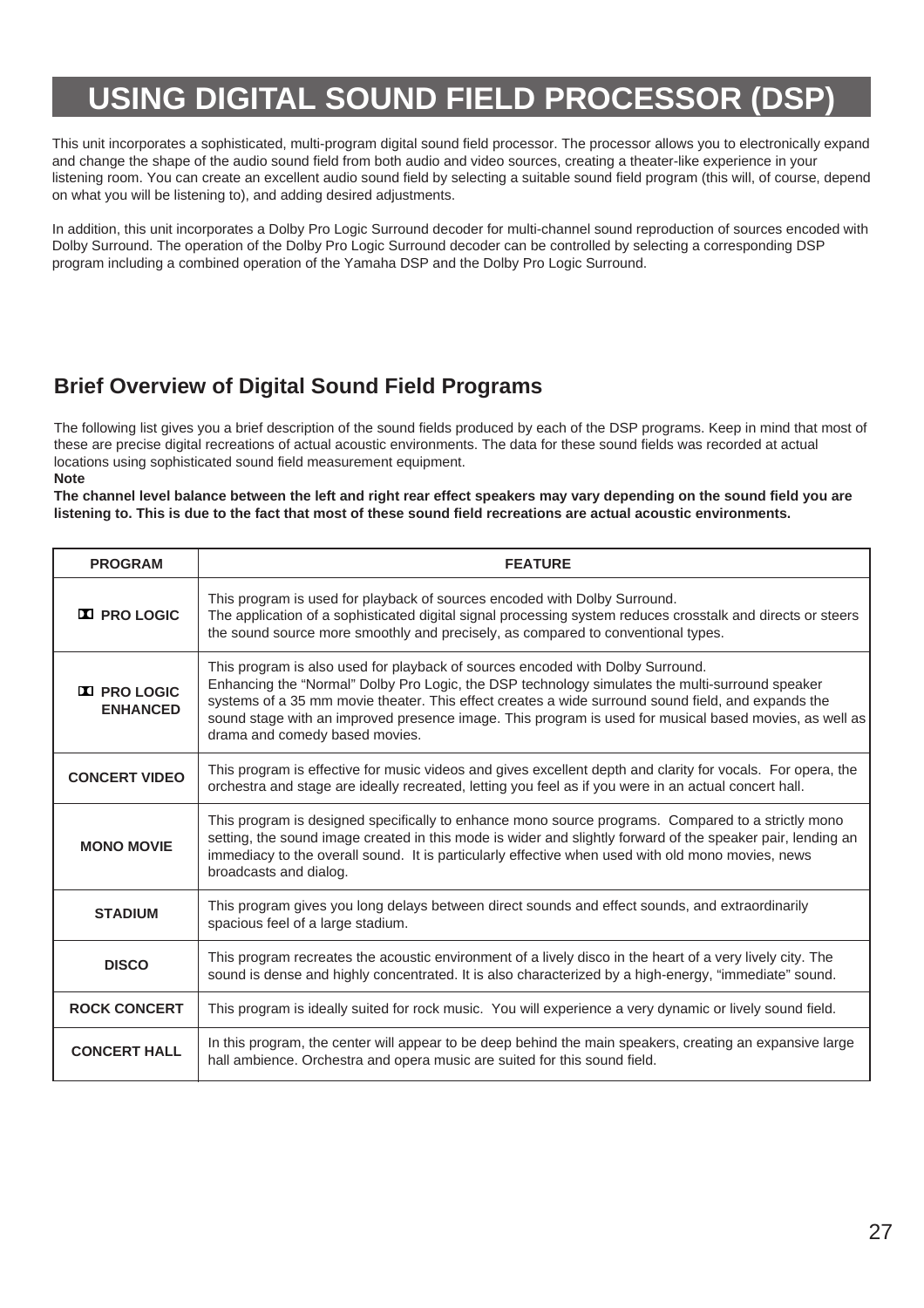### **To play a source with the digital sound field processor**







- Program selection can be made to individual input sources. Once you select a program, it is linked with the input source selected at that time. So, when you select the input source next time, the same program is automatically called.
- If you prefer to cancel the DSP, press the **EFFECT** button. The sound will be the normal 2-channel stereo without surround sound effect.
- When **CONCERT VIDEO, MONO MOVIE, DISCO, STADIUM, ROCK CONCERT** or **CONCERT HALL** is selected, no sound is heard from the center speaker.
- When a monaural sound source is played with **DOLBY PRO LOGIC** or **DOLBY PRO LOGIC ENHANCED**, no sound is heard from the main speakers and the rear speakers. Sound is heard only from the center speaker. However, if the center channel mode is in **PHANTOM**, the main speakers output the sound of the center channel.
- When this unit's Dolby Pro Logic Surround decoder is used, if the main-source sound is considerably altered by overadjustment of the **BASS** or **TREBLE** control, the relationship between the center and rear channels may produce an unnatural effect.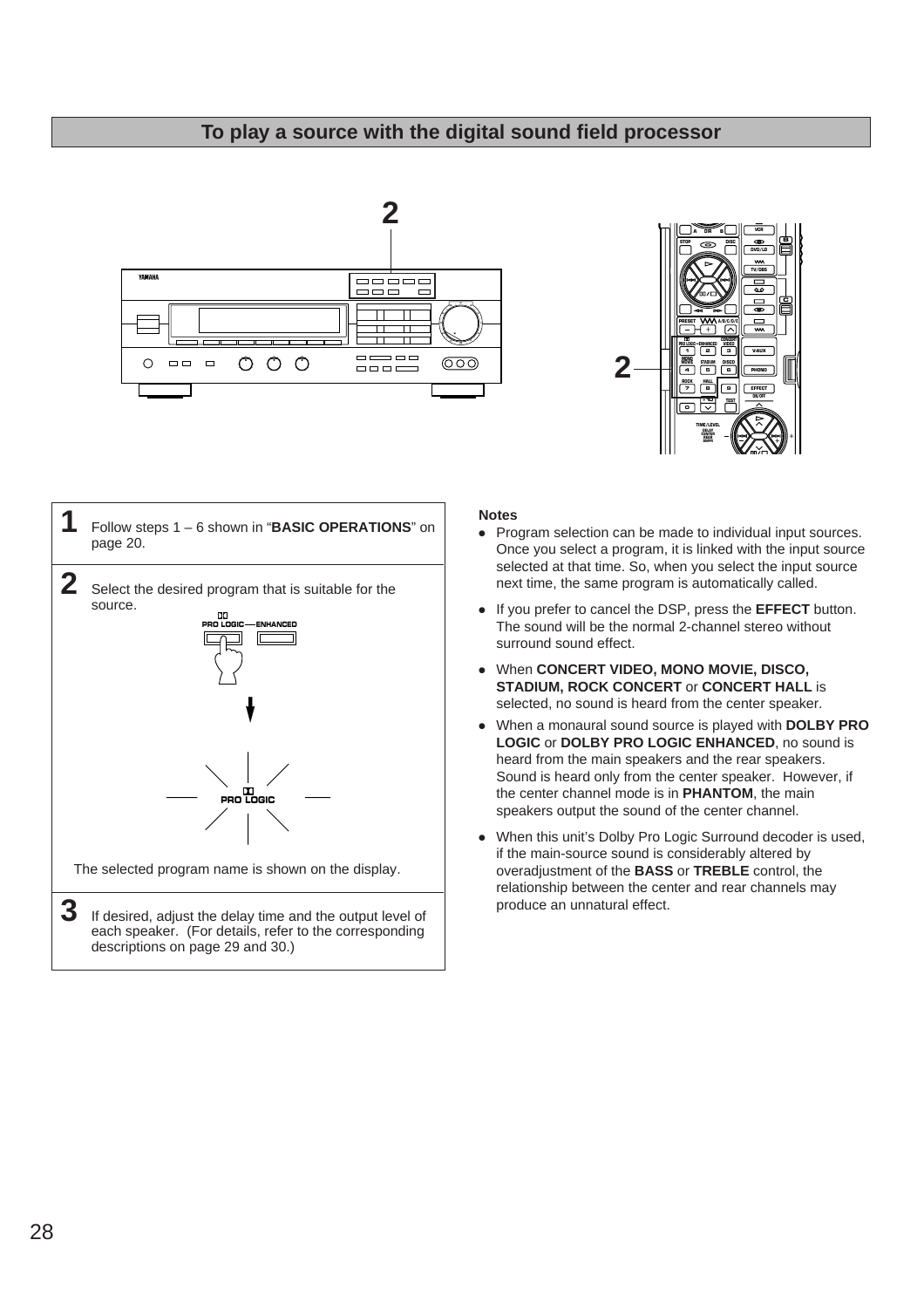# **Adjustment of the CENTER LEVEL**

If desired, you can adjust the sound output level of the center speaker even if the output level is already set in "**SPEAKER BALANCE ADJUSTMENT**" on page 19.

**1** Press once or more so that "CENTER" appears on the display.



**2** By continuously pressing the "+" or "–" side of the **TIME/LEVEL** button, the level value changes continuously. The value stops changing momentarily at the preset point (0 dB).



**Control range**: MIN, –20 to +10 dB

# **Adjustment of the REAR LEVEL**

If desired, you can adjust the sound output level of the rear speakers even if the output level is already set in "**SPEAKER BALANCE ADJUSTMENT**" on page 19.

**1** Press once or more so that "REAR" appears on the display.



**2** By continuously pressing the "+" or "–" side of the **TIME/LEVEL** button, the level value changes continuously. The value stops changing momentarily at the preset point (0 dB).



**Control range**: MIN, –20 to +10 dB

#### **Notes**

- This adjustment can be made only when the digital sound field program **DOLBY PRO LOGIC** or **DOLBY PRO LOGIC ENHANCED** is selected, or the "6CH" input source mode is selected.
- Once the output level is adjusted, the level value will be the same in all the digital sound field programs mentioned above.

- This adjustment can be made only when the built-in digital sound field processor is on, or the "6CH" input source mode is selected.
- Once the output level is adjusted, the level value will be the same in all the digital sound field programs.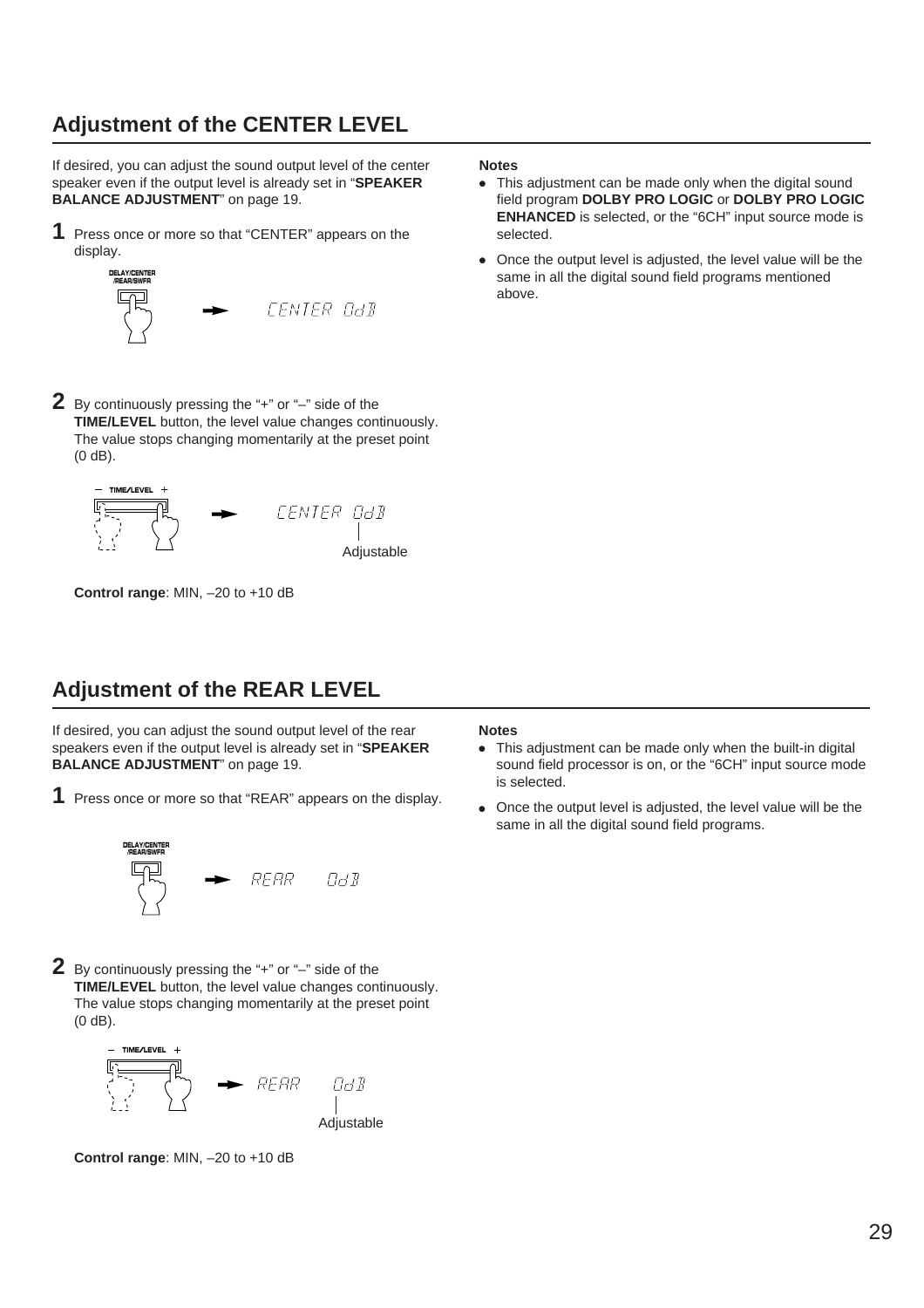# **Adjustment of DELAY TIME**

You can adjust the time difference between the beginning of the sound from the main speakers and the beginning of the effect sound from the rear speakers.

The larger the value, the later the effect sound is generated. This adjustment can be made to all programs individually.

| <b>DO PRO LOGIC</b>  | : from 15 to 30 milliseconds    |  |
|----------------------|---------------------------------|--|
|                      | (Preset value: 20 milliseconds) |  |
| <b>DO PRO LOGIC</b>  | : from 15 to 30 milliseconds    |  |
| <b>ENHANCED</b>      | (Preset value: 20 milliseconds) |  |
| <b>CONCERT VIDEO</b> | : from 1 to 100 milliseconds    |  |
|                      | (Preset value: 28 milliseconds) |  |
| <b>MONO MOVIE</b>    | : from 1 to 100 milliseconds    |  |
|                      | (Preset value: 20 milliseconds) |  |
| <b>STADIUM</b>       | : from 1 to 50 milliseconds     |  |
|                      | (Preset value: 45 milliseconds) |  |
| <b>DISCO</b>         | : from 1 to 100 milliseconds    |  |
|                      | (Preset value: 14 milliseconds) |  |
| <b>ROCK CONCERT</b>  | : from 1 to 100 milliseconds    |  |
|                      | (Preset value: 17 milliseconds) |  |
| <b>CONCERT HALL</b>  | : from 1 to 100 milliseconds    |  |
|                      | (Preset value: 30 milliseconds) |  |

**1** Press once or more so that "DELAY" appears on the display.



**2** By continuously pressing the "+" or "–" side of the **TIME/LEVEL** button, the value changes continuously. The value stops changing momentarily at the preset point.



#### **Notes**

- Adding too much delay will cause an unnatural effect with some sources.
- When the **TIME/LEVEL** button is pressed, sound is momentarily interrupted.

#### **Note**

The values of the delay time, center level and rear level you set the last time will remain memorized even when the power of this unit is off.

However, if the power cord is kept disconnected for more than one week, these values will be automatically changed back to the original factory settings.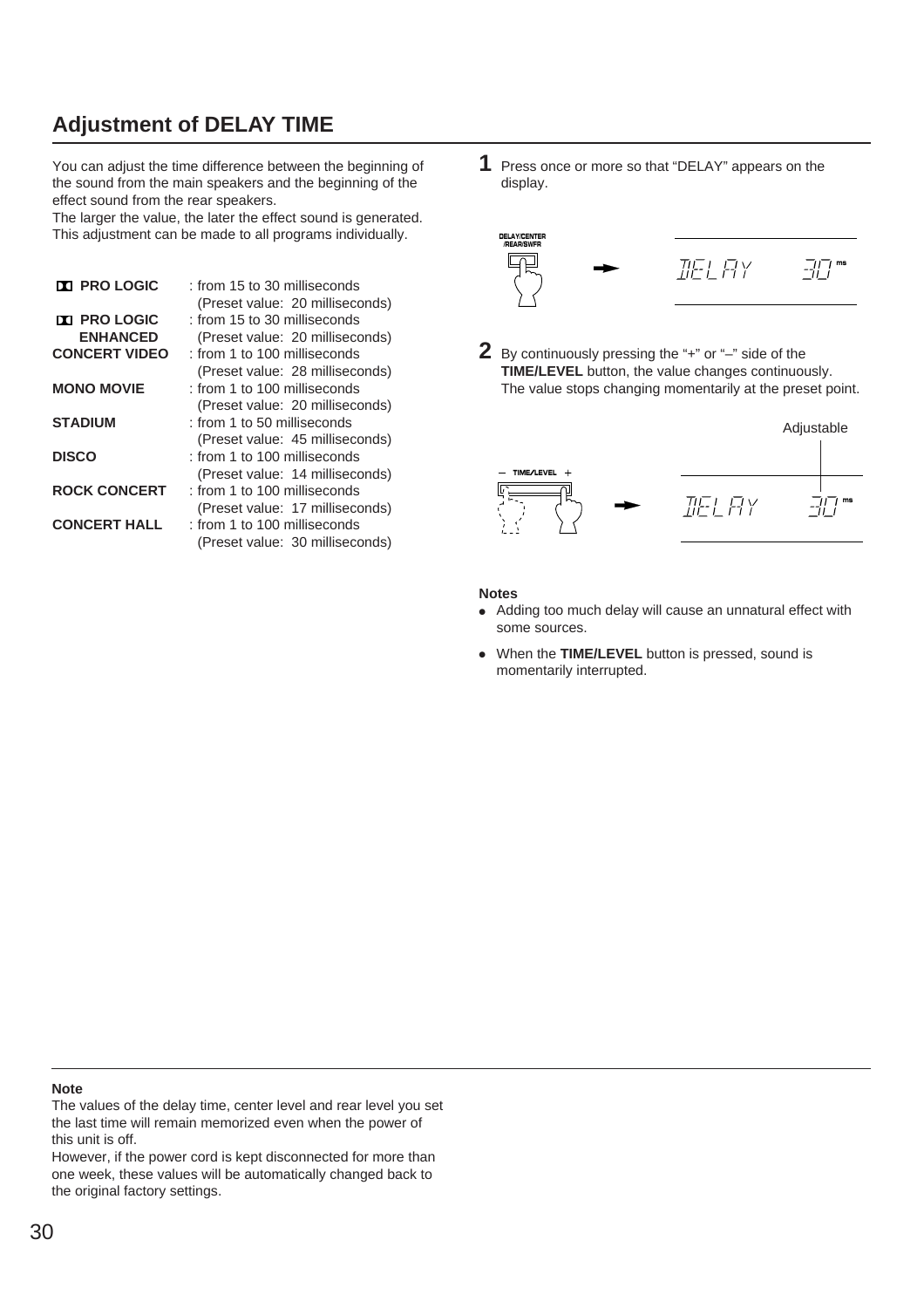# **SETTING THE SLEEP TIMER**

If you use the SLEEP timer of this unit, you can make this unit turn off automatically. When you are going to sleep while enjoying a broadcast or other desired input source, this timer function is helpful.

### **Notes**

- The SLEEP timer can be controlled only with the remote control transmitter.
- The components on which the SLEEP timer is effective are the sources connected to the **SWITCHED AC OUTLET(S)** on the rear panel of this unit.

### **To set the SLEEP time**



### **To cancel the selected SLEEP time**



Press once or more so that "SLEEP OFF" appears on the display. (It will soon disappear and the "SLEEP" indicator will go off from the display.)

### **Note**

The SLEEP timer setting can also be canceled by turning off the power with the **POWER** switch or disconnecting the power plug of this unit from the AC outlet.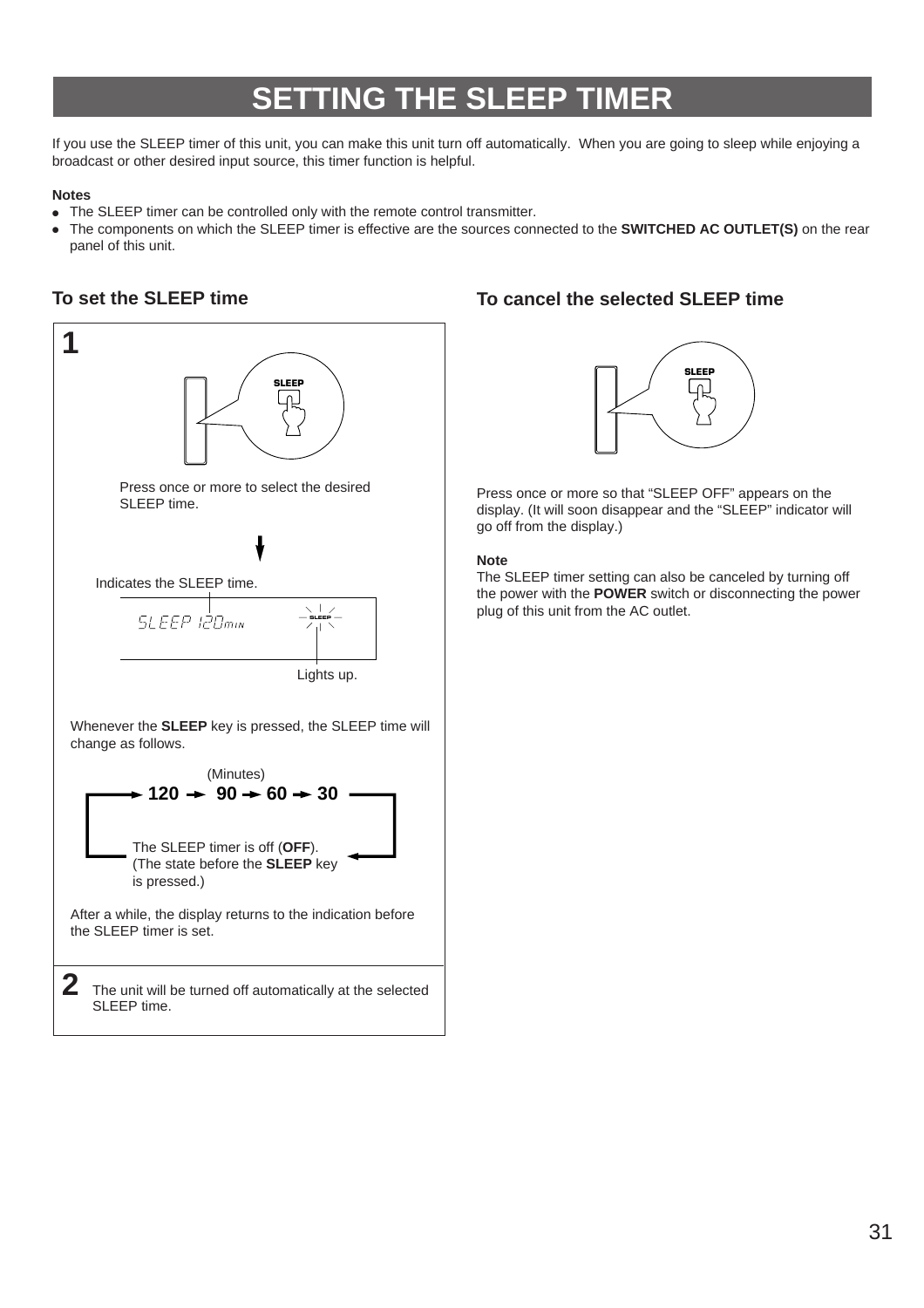# **REMOTE CONTROL TRANSMITTER**

# **BASIC OPERATIONS (When the lid is open)**

The remote control transmitter provided with this unit is designed to control all the most commonly used functions of this unit. If the CD player, tape deck, LD player etc. connected to this unit are YAMAHA components designed for remote control compatibility, then this remote control transmitter will also control various functions of each component.

For basic operations, use the remote control transmitter with the lid open.

### **NAMES OF KEYS AND THEIR FUNCTIONS**

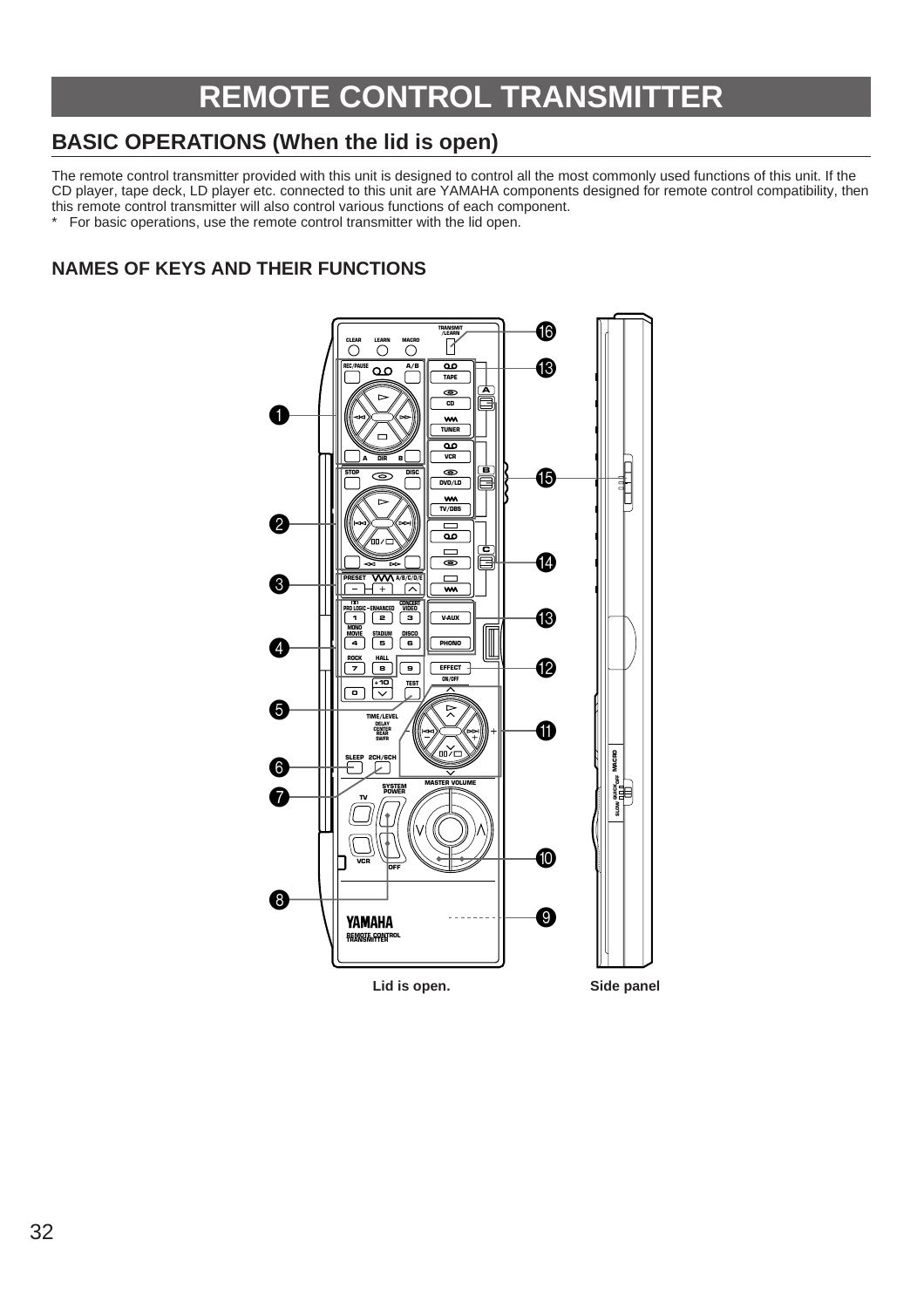### **1** Tape deck keys

Controls tape deck.

(The A/B/C switch  $(\bigcirc$ ) should be set to the "A" position.)

- **DIR A, B** and **A/B** are applicable only to double cassette tape deck.
- For a single cassette deck with automatic reverse function, pressing **DIR A** will reverse the direction of tape running.

### 2 **CD/LD player keys**

Controls compact disc player or LD player.

(To control compact disc player, set the A/B/C switch  $(\mathbf{F})$ ) to the "A" position. To control LD player, set the A/B/C switch

 $(\mathbf{\Theta})$  to the "C" position.)

- **DISC** is applicable only to compact disc changer.
- \* **STOP** is applicable only to LD player.

### 3 **Tuner keys**

Controls tuner.

(The A/B/C switch  $(\bigcirc$ ) should be set to the "A" position.)

- **+**: Selects higher preset station number.
- **–**: Selects lower preset station number.
- **A/B/C/D/E**: Selects the group (A E) of preset station numbers.

### 4 **DSP program selector keys**

Selects a DSP program when the built-in digital sound field processor (including the Dolby Pro Logic Surround decoder) is on.

### **6** TEST key

Used for speaker balance adjustment. (For details, refer to page 17–19.)

### 6 **SLEEP timer key**

This key is used to turn the built-in SLEEP timer on and off, and to set the SLEEP time. (See page 31 for details.)

### **2 2CH/6CH selector key**

When the **TV/DBS** or **DVD/LD** input source is selected, pressing this key switches the input signals between 2 channel stereo signals and 6 channel discrete signals. When switched to "6CH", discrete signals from the unit connected to the 6CH DISCRETE INPUT DVD/LD TV/DBS terminals of this unit are selected as the input signals.

### 8 **SYSTEM POWER and OFF keys**

Pressing the **SYSTEM POWER** key turns the power of this unit on and pressing the **OFF** key turns the power off.

(Except U.S.A. and Canada models) While the power is on, pressing these keys switches the unit from the power-on mode to the standby mode, and vice versa. (In the standby mode, the standby mode indicator on the front panel is illuminated.)

### **9 RESET button**

This button is inside the battery compartment.

Press this button to "reset" the internal microcomputer which controls remote control operations. Microcomputer "reset" is necessary when the remote control freezes.

Pressing the **RESET** button will not erase learned functions.



 $\bullet$  MASTER VOLUME  $\land$  (up) and  $\lor$  (down) keys Turns the volume level up and down.

### $\bf{B}$  DELAY/CENTER/REAR/SWFR selector ( $\wedge$ / $\vee$ ) and **TIME/LEVEL +/– keys**

Adjust the delay time (DELAY), the rear channel output level (REAR), center channel output level (CENTER) and the output level to the SUBWOOFER OUTPUT terminal (SWFR). Select the item which you want to adjust by pressing the  $\land$  or  $\times$  key and adjust its time or level by pressing the  $\div$  or  $-$  key.

### **B** EFFECT ON/OFF kev

Switches on/off the digital sound field processor (including the Dolby Pro Logic Surround decoder).

### C **Input selector keys**

Selects input source.

### D **A/B/C indicators**

The position (A, B or C) selected by the A/B/C switch is shown in red.

### **B** A/B/C switch

This switch must be used only when the lid of the remote control transmitter is open. (This switch will not function when the lid is closed.)

Normally, set this switch to the "A" position. When controlling a Yamaha LD player by using the CD/LD player keys  $(2)$ , set this switch to the "C" position.

### **6** TRANSMIT/LEARN indicator

Lights up when the remote control transmitter is transmitting infrared signals (when a command key is pressed).

### **Note**

When using the keys to control Yamaha components, identify them with your component's keys. If these keys are identical, their functions will be the same. For each key function, refer to the corresponding instruction in your component's manual.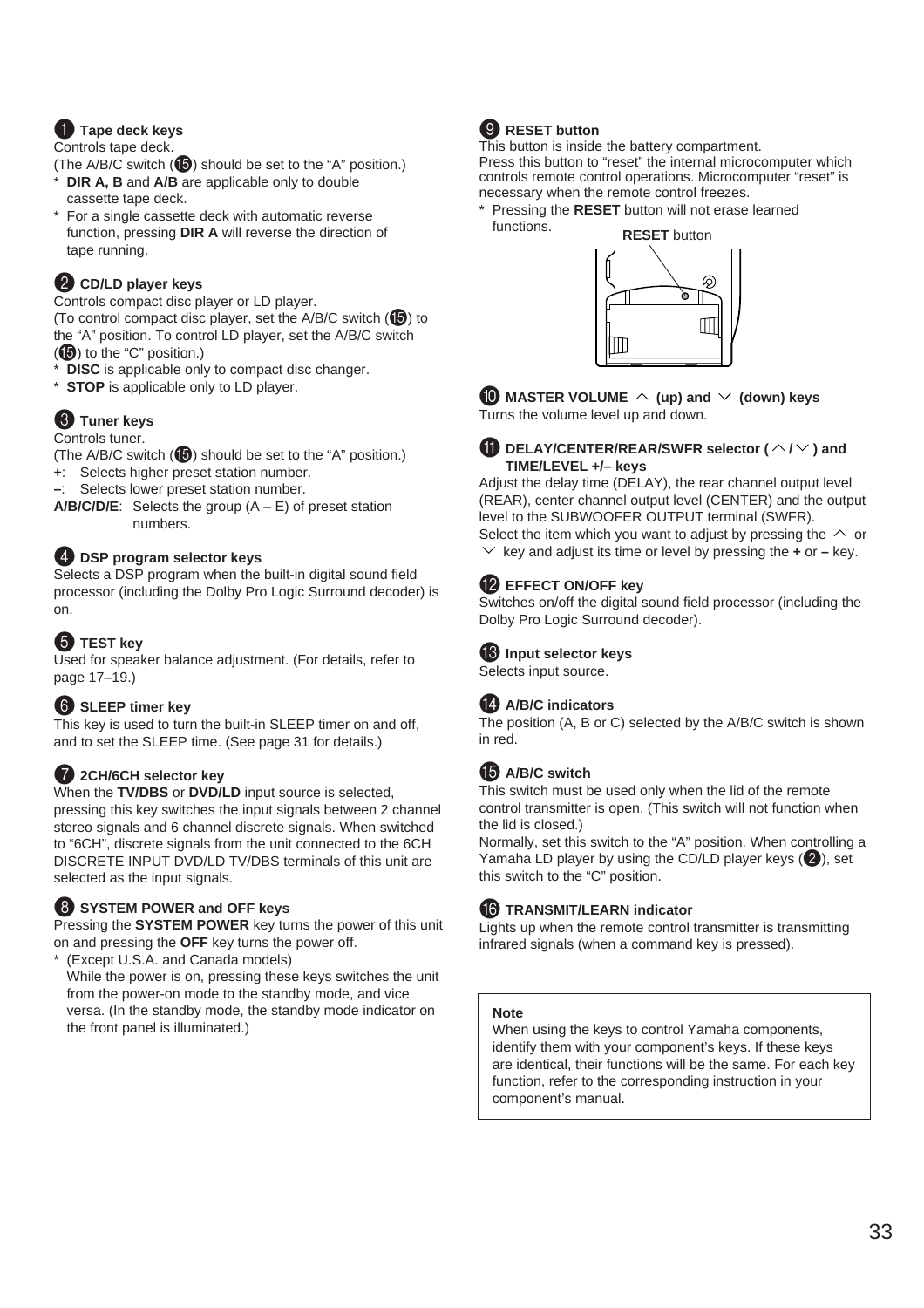# **LEARNING NEW CONTROL FUNCTIONS (When the lid is open)**

**This is a learning remote control transmitter.** The shaded keys in the illustration shown below can be programmed to "learn" control functions from other remote control transmitters. By learning key-functions from other remote control transmitter, this unit can then be used in place of one or more other remote control transmitters, thus making operation of your various audio and video components more convenient.

Some of the "learning-capable" keys are originally empty and others have already been preset with functions to control this unit and other Yamaha components. You can store new functions to them (in place of preset functions) as desired.

See page 39 for the learning method.

See page 41 for clearing a learned function (or all learned functions).

### **Note**

If the memory capacity of the remote control transmitter becomes full, no further learning is possible even if some learning-capable keys are not occupied with new functions. If, for example, you store Yamaha codes only into this remote control transmitter, up to about 20 functions can be stored. Store new functions to the learnable-capable keys which are useful for you.



 $\star$ <sup>1</sup>: These buttons are used for learning a new function<br>or clearing a learned function (or all learned or clearing a learned function (or all learned functions). See page 39–41 for details.

### **Keys which can have three functions (<b>0**, **0**, **0**)

In the "Learning-capable" keys, the keys numbered  $\bigoplus_{i=1}^n A_i$  in the illustration at left can have three functions. This is because they have three memory areas (A, B and C). (One function per area.) You can store new functions into the area B and C, and use three functions on a key by switching the memory areas with the **A/B/C switch**. (Area A cannot learn a new function.)

### **To use these keys:**

- **1.** Before using a key, select the area A, B or C of the key on which the function you want to use is stored by using the **A/B/C switch**.
- **2.** Press the key.

The original factory settings of these keys are as follows.

|                    | The position of A/B/C switch                                                           |                                                                              |                                                                                        |
|--------------------|----------------------------------------------------------------------------------------|------------------------------------------------------------------------------|----------------------------------------------------------------------------------------|
|                    | A                                                                                      | в                                                                            | C                                                                                      |
| $\mathbf{1}$       | Preset with<br>functions for<br>controlling a<br>Yamaha tape deck.                     | Empty                                                                        | Empty                                                                                  |
| $\left[ 2 \right]$ | Preset with<br>functions for<br>controlling a<br>Yamaha CD player.<br>(STOP is empty.) | Empty                                                                        | Preset with<br>functions for<br>controlling a<br>Yamaha LD player.<br>(DISC is empty.) |
| 3                  | Preset with<br>functions for<br>controlling<br>the built-in tuner.                     | Empty                                                                        | Empty                                                                                  |
| $\overline{4}$     | Preset as the DSP<br>program selector<br>keys and the TEST<br>key. $\star^2$           | Preset as the DSP<br>program selector<br>keys and the TEST<br>key. $\star^2$ | Preset as the DSP<br>program selector<br>keys and the TEST<br>key. $\star^2$           |

 $\star^2$ : "+10" is empty.<br>The functions o

The functions on "9" and "0" are useless.

### **Note**

The area A of all keys cannot learn new functions. To store new functions to these keys, store them onto the area B or C.

### **Empty keys (1, 2)**

These are empty keys. Each key can learn a function from another remote control transmitter.

For example, the **TV** key is useful for storing the function of your TV's power switch, and the **VCR** key can be used for your VCR's power switch.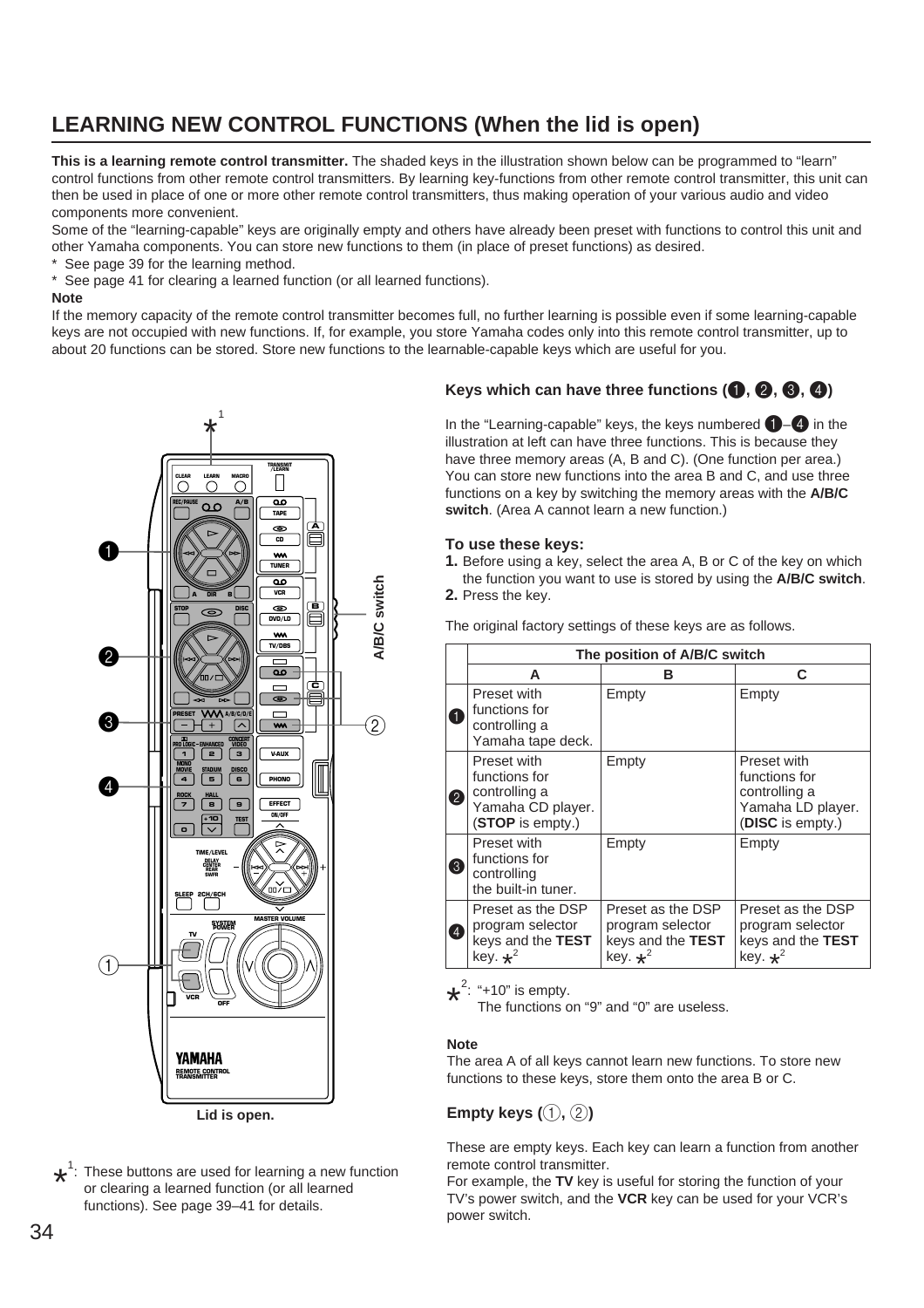### **Note**

If a key which has a preset function learns a new function, the preset function will not be deleted, but disabled. When the learned function is cleared, the preset function is restored. (For information on clearing a learned function, refer to page 41.)

### **About the marks shown on the remote control transmitter**

The marks on the remote control transmitter signify functions of keys, input sources, etc.

### **Examples)**

| $Q$ (tape):            | Shows tape deck, VCR, etc.                             |
|------------------------|--------------------------------------------------------|
| $\circledcirc$ (disc): | Shows CD player, LD player, etc.                       |
|                        | <b>WA</b> (radio wave): Shows tuner, TV/BS tuner, etc. |

These marks are helpful for storing new functions. **Examples)**

- The area B of keys  $\bigcirc$  is suitable for storing functions to control your VCR.
- The area B of keys <sup>3</sup> is suitable for storing functions to control your TV/BS tuner.

# **USING OPERATION CONTROL KEYS (When the lid is closed)**

When the lid of the remote control transmitter is closed, you can easily operate Yamaha components including learned functions by using the **OPERATION CONTROL** keys.



 $\star^3$ : These keys are originally empty. If these keys have learned functions, pressing them executes those learned functions.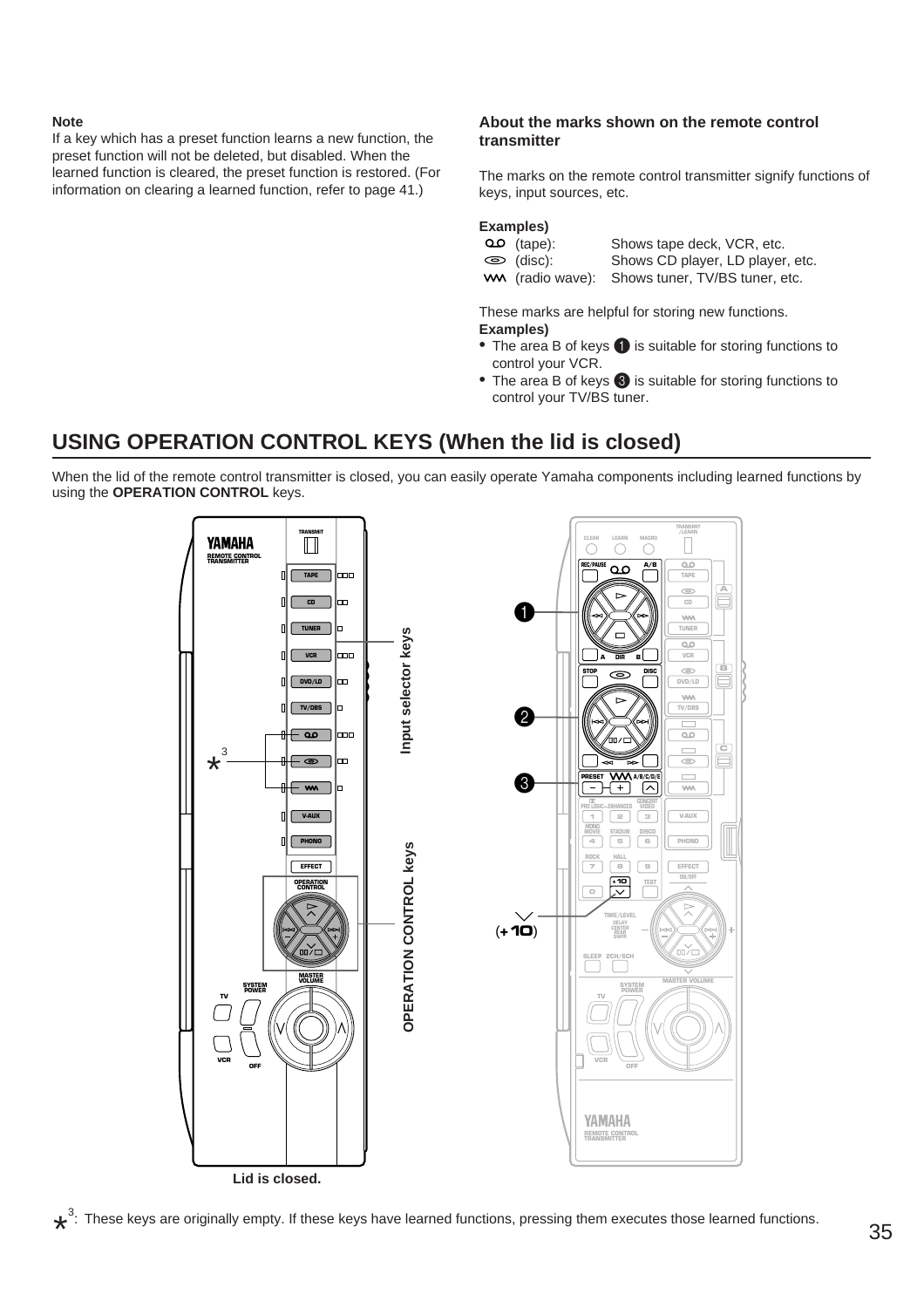When the lid is closed, the **OPERATION CONTROL** keys substitute for the keys numbered  $\bigcirc$ ,  $\bigcirc$ ,  $\bigcirc$  and the  $\vee$  (+10) key on the left illustration. To use these keys, you do not have to switch the A/B/C switch. The functions which the **OPERATION CONTROL** keys carry out are determined by which input selector key was pressed before you used the **OPERATION CONTROL** keys.

### **Note**

When the lid is closed, the **EFFECT**, **MASTER VOLUME**, **TV** and **VCR** keys will function in the same way as when the lid is open.

If the **MACRO** switch on the side of the remote control transmitter is set to "**OFF**", when the lid is closed, the **SYSTEM POWER** and **OFF** keys also will function in the same way as when the lid is open.

### **Examples of operations controlled by using the OPERATION CONTROL keys**

### **To operate a Yamaha CD player**

- 1. Press the "CD" input selector key.
- 2. Use the **OPERATION CONTROL** keys. (They carry out the functions in area A of keys  $\bigcirc$ .)



### **To operate your VCR**

- 1. Press the "VCR" input selector key.
- 2. Use the **OPERATION CONTROL** keys. (They carry out the functions in area B of keys  $\bigcirc$ . This area is originally preset with no function. You must store the functions related to controlling the VCR in area B of keys  $\bigcirc$  beforehand.)



See the table below for a combination of an input selector key and key functions which the **OPERATION CONTROL** keys carry out. (Also, refer to the table on page 34.)

| Selected input selector | Key functions which the OPERATION CONTROL keys carry out                                |
|-------------------------|-----------------------------------------------------------------------------------------|
| <b>TAPE</b>             | Functions in area A of keys (except REC/PAUSE, A/B, DIR A and B)                        |
| CD                      | Functions in area A of keys $\bullet$ (except STOP, DISC, $\leq$ and $\triangleright$ ) |
| <b>TUNER</b>            | Functions in area A of keys $\bigcirc$ and $\vee$ (+10)                                 |
| VCR                     | Functions in area B of keys (except REC/PAUSE, A/B, DIR A and B)                        |
| DVD/LD                  | Functions in area B of keys $\bullet$ (except STOP, DISC, $\leq$ and $\gt$ )            |
| TV/DBS                  | Functions in area B of keys $\bigcirc$ and $\vee$ (+10)                                 |
| مه                      | Functions in area C of keys (except REC/PAUSE, A/B, DIR A and B)                        |
| ◉                       | Functions in area C of keys $\bullet$ (except STOP, DISC, $\leq$ and $\geq$ )           |
| <b>ww</b>               | Functions in area C of keys $\bigcirc$ and $\vee$ (+10)                                 |

Pressing the "**V-AUX**" or "**PHONO**" input selector key has no effect on the **OPERATION CONTROL** keys.

#### **Notes**

- If the **OPERATION CONTROL** keys substitute for keys which has no function (empty), no command is carried out. According to your plan, store functions from other remote control transmitters into an empty area of those keys. (Refer to page 39 for the learning method.)
- While playing an audio/video unit, if you want to operate another unit by using the remote control transmitter (for example, if you want to rewind a tape on your VCR while listening to a CD), you should open the lid of the remote control transmitter and use the A/B/C switch and the corresponding keys.

(If you press an input selector key with the lid closed to change the functions of the **OPERATION CONTROL** keys to the functions for controlling a VCR, the input of currently playing CD source is canceled.)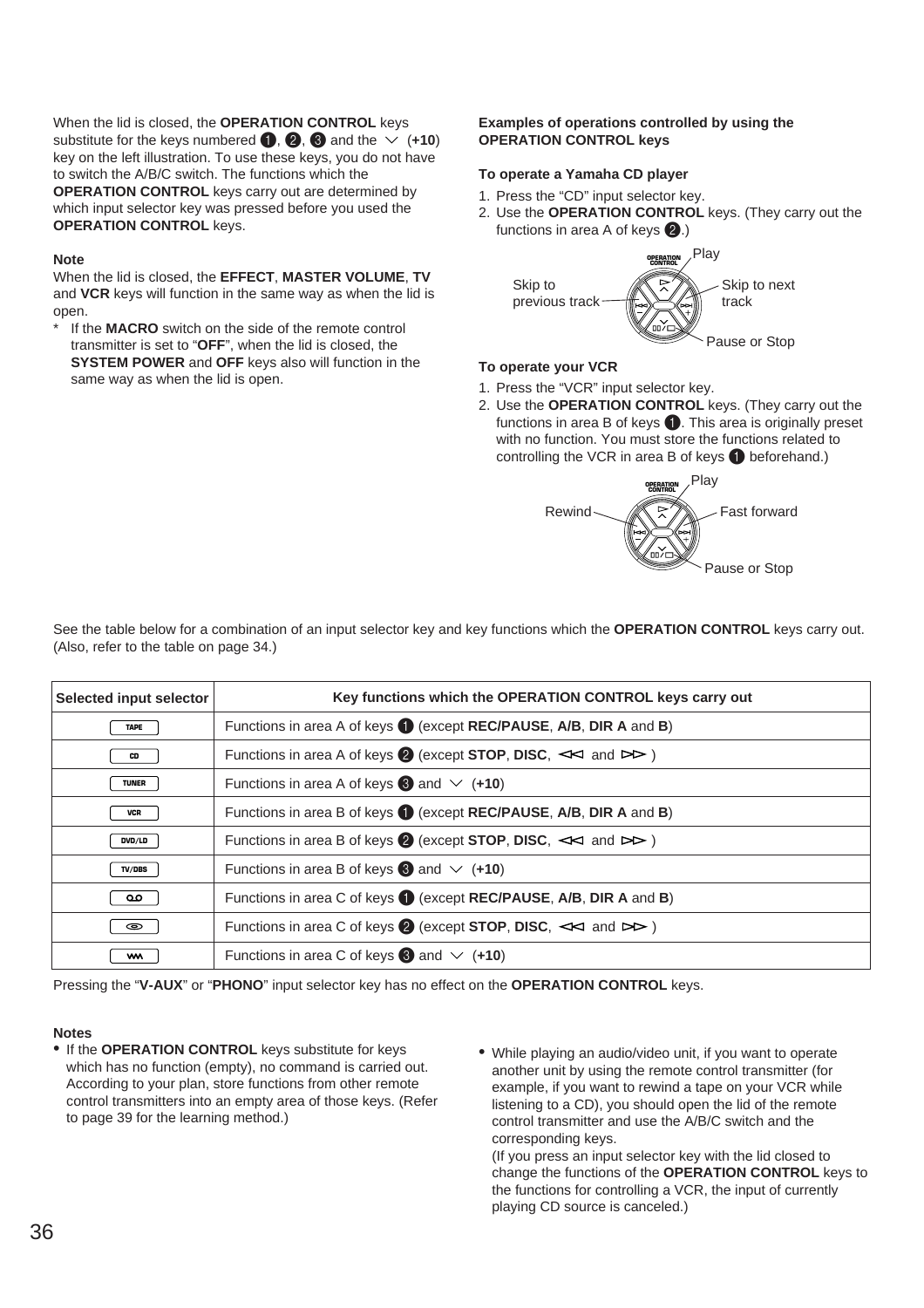# **MACRO OPERATIONS (When the lid is closed)**

"Macro" is a command which defines a sequence of several operations.

The keys shown in the illustrations below (as **preset macro keys**) are also preset with macros, in addition to individual functions.

Each macro key is preset so that simply pressing it alone will carry out several functions of other keys on this remote control transmitter sequentially. (To know what key functions are sequentially carried out by pressing each preset macro key, see the next page.)

Macros can be used only when the lid is closed and the **MACRO** switch is set to "SLOW" or "QUICK". (If "OFF" is selected, no macro will function even if the lid is closed.)

Preset macro keys are originally preset with macros. If you prefer, however, you can change the contents of a macro key by storing a desired series of functions on it. You can store up to seven functions onto a macro key. (See page 40 for the learning method.)

### **Setting the MACRO switch**

- **OFF**: In this position, no macro will function even if the lid of remote control transmitter is closed.
- **QUICK**: In this position, when a macro key is pressed, each command is transmitted at 0.5 second intervals.
- **SLOW**: In this position, when a macro key is pressed, each command is transmitted at 3 second intervals.

**TAPE**

 $\bigcirc$ 

**TRANSMIT /LEARN**

**CD**

E

**A**



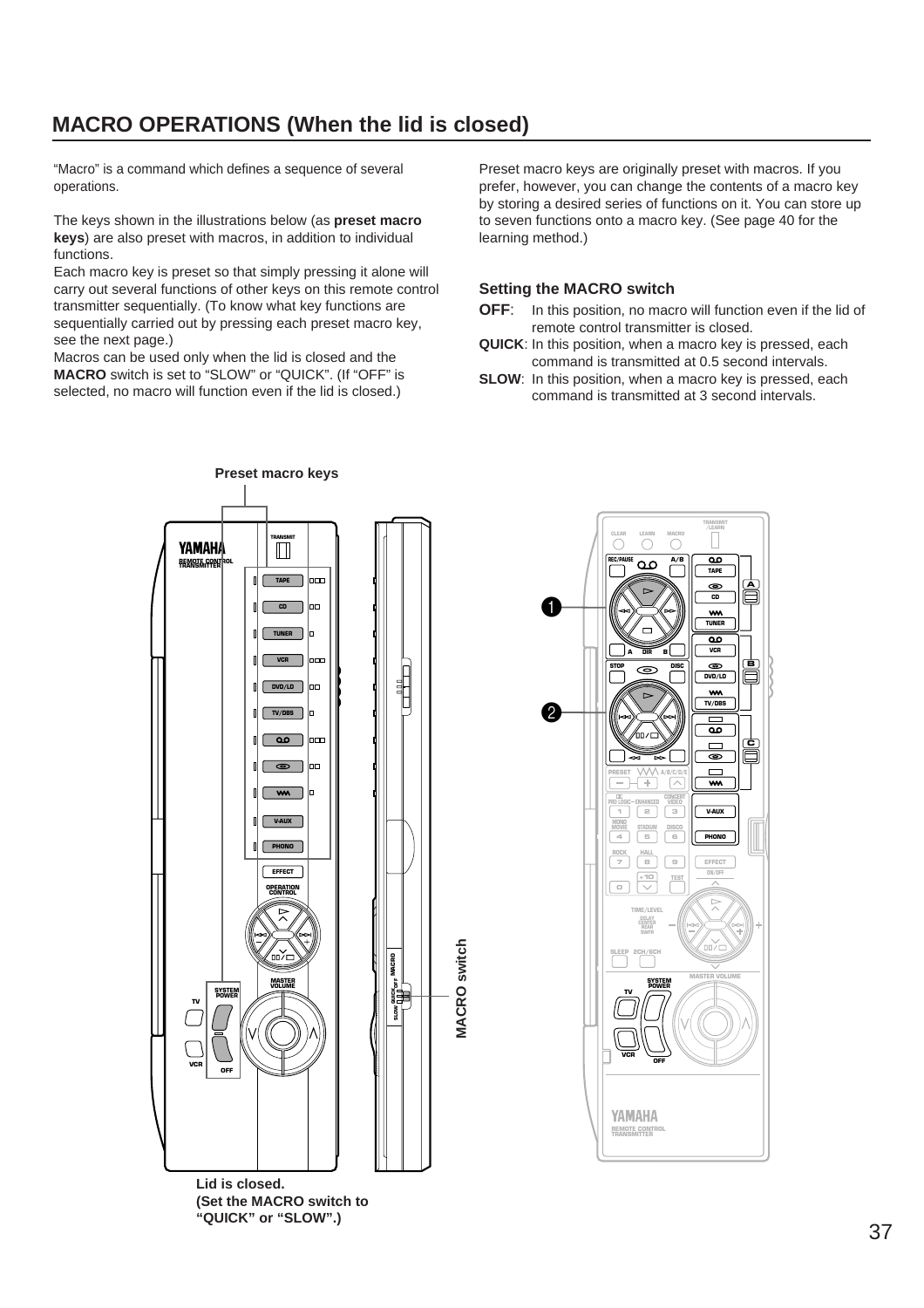Preset macro keys and the key functions which they carry out sequentially are as follows. (Also, refer to the table on page 34.)

|                  | Function of the key (and area) which operates when a macro key is pressed |                                    |                                                   |
|------------------|---------------------------------------------------------------------------|------------------------------------|---------------------------------------------------|
| <b>Macro key</b> | 1st<br>(Turning the power of this unit on)                                | 2nd<br>(Selecting an input source) | 3rd<br>(Playing a source)                         |
| <b>TAPE</b>      |                                                                           | <b>TAPE</b>                        | " $\triangleright$ " on area A of keys $\bigcirc$ |
| CD               |                                                                           | CD                                 | " $\triangleright$ " on area A of keys 2          |
| <b>TUNER</b>     |                                                                           | <b>TUNER</b>                       |                                                   |
| VCR              |                                                                           | VCR                                | " $\triangleright$ " on area B of keys            |
| DVD/LD           | <b>SYSTEM</b><br>POWER                                                    | DVD/LD                             | " $\triangleright$ " on area B of keys 2          |
| TV/DBS           |                                                                           | TV/DBS                             |                                                   |
| ൦                |                                                                           | ൦                                  | " $\triangleright$ " on area C of keys            |
| $\circledcirc$   |                                                                           | $\circledcirc$                     | " $\triangleright$ " on area C of keys 2          |
| ww               |                                                                           | <b>ww</b>                          |                                                   |
| <b>V-AUX</b>     |                                                                           | <b>V-AUX</b>                       |                                                   |
| <b>PHONO</b>     |                                                                           | PHONO                              |                                                   |

|                           | Function of the key which operates when a macro key is pressed |     |            |
|---------------------------|----------------------------------------------------------------|-----|------------|
| <b>Macro key</b>          | 1st                                                            | 2nd | 3rd        |
| <b>SYSTEM</b><br>$\equiv$ | <b>SYSTEM</b><br>POWER                                         | TV  | <b>VCR</b> |
| <b>OFF</b>                | <b>OFF</b>                                                     |     |            |

- A key in which no function is stored will carry out no command.
- If it occurs that this unit will not receive the second command because the internal operation of the first command takes a long time, set the **MACRO** switch to the "SLOW" position, or add no function or repeat the same command between the first command and the next command.
- If you will program the power on/off switching function of TV, VCR, etc. as part of a macro sequence, note that it switches the current mode to the other ("on" to "off", or "off" to "on"). For example, when you press the macro key, if the power of TV, VCR, etc. is already on, the power will be turned off even though you may not want it to do so.
- Once you press a macro key, this unit will not receive the command of another key (even if it is pressed) until this unit finishes carrying out all commands of the macro key. Take notice of this especially when the **MACRO** switch is in the "SLOW" position.
- Once you press a macro key, you must keep the remote control transmitter directed at the main unit's remote control sensor until the remote control transmitter finishes transmitting all command signals of the macro key.
- You can use the **OPERATION CONTROL** keys also while using the macro functions.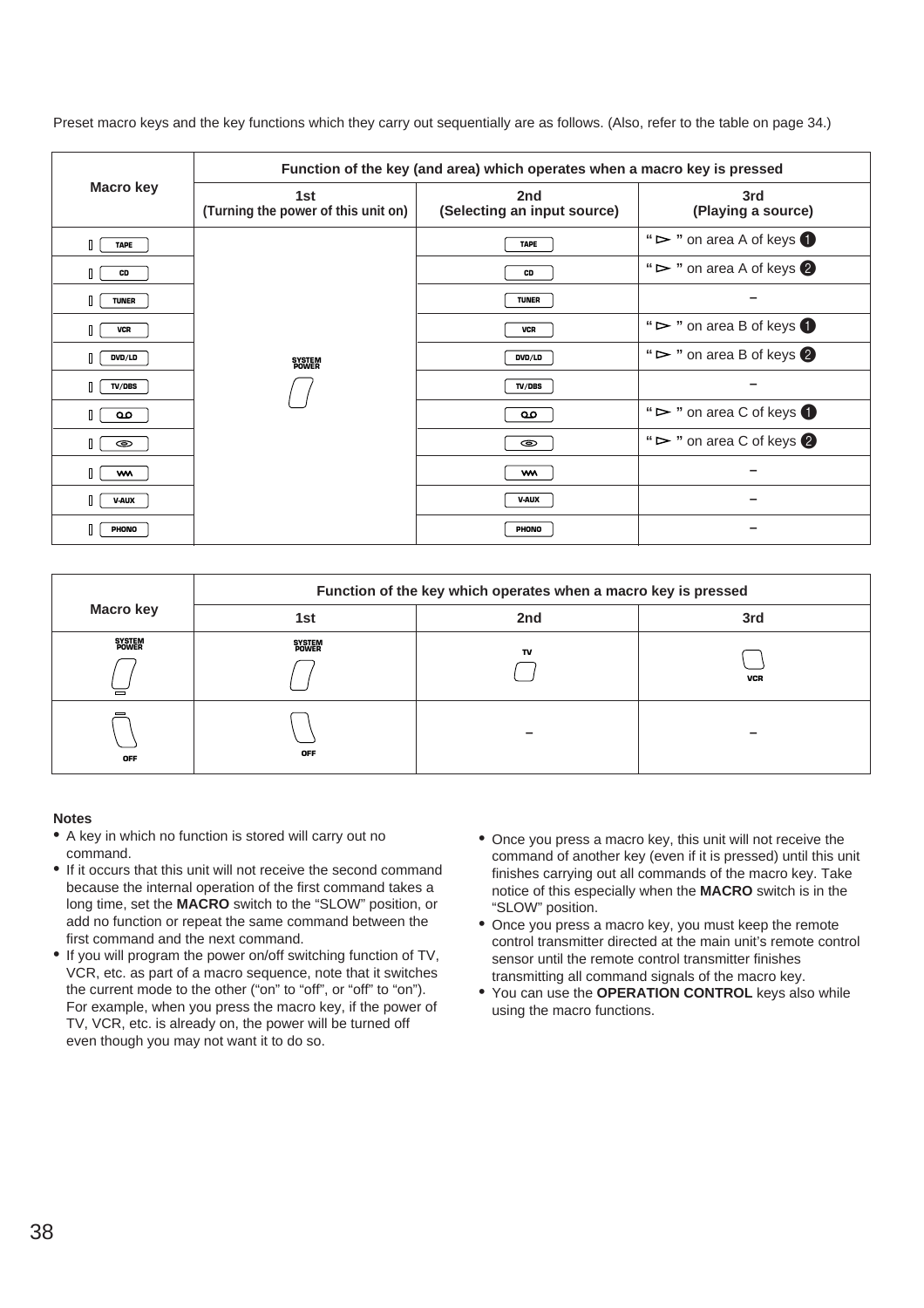# **LEARNING A NEW FUNCTION**





- Newly learned functions will replace previously learned functions.
- If there is no more room in the memory area for a function to be learned, the TRANSMIT/LEARN indicator will flash rapidly. In this case, even if some keys are not occupied with functions from other remote control transmitters, no further learning is possible.
- If the lid is closed while learning and about 5 seconds pass, the TRANSMIT/LEARN indicator flashes rapidly and the mode before you began learning operations is restored. If this occurs, restart from step 2. However, if the lid is opened within 5 seconds, the mode before the lid was closed is restored.
- There may occasionally be instances in which, due to the signal-coding and modulation employed by the other remote control transmitter, this remote control transmitter will not be able to "learn" its signals.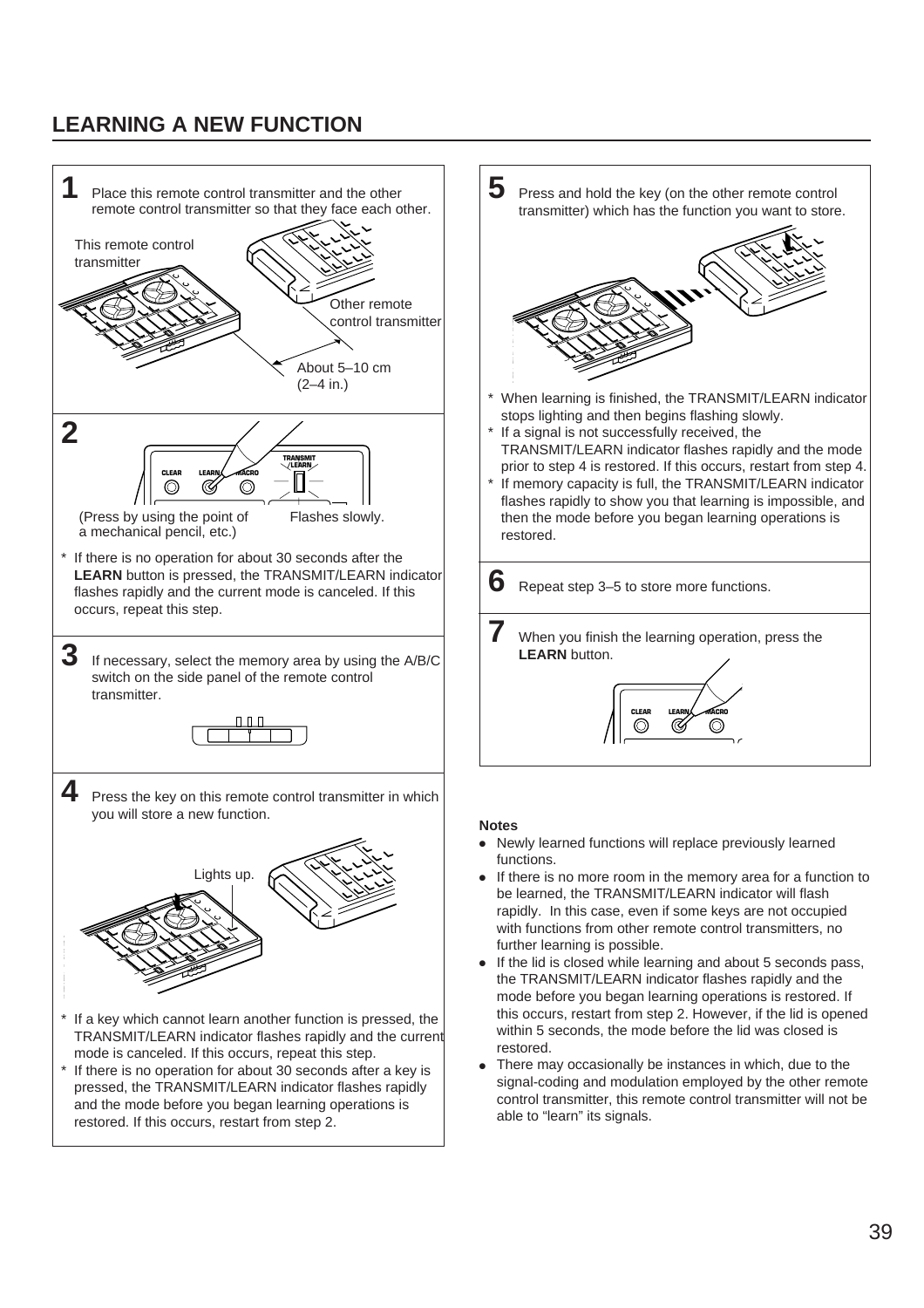# **MAKING A NEW MACRO**

A new macro can be programmed onto any preset macro key in place of preset functions. (See page 37 to know what keys are preset macro keys.) You can make as many as 13 new macro keys. A macro key can learn as many as seven functions of other keys.

### **Note**

If you store a continuous command such as lowering of volume level, it will become a short command when it is carried out as a part of macro.

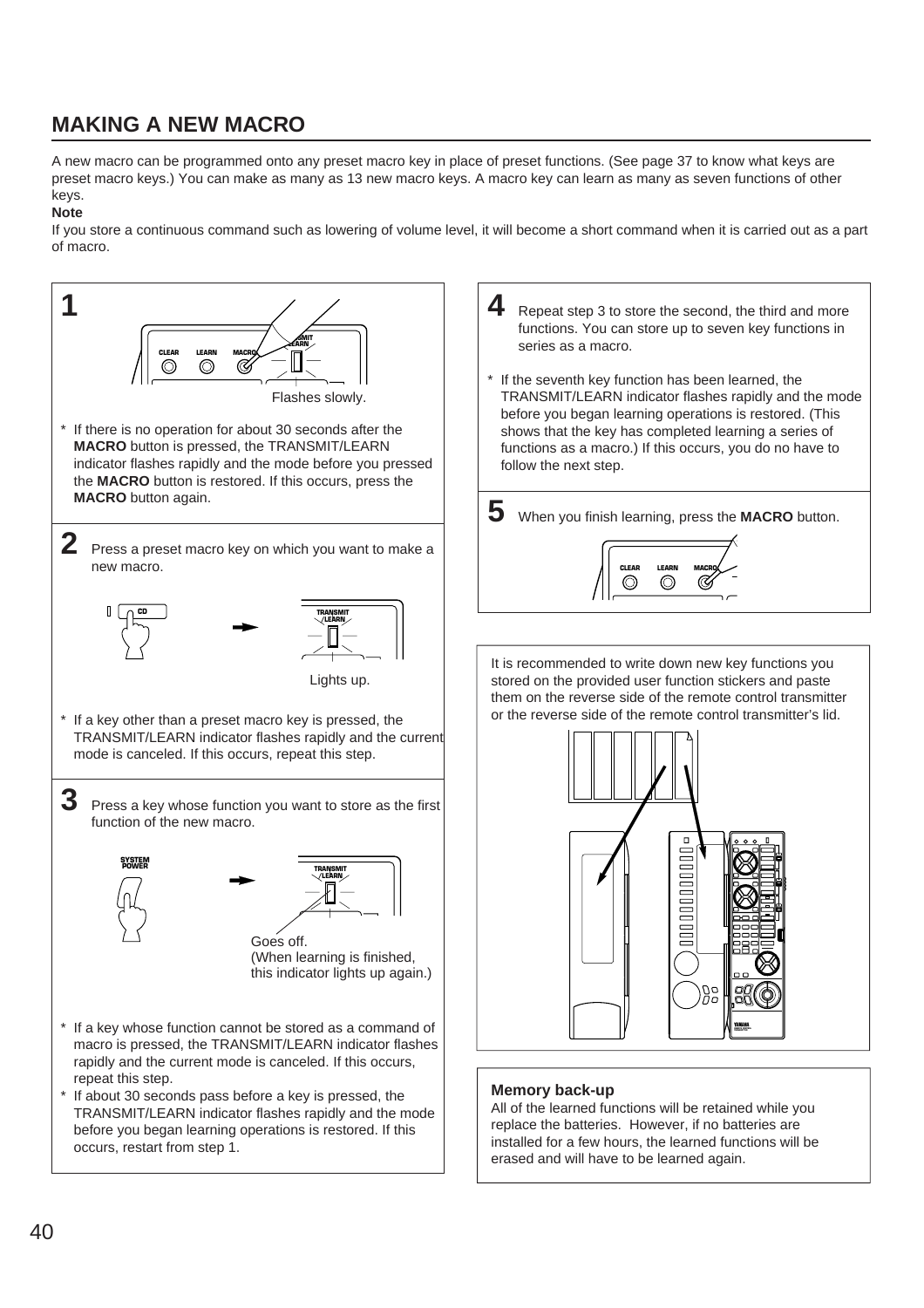# **CLEARING LEARNED FUNCTIONS**

### **To Clear a Learned Function To Clear All Learned Functions**



### **Trouble shooting guide**

| <b>SYMPTOM</b>                                                                                         | <b>CAUSE</b>                                                                                                                          | <b>REMEDY</b>                                                                                           |
|--------------------------------------------------------------------------------------------------------|---------------------------------------------------------------------------------------------------------------------------------------|---------------------------------------------------------------------------------------------------------|
| The remote control transmitter does not<br>work.                                                       | The batteries of this remote control<br>transmitter are weak.<br>The internal microcomputer "freezes".                                | Replace the batteries with new ones and<br>press the RESET button on the remote<br>control transmitter. |
| Learning cannot be made successfully.<br>(The TRANSMIT/LEARN indicator does not<br>light up or flash.) | The batteries of this remote control<br>transmitter and/or the other remote control<br>transmitter are weak.                          | Replace the batteries (and press the RESET<br>button for this remote control transmitter).              |
|                                                                                                        | The distance between the two remote control<br>transmitters is too long or too short.                                                 | Place the remote control transmitters with the<br>proper distance.                                      |
|                                                                                                        | The signal coding or modulation of the other<br>remote control transmitter is not compatible<br>with this remote control transmitter. | Learning is not possible.                                                                               |
|                                                                                                        | Memory capacity is full.                                                                                                              | Further learning is not possible without<br>deleting unnecessary commands.                              |
|                                                                                                        | The internal microcomputer "freezes".                                                                                                 | Press the RESET button on the remote<br>control transmitter.                                            |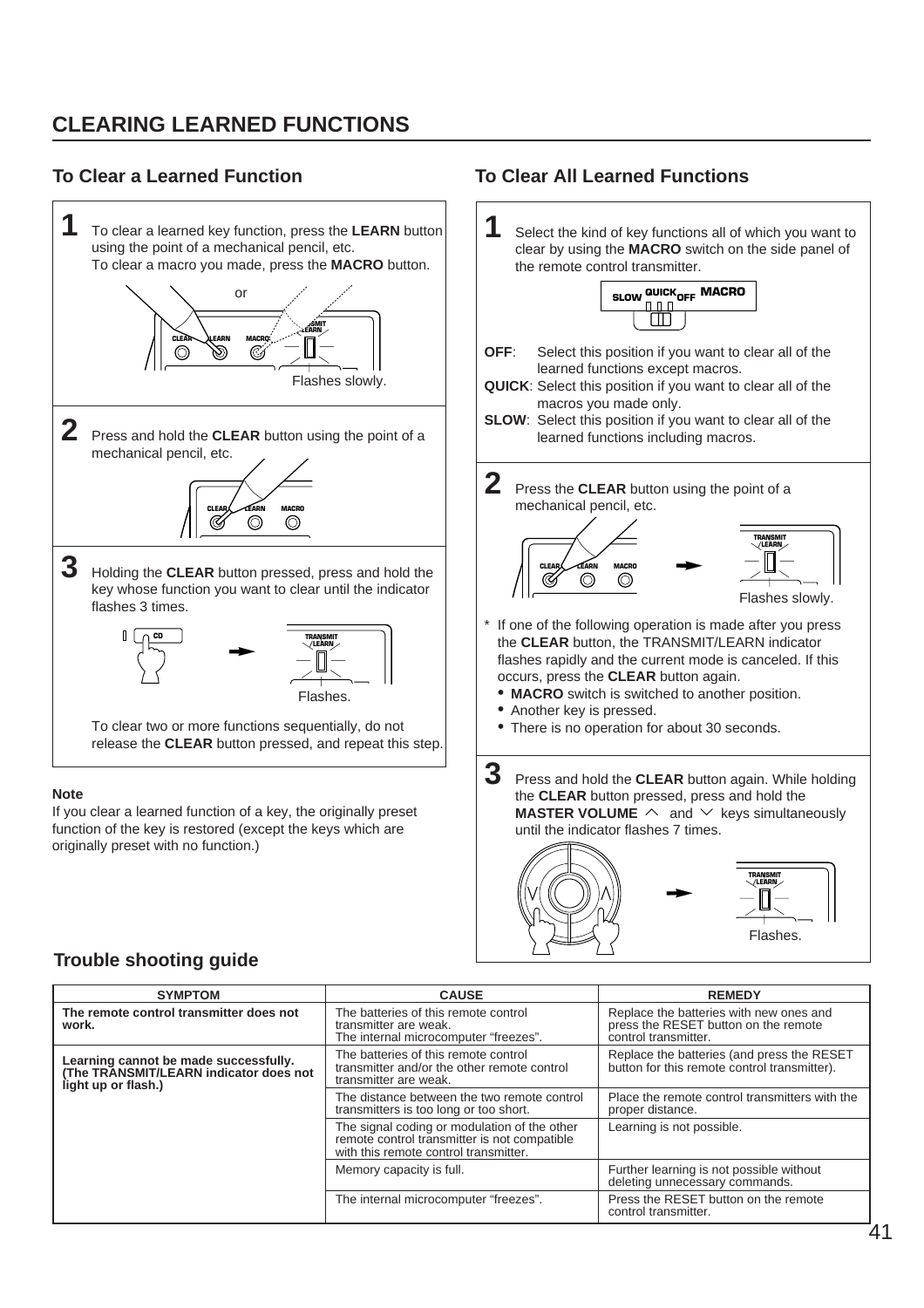# **NOTES ABOUT THE REMOTE CONTROL TRANSMITTER**

### **Battery installation**



### **Remote control transmitter operation range**



### **Battery replacement**

If you find that the remote control transmitter must be used closer to the main unit, the batteries are weak. Replace both batteries with new ones.

### **Notes**

- Use only AA, R6, UM-3 batteries for replacement.
- Be sure the polarities are correct. (See the illustration inside the battery compartment.)
- Remove the batteries if the remote control transmitter will not be used for an extended period of time.
- If batteries leak, dispose of them immediately. Avoid touching the leaked material or letting it come in contact with clothing, etc. Clean the battery compartment thoroughly before installing new batteries.
- After you change batteries, make sure to press the **RESET** button inside the battery compartment.

- There should be no large obstacles between the remote control transmitter and the main unit.
- If the remote control sensor is directly illuminated by strong lighting (especially an inverter type of fluorescent lamp etc.), it might cause the remote control transmitter not to work correctly. In this case, reposition the main unit to avoid direct lighting.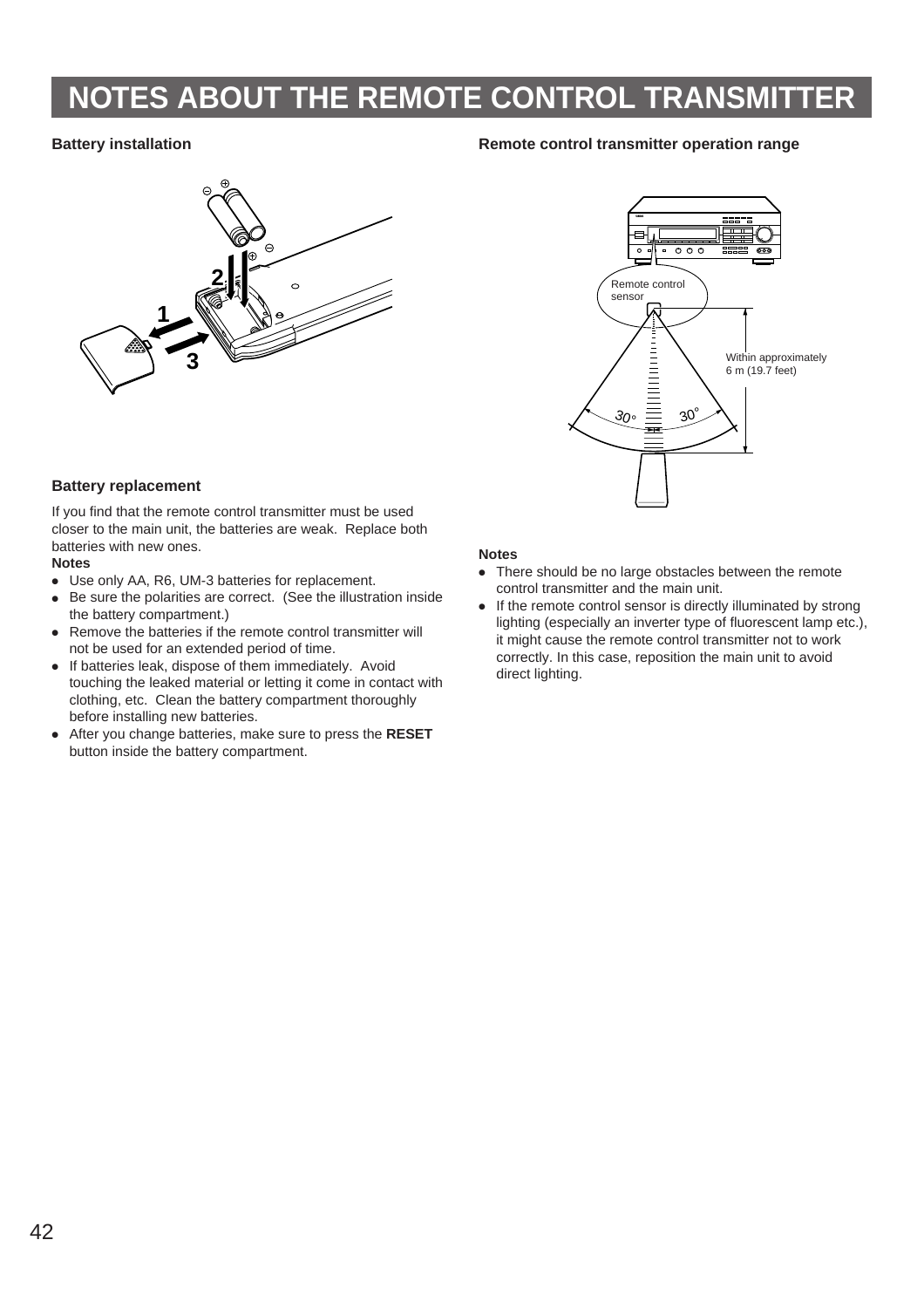# **TROUBLESHOOTING**

If the unit fails to operate normally, check the following points to determine whether the fault can be corrected by the simple measures suggested. If it cannot be corrected, or if the fault is not listed in the SYMPTOM column, disconnect the power cord and contact your authorized YAMAHA dealer or service center for help.

|                | <b>SYMPTOM</b>                                                                                                                                             | <b>CAUSE</b>                                                                                                                                                  | <b>REMEDY</b>                                                                                                                                                                    |
|----------------|------------------------------------------------------------------------------------------------------------------------------------------------------------|---------------------------------------------------------------------------------------------------------------------------------------------------------------|----------------------------------------------------------------------------------------------------------------------------------------------------------------------------------|
|                | The unit fails to turn on when the POWER<br>switch is pressed, or turns off suddenly soon                                                                  | Power cord is not plugged in or is not completely<br>inserted.                                                                                                | Firmly plug in the power cord.                                                                                                                                                   |
|                | after the power is turned on.                                                                                                                              | The IMPEDANCE SELECTOR switch on the rear<br>panel is not set to the upper or the lower end<br>exactly.                                                       | Set the switch to the upper or the lower end exactly.                                                                                                                            |
|                | It happens that this unit does not work<br>normally.                                                                                                       | There is an influence of strong external noise<br>(lightning, excessive static electricity, etc.) or a<br>misoperation on this unit while using this unit.    | Turn off the power to this unit and disconnect the<br>AC power cord from the AC outlet. After about 30<br>seconds have passed, connect the power and<br>operate this unit again. |
|                | No sound or no picture.                                                                                                                                    | Incorrect output cord connections.                                                                                                                            | Connect the cords properly. If the problem persists,<br>the cords may be defective.                                                                                              |
|                |                                                                                                                                                            | Appropriate input source is not selected.                                                                                                                     | Select an appropriate input source with the input<br>selector buttons.                                                                                                           |
|                |                                                                                                                                                            | The SPEAKERS switches are not set properly.                                                                                                                   | Set the SPEAKERS switch which corresponds to<br>the speakers to be used to the ON position.                                                                                      |
|                |                                                                                                                                                            | Speaker connections are not secure.                                                                                                                           | Secure the connections.                                                                                                                                                          |
|                | The sound suddenly goes off.                                                                                                                               | The protection circuit has been activated because<br>of short circuit etc.                                                                                    | Turning the unit off and then on will reset the<br>protection circuit.                                                                                                           |
|                |                                                                                                                                                            | The SLEEP timer has functioned.                                                                                                                               | Cancel the SLEEP timer function.                                                                                                                                                 |
|                | Only one side speaker outputs the sound.                                                                                                                   | Incorrect setting of the BALANCE control.                                                                                                                     | Adjust it to the appropriate position.                                                                                                                                           |
| General        |                                                                                                                                                            | Incorrect cord connections.                                                                                                                                   | Connect the cords properly. If the problem persists,<br>the cords may be defective.                                                                                              |
|                | Sound "hums".                                                                                                                                              | Incorrect cord connections.                                                                                                                                   | Firmly connect the audio plugs. If the problem<br>persists, the cords may be defective.                                                                                          |
|                |                                                                                                                                                            | No connection from the turntable to the GND<br>terminal.                                                                                                      | Make the GND connection between the turntable<br>and this unit.                                                                                                                  |
|                | The volume level is low while playing a record.                                                                                                            | The record is being played on a turntable with an<br>MC cartridge.                                                                                            | The player should be connected to the unit through<br>the MC head amplifier.                                                                                                     |
|                | The volume level cannot be increased, or<br>sound is distorted.                                                                                            | The power to the component connected to the REC<br>OUT terminals of this unit is off.                                                                         | Turn the power to the component on.                                                                                                                                              |
|                | No sound from the rear speakers.                                                                                                                           | The sound output level to the rear speakers is set<br>to minimum.                                                                                             | Raise the sound output level to the rear speakers.                                                                                                                               |
|                |                                                                                                                                                            | The monaural sound source is played in DOLBY<br>PRO LOGIC or DOLBY PRO LOGIC ENHANCED<br>mode.                                                                | Select another program suitable for the monaural<br>sound source.                                                                                                                |
|                | No sound from the center speaker.                                                                                                                          | The sound output level to the center speaker is set<br>to minimum.                                                                                            | Raise the sound output level to the center speaker.                                                                                                                              |
|                |                                                                                                                                                            | The center channel mode is in PHANTOM mode.                                                                                                                   | Select NORMAL or WIDE.                                                                                                                                                           |
|                |                                                                                                                                                            | Incorrect sound field program selection.                                                                                                                      | Select the appropriate program.                                                                                                                                                  |
|                | The sound is degraded when listening with the<br>headphones connected to the compact disc<br>player or cassette deck that are connected with<br>this unit. | The power to this unit is off.                                                                                                                                | Turn the power to this unit on.                                                                                                                                                  |
|                | FM stereo reception is noisy.                                                                                                                              | Because of the characteristics of FM stereo<br>broadcasts, this is limited to cases where the<br>transmitter is too far away or the antenna input is<br>poor. | Check the antenna connections.<br>Try using a high quality directional FM antenna.<br>Set the TUNING MODE button to the manual tuning  <br>mode.                                 |
| 뎖              | There is distortion and clear reception cannot<br>be obtained even with a good FM antenna.                                                                 | There is multipath interference.                                                                                                                              | Adjust antenna placement to eliminate multipath<br>interference.                                                                                                                 |
|                | A desired station cannot be tuned in with the<br>automatic tuning method.                                                                                  | The station is too weak.                                                                                                                                      | Use the manual tuning method.<br>Use a high quality directional FM antenna.                                                                                                      |
|                | Previously preset stations can no longer be<br>tuned in.                                                                                                   | This unit has been unplugged for a long period.                                                                                                               | Repeat the presetting procedure.                                                                                                                                                 |
|                | A desired station cannot be tuned in with the<br>automatic tuning method.                                                                                  | Weak signal or loose antenna connections.                                                                                                                     | Tighten the AM loop antenna connections and<br>rotate it for best reception.<br>Use the manual tuning method.                                                                    |
| R⊠             | There are continuous crackling and hissing<br>noises.                                                                                                      | Noises will result from ligtning, fluorescent lamps,<br>motors, thermostats and other electrical equipment.                                                   | Use an outdoor antenna and a ground wire. This<br>will help somewhat but it is difficult to eliminate all<br>noise.                                                              |
|                | There are buzzing and whining noises<br>(especially in the evening).                                                                                       | A television set is being used nearby.                                                                                                                        | Relocate this unit away from the TV.                                                                                                                                             |
| Remote control | The remote control transmitter does not work.                                                                                                              | Direct sunlight or lighting (of an inverter type of<br>flourescent lamp etc.) is striking the remote control<br>sensor of the main unit.                      | Change the position of the main unit.                                                                                                                                            |
|                |                                                                                                                                                            | The batteries of this remote control transmitter are<br>too weak.                                                                                             | Replace the batteries with new ones.                                                                                                                                             |